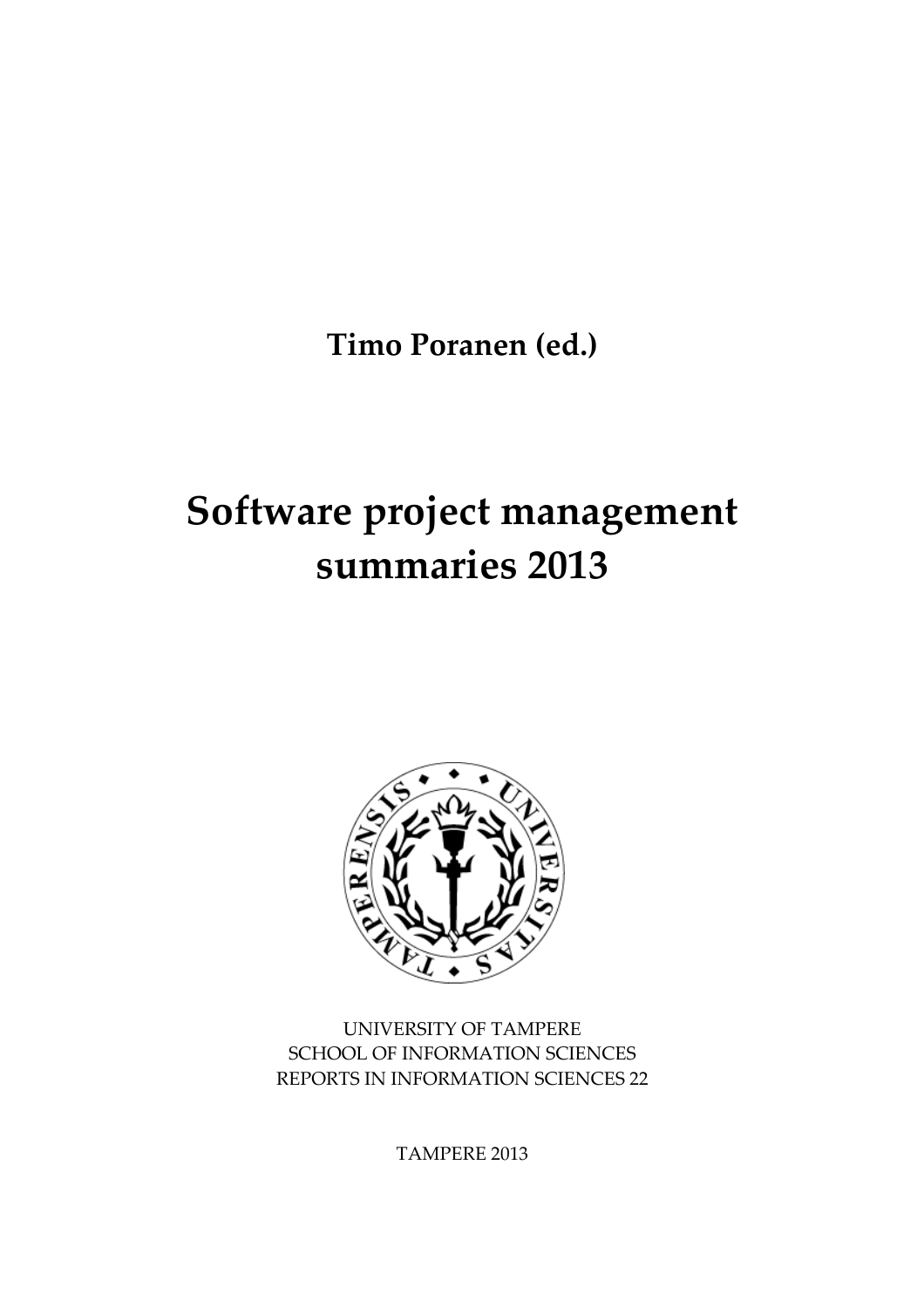UNIVERSITY OF TAMPERE SCHOOL OF INFORMATION SCIENCES REPORTS IN INFORMATION SCIENCES 22 AUGUST 2013

**Timo Poranen (ed.)**

# **Software project management summaries 2013**

SCHOOL OF INFORMATION SCIENCES FIN‐33014 UNIVERSITY OF TAMPERE

ISBN 978‐951‐44‐9210‐5

ISSN‐L 1799‐8158 ISSN 1799‐8158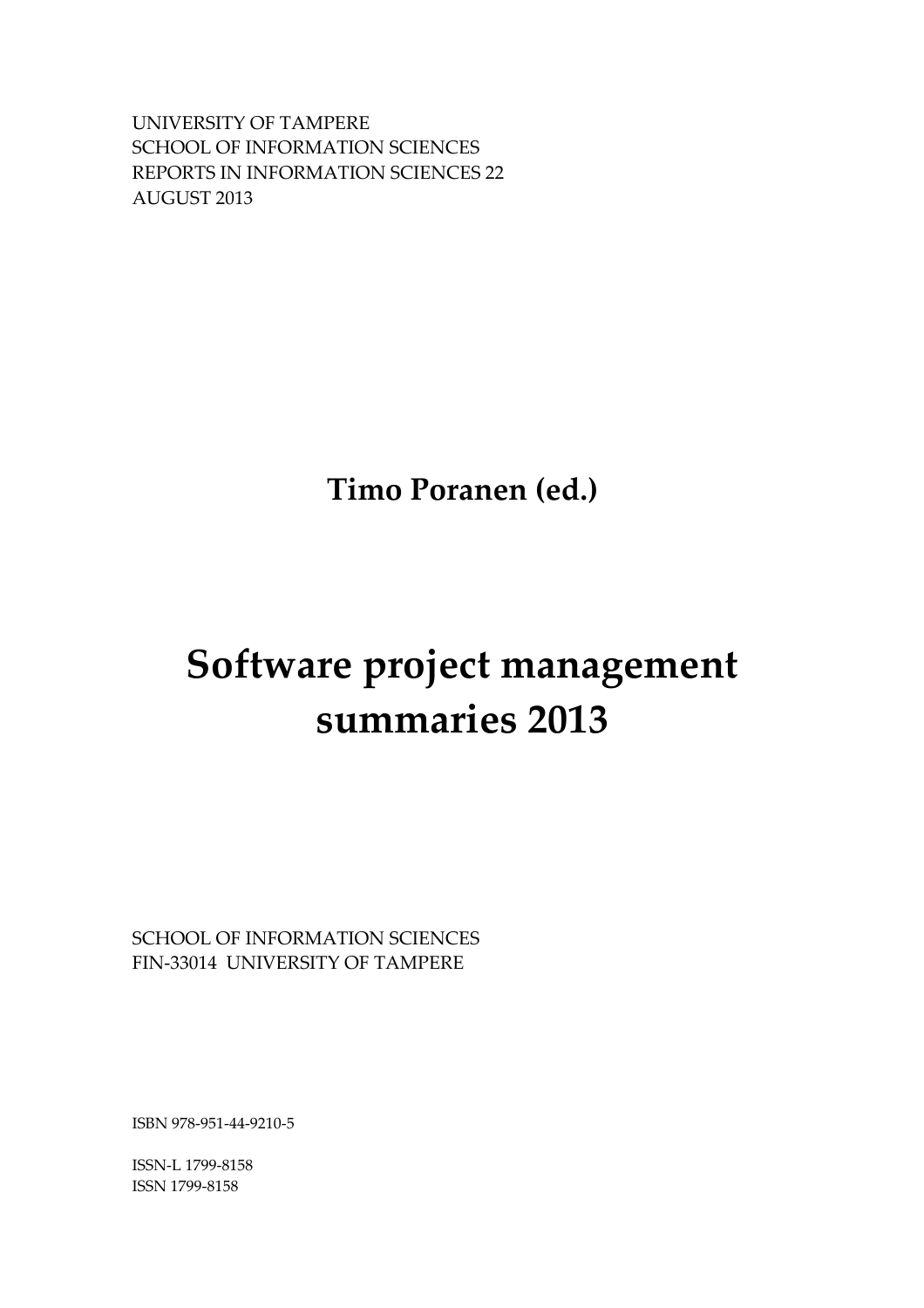# **Preface**

This report contains summaries of project management articles published in international scientific journals and conferences. The summaries were written as a compulsory task for the "TIETS19 Software Project Management, Theory and Practice – Theory" –course held spring 2013.

The summaries were written in English or in Finnish. The summaries are not in any specific order; only English language summaries are first. All summaries have three sections: Introduction, Results and Conclusions.

Timo Poranen

Tampere, August 2013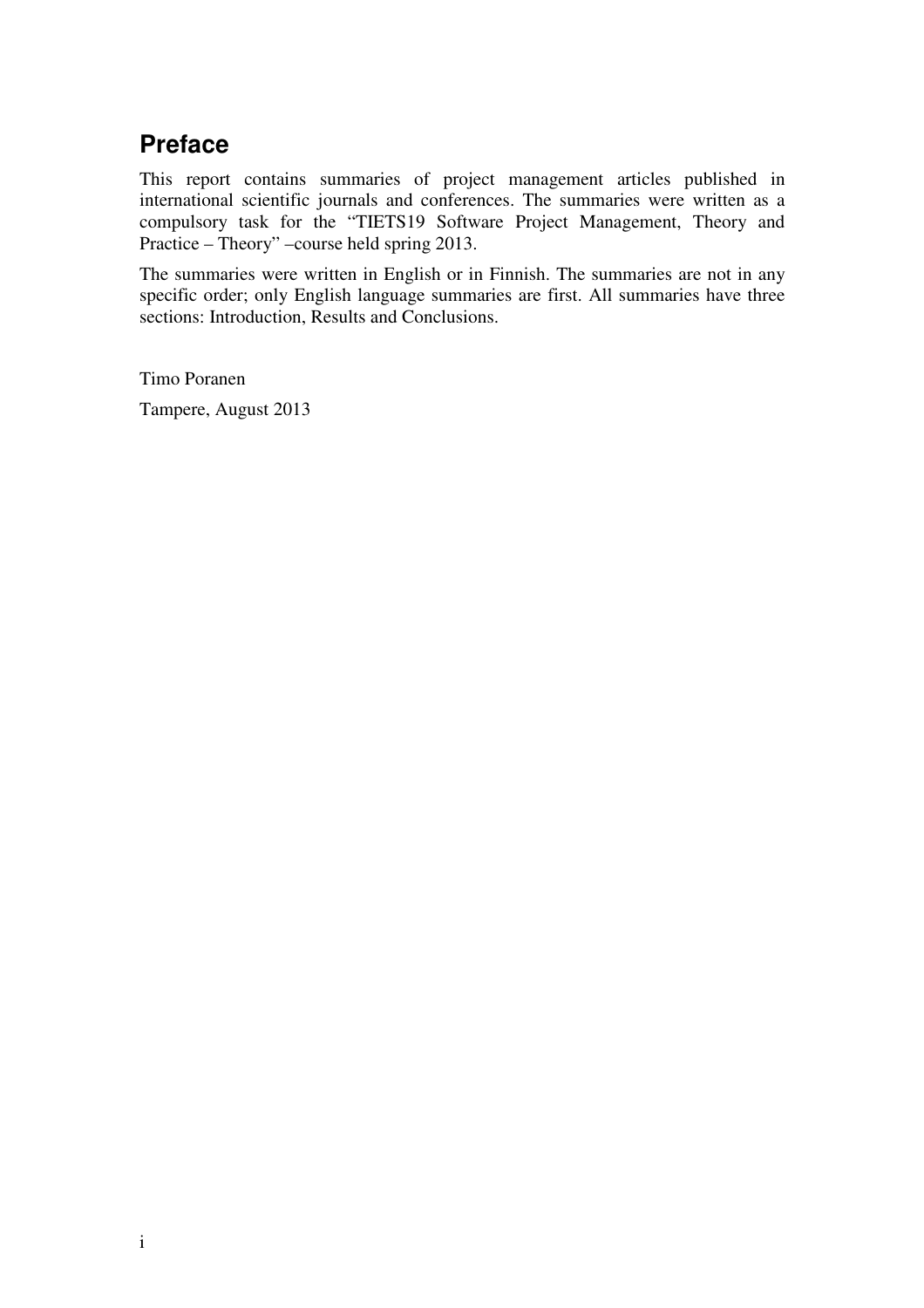| An Approach for Modeling Architectural Design Rules in UML and its           |
|------------------------------------------------------------------------------|
| Challenges with Software Verification and Validation Activities in the Space |
| Interpretative Case Studies on Agile Team Productivity and Management  5     |
| Interpreting an ERP-implementation Project From a Stakeholder Perspective 8  |
| How Do Top Managers Support Strategic Information System Projects and        |
| Project Scheduling With Limited Resources Using a Genetic Algorithm 12       |
| Building Theories of Project Management: Past Research, Questions for the    |
| The Strength and Weakness of Requirement Engineering (RE) Process16          |
| Factors Associated with the Software Development Agility of Successful       |
| Requirements Engineering and Agile Software Development21                    |
| Improving Test Efficiency Through System Test Prioritization 24              |
|                                                                              |
| Successful Extreme Programming: Fidelity to the Methodology or Good          |
| A Project Manager's Optimism and Stress Management and IT Project            |
| Professionalization, Risk Transfer, and the Effect on Gender Gap in Project  |
| To Bridge or to Bond? Diverse Social Connections in an IS Project Team35     |
| Acquiring and Sharing Tacit Knowledge in Software Development Teams: An      |
| Project managers in Global Software Development Teams: a Study of the        |
| Managing Projects in a Games Factory: Temporality and Practices41            |
| Distributed Agile: Project Management in a Global Environment43              |
|                                                                              |
| An Investigation into Agile Methods in Embedded Systems Development  48      |
| Task Coordination in an Agile Distributed Software Development Environment   |
|                                                                              |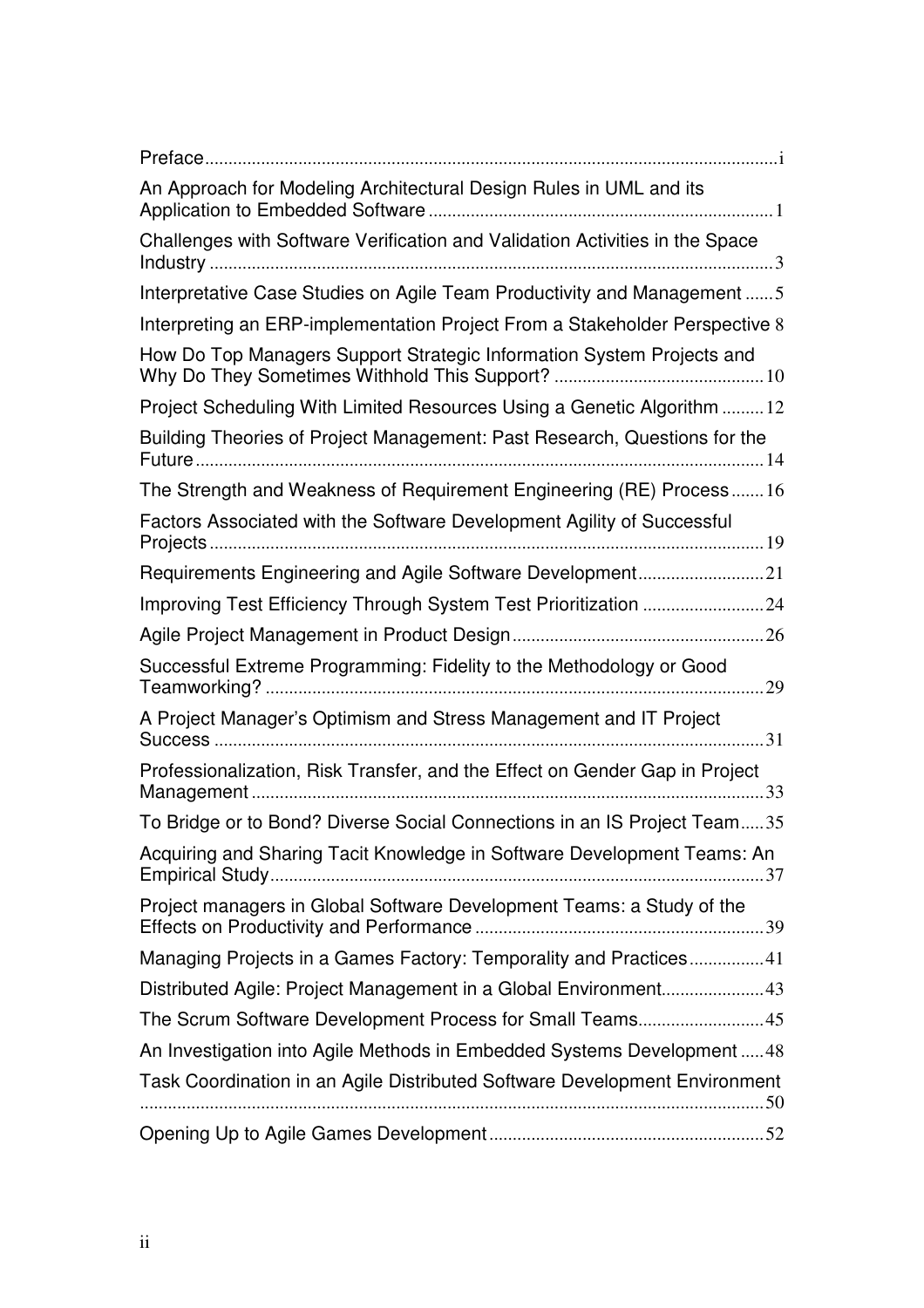# **An Approach for Modeling Architectural Design Rules in UML and its Application to Embedded Software**

### **A. Mattsson, B. Fitzgerald, B. Lundell, and B. Lings, ACM Transactions on Software Engineering and Methodology, volume 21, number 2, article 10, 2012**

#### **Background**

An important phase in software development is the design of the software architecture. For this purpose, the high-level structure is presented as a set of components and interfaces; also a set of architectural design rules for infrastructure usage is defined. Currently, these rules are expressed informally and reviewed manually, which is an error-prone and time-consuming work.

A current suggestion for modelling design rules is to express them in a textual form and to address them to the resulting design, but this approach is not sufficient in cases when actual elements are not known yet. In addition, this approach becomes a bottleneck in a project where other processes have been automated.

Other formal approaches such as predicate logic, set theory and UML at the meta-model level have been proposed. In cases when architectural design rules are used to constraint the detailed design which is made using UML, the usage of UML must be restricted by those rules. However, they are not easy to understand and to use by both architect and developers because it requires more extensive knowledge about UML and OCL expressions become quite complex. Considering this, a more intuitive approach was needed, that will be easier to understand and to model, it will not require any knowledge about UML meta-model and it will be enough automated.

#### **Results**

The approach developed in this work is based on the purpose of achieving the objectives mentioned in the background part, i.e. developing design rules using UML, making it enough automated and usable in a real-life development project. A literature review, focused on the role of architectural design rules, was performed to achieve the first objective. For the second objective a tool that automatically checks the correctness of architectural rules was developed. To achieve the third objective, architectural rules of an existing system were modelled according to the newly developed approach.

The developed approach is using a set of transformations from model constructs to a UML profile. The set contains seven transformations, which are as follows:

- 1. A class with a stereotype is transformed into a new stereotype with the metaclass of the old stereotype extended, unless the second transformation applies.
- 2. If there is a metaclass, then there is already a class representing the language metamodel and is not transformed into anything.
- 3. If there is a role in the metamodel on the far end of an association of two metaclasses, then the multiplicity of the role for an element of the second metaclass stereotype shall be constrained to the multiplicity in the first stereotype.
- 4. If an attribute matches an attribute of class stereotype in the metamodel, then it is transformed into a constrained on that attribute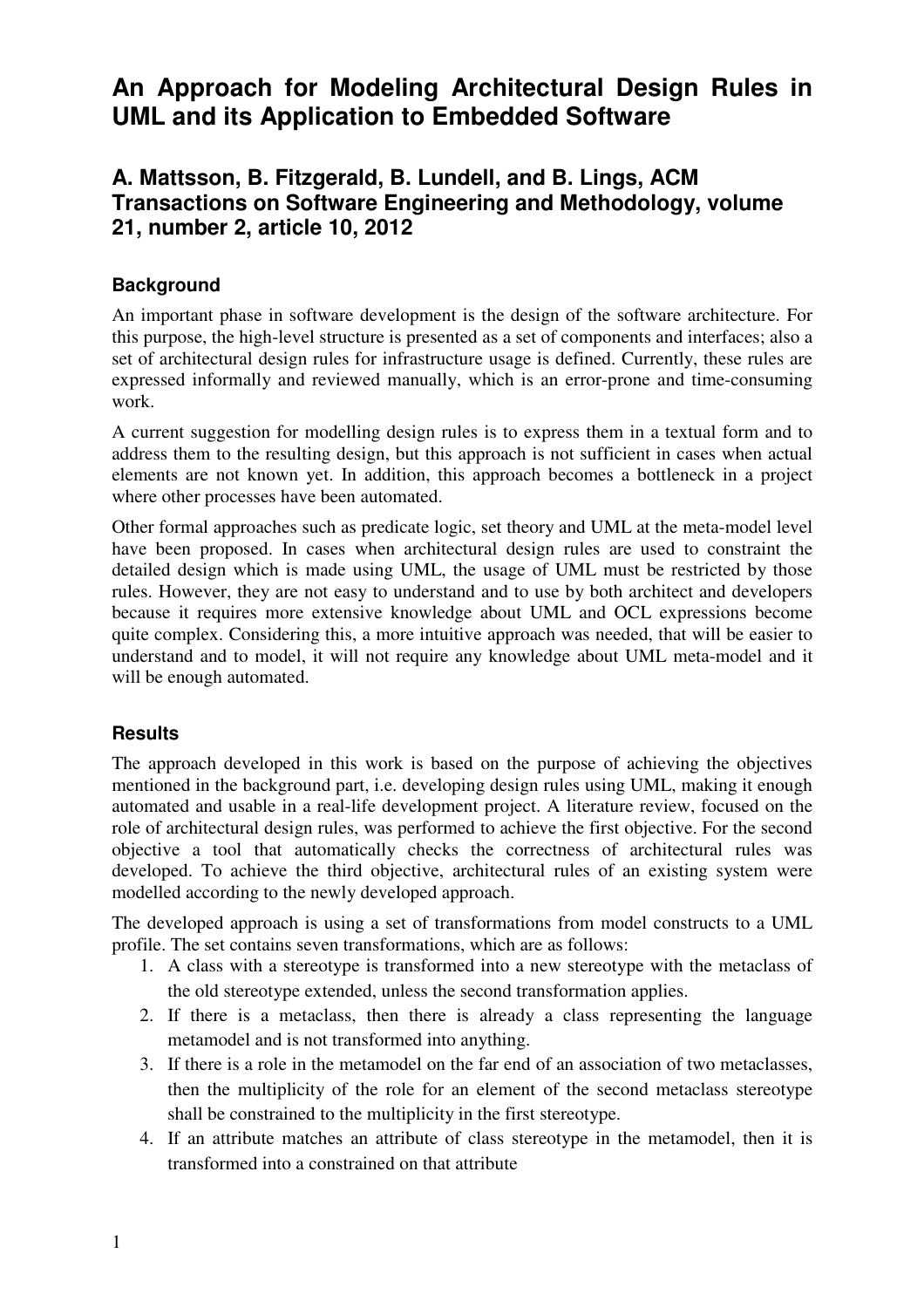- 5. If for the attribute no matches were found in the class stereotype, then it is transformed into a stereotype attribute.
- 6. Any constraint of a class is copied to architectural rules profile, considering the class stereotype.
- 7. A generalization relationship from two classes is transformed into a generalization from the second class stereotype to the first class stereotype in the architectural rules profile.

This set of transformation is general and complete, but because it is still too complex to use, an additional UML-specific transformation set was defined. The purpose of the additional set is to override the main, in case when both of them apply.

To achieve the goal about making the architectural rules enforcement automating, a tool and a new method were developed. The tool is built in C++ and the model reader component is independent from other tool's parts, but is limited in reading models (currently, only Rhapsody model).

In order to prove that the developed approach is applicable to a real-life project, the architectural design rules of an existing system were successfully modelled according the transformation set proposed.

#### **Conclusions**

As an important part of software architecture, designing architectural rules needs an approach to allow design automation, UML usage without extended knowledge about UML metamodel and real-life project applicability is needed.

All these objectives were achieved in this work by developing a new approach to modelling architectural design rules. To allow automation, a tool was developed, which is used for Rhapsody modelling. The tool consumes approximately 200 man-hours, which is considered to be a relatively small task. In order to test the applicability, the approach was applied to an existing system, for which from the total 66 rules only eight could not be modelled because of their judgemental character. In addition, the developed approach is easy to use and understand by architects and developers, because it allows the rule to be modelled at an abstraction level close to the rules modelled.

Iulia Adomnita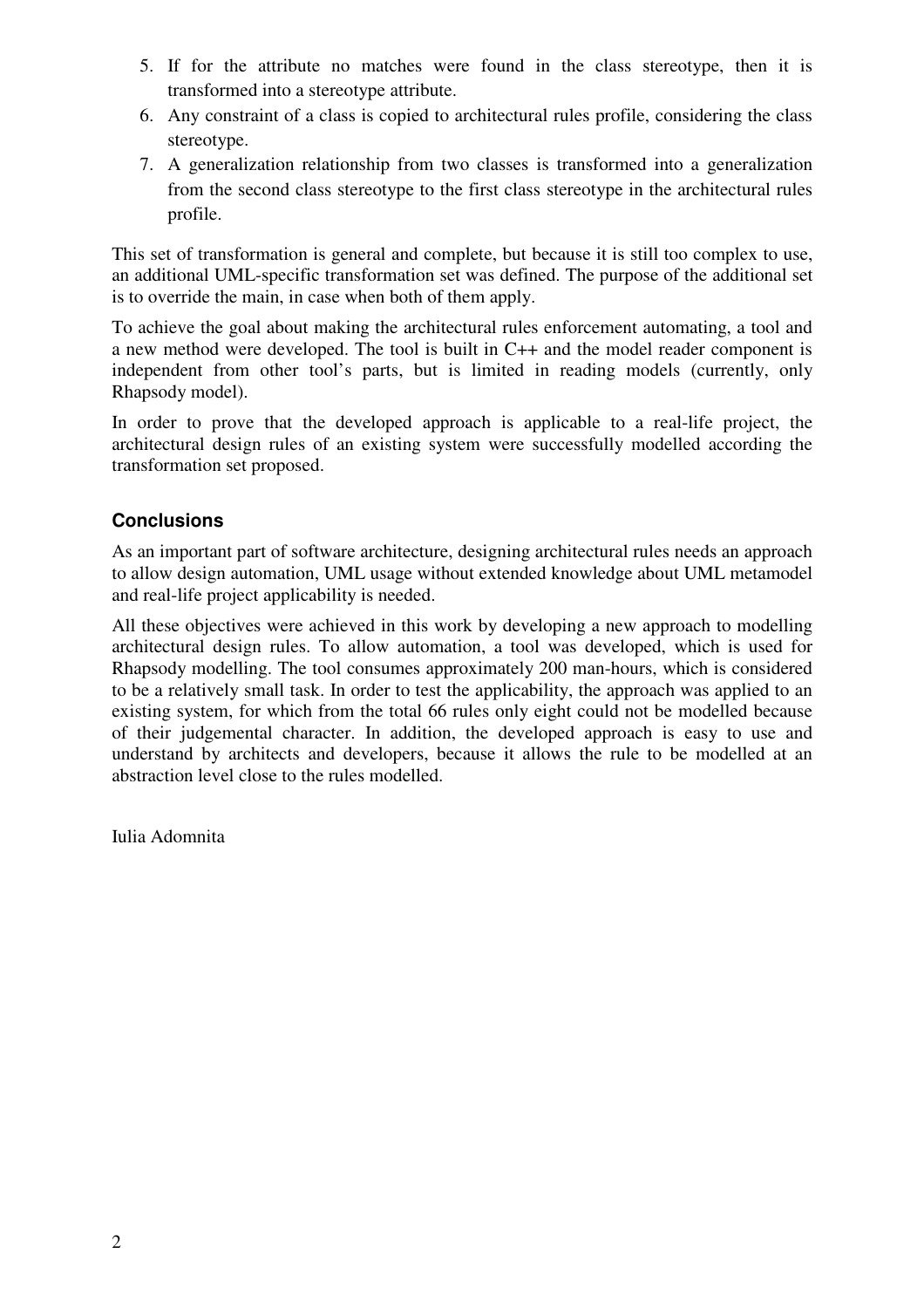# **Challenges with Software Verification and Validation Activities in the Space Industry**

### **R. Feldt, R. Torkar, E. Ahmad, and B. Raza, in Proceedings of Third International Conference on Software Testing, Verification and Validation (ICST), pages 225-234, 2010**

#### **Background**

Space related systems and applications need to be highly-reliable. The industry has to follow a set of particular standards and prescribes engineering processes and methods in order to achieve such a desirable quality. One of the standards associated with space systems is European Cooperation for Space Standardization (ECSS) which is the focus of this paper. ECSS is analyzed and evaluated, based on two sample companies which are applying those standards in their validation and verification activities (VVA), if its standards are costeffective and suggest probable ways to make it more efficient without losing quality.

This paper contributes to the current challenge in three different ways. Firstly, it analyzes the identified and prioritized challenges in VVAs of different organizations in the space industry. Secondly, it evaluates the effects of ECSS on those VVAs and last but not the least, comes up with a proposal solution for existing challenge concerning V&V processes and their usage in the space industry.

#### **Results**

The study started with initial investigation that conducted using a web-based survey, an indepth review of documents at the two sample companies- SSC and RUAG- in order to gather information regarding: a description of processes, software tools used, common defect types, defect detection techniques and also techniques to combine different VVAs.

In the next step, a connection between current defects and VVAs, current challenges and issues in V&V (verification and validation) processes and also effect of ECSS in addition to identification of solutions are evaluated. Finally, evaluation of solutions was conducted using questionnaires and informal discussions with V&V experts in the companies.

The questionnaires divided to four main themes that surveys respondents in terms of their understanding of ECSS standards, effectiveness of V&Vs, efforts required for different VVAs, and change in a particular VVA if ECSS is not relevant. For example, for the first theme, knowledge distribution of ECSS among both companies is identical or for the second theme, for RUAG the most effective VVAs are considered to be 'code review', whereas for SSC 'unit testing' is considered to be more effective. Also for the third theme, For RUAG, validation testing and system testing requires more effort compared to other VVAs, whereas for SSC it is system testing.

Regarding ECSS issues, the challenges and issues in Table 1 were identified during the two case studies. The empty cells indicate that it was not an issue or challenge for that particular company. For instance, taking 'knowledge' from the table, "at SSC the ECSS knowledge is unevenly distributed between individuals" (p. 5) or taking 'inflexibility', "at RUAG they find it hard to make changes to requirements during an ECSS project" (p. 5).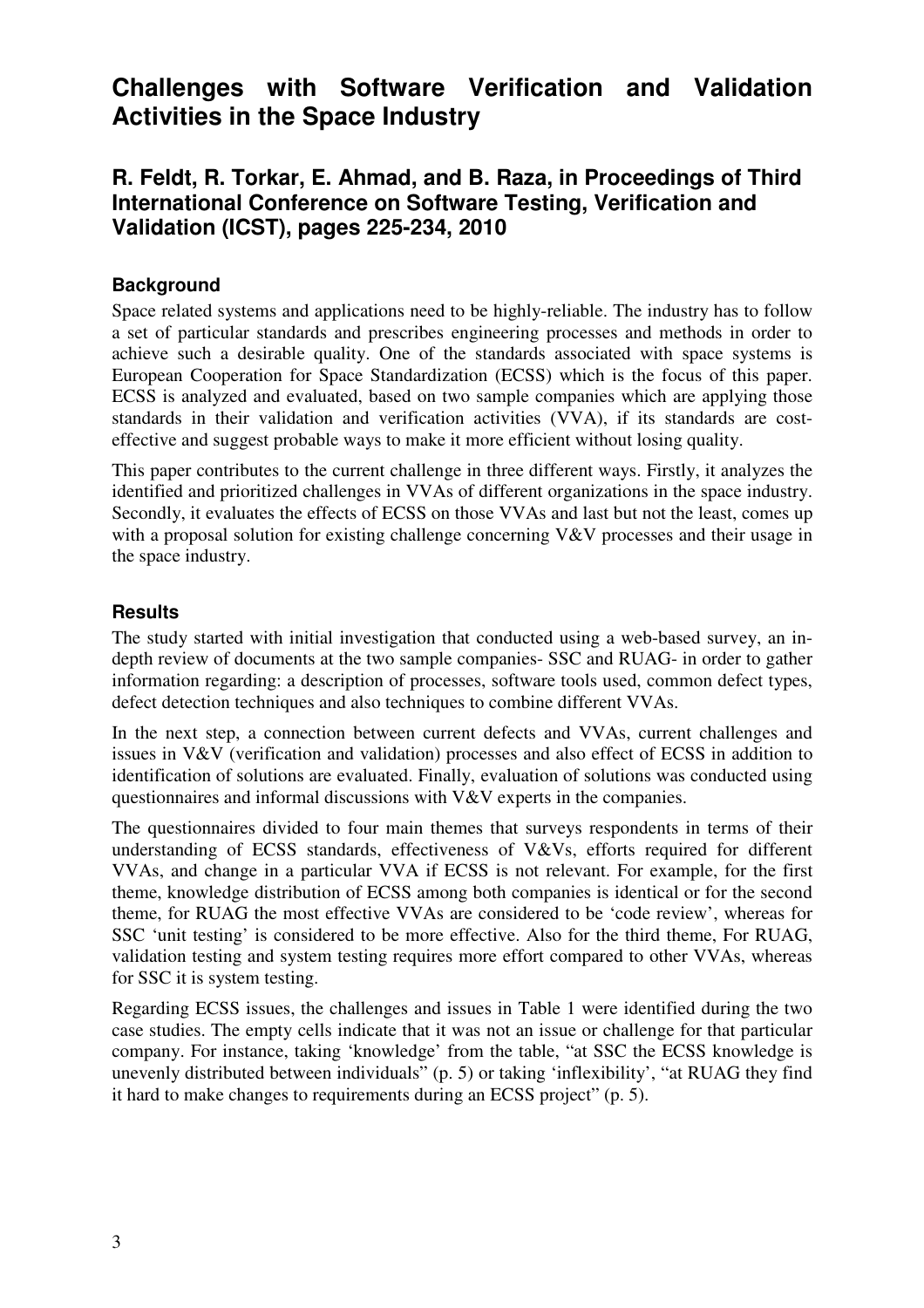| Factor              | Challenge/Issue                                                    | <b>SSC</b> | <b>RUAG</b> |
|---------------------|--------------------------------------------------------------------|------------|-------------|
| Reusability         | Documenting quality when reusing development artifacts             | Critical   | Critical    |
| Resource-intensive  | Showing compliance takes resources from increasing quality         | Critical   | Important   |
| Interpretation      | Difference in interpretation of ECSS                               | Important  | Critical    |
| Increments          | Limited support for (integration-driven) development in increments |            | Critical    |
| Galileo standard    | Differences between ECSS and Galileo                               |            | Critical    |
| Knowledge           | Distribution of ECSS knowledge in organization                     | Critical   |             |
| Innovation          | ECSS limits innovation in processes, methods and tools             | General    | Important   |
| Inflexibility       | Hard to make changes/introduce new requirements during project     |            | Important   |
| <b>Requirements</b> | Documenting requirements for compliance proof                      | Important  |             |
| Tailoring           | Unclear how to tailor ECSS                                         | General    |             |

#### **Table1: Challenges and issues related to ECSS standards.**

Regarding VAVs issues, the challenges and issues in Table 2 were identified.

| Factor                 | Challenge/Issue                                             | SSC       | <b>RUAG</b> |
|------------------------|-------------------------------------------------------------|-----------|-------------|
| Requirements           | Unstable and non-testable requirements                      | Critical  | Critical    |
| Testing environment    | Defects in testing environment and tools                    | Important | Critical    |
| Integration testing    | Limited focus on integration testing of software components |           | Critical    |
| Reviews and inspection | Inadequate internal formal reviews and inspection           | Critical  | General     |
| Unit testing           | More focus on structural coverage than black box testing    |           | Important   |
| Independent V&V        | Test cases are not reviewed by independent developer/tester | Critical  |             |
|                        |                                                             |           |             |

#### **Table2: Challenges and issues related to VAVs standards.**

#### **Conclusions**

Based on identified issues and challenges recommendations were proposed in order to address the mentioned issues. Suggested recommendations include:

- Clarify reuse of artifacts and VVAs. Evaluate cost effectiveness.
- Allow alternative processes and consider simpler/quicker ways for process evolution to occur.
- Clarify relationship and motivate differences between ECSS and other common standards.
- Develop lightweight ECSS training material.
- Ensure the standard is primarily goal-driven. Clarify explicitly for big trends, e.g. model driven development, how they can be incorporated.

To sum up, in this study a variety of research methods namely, combination of questionnaires, document analysis and interviews were conducted in order to distinguish root causes of existing challenges in ECSS standards. Possible ways to address current issues in ECSS standards were introduced.

Reza Ahmadi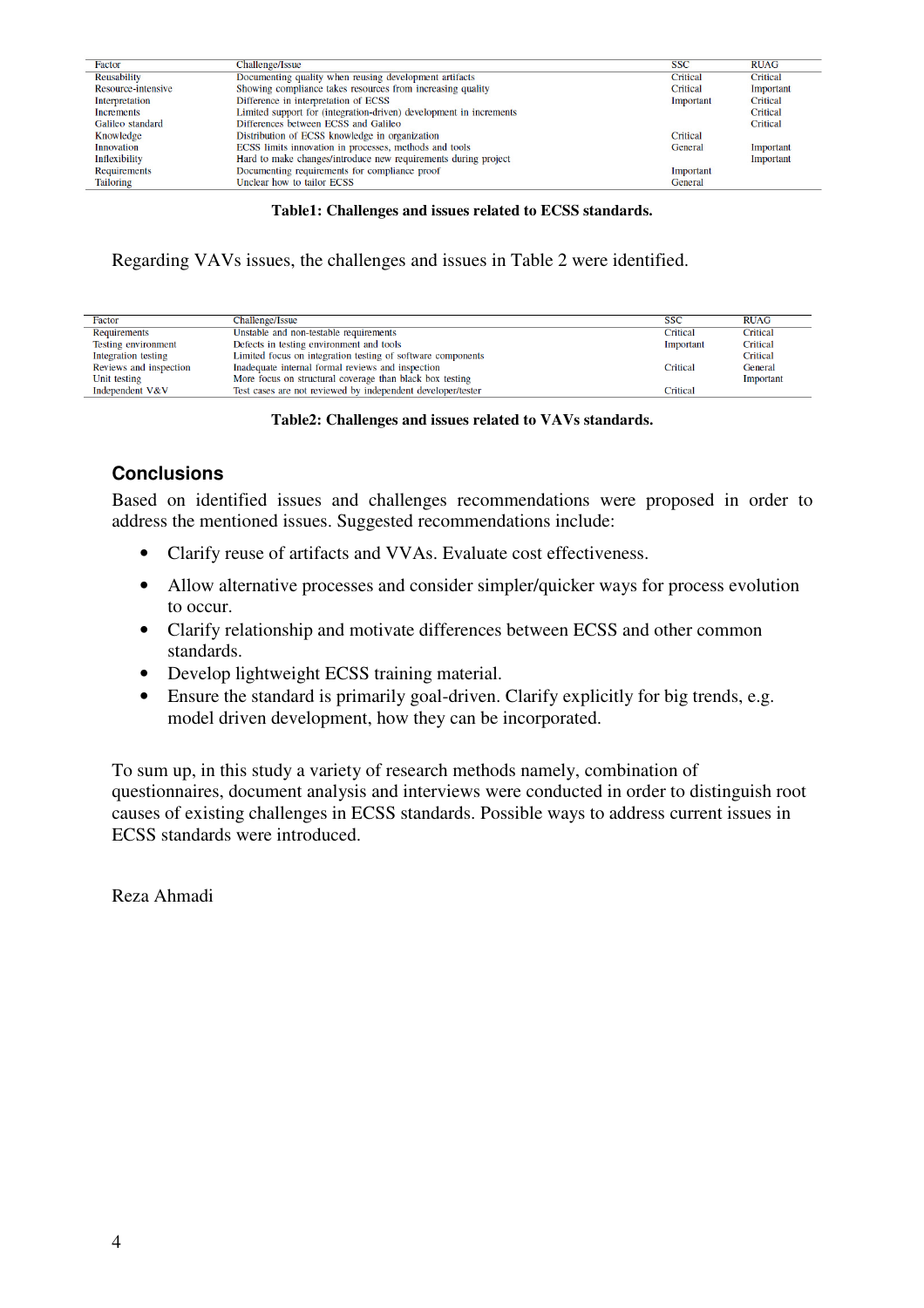# **Interpretative Case Studies on Agile Team Productivity and Management**

### **C. de O. Melo, D. S. Cruzes, F. Kon, R. Conradi, Information and Software Technology, volume 55, issue 3, pages 412–427, 2013**

#### **Background**

A large amount of research has been conducted in Agile methodologies leading to potential improved productivity, shortening development time, and reaction times to market changes in the field of software development. It is accepted that industry has adopted Agile methods. Research has been extensively carried out to identify factors that contribute and influence productivity in software development. There are four main factors generally discussed. The product being developed (Characterization of the specific software), People (team members capabilities, experience, motivation), Project (management and resourcing), and processes (tools and software methods). This paper reports that little empirical evidence is known to be available to support this research. Using empirical evidence future research can be focused to those critical areas that will cause most productivity gains, and financial impacts. This paper outlines a detailed industrial case study on three companies over a period of 6 months to answer the question "Which factors do have impact, and in what way, on team productivity when using agile methods?".

Research has shown that team composition  $\&$  allocation, external dependencies, and staff turnover are the main influences on Team Productivity. To answer the question the authors conducted this extensive study formulating first a thematic map. They compared this with their conceptual framework for agile development productivity. From this the conceptual framework is improved and more detailed reasoning provided based on the empirical results along with agile team productivity and management factors.

Productivity is controversial and varies due to context. There is no general consensus on measurement of software productivity for this reason. For this study the authors define productivity using team perception to quantify team productivity as a common measurement across the three companies.

#### **Results**

The research model chosen is started with Input-Process-Output (IPO) teamwork effective frameworks. IPO is a well known generic model in software development which has more recently been adopted for teamwork effectiveness and conceptual framework modeling for quantitative and qualitative studies. Initially a conceptual framework is proposed based on this IPO model where inputs, process and outputs are based on the agile principles. Figure 1, page 414. Inputs used are Individual group characteristics, Stage of team development, Nature of task, Organizational context, Supervisory behaviors. Outcomes are Agile Productivity, Attitude and Behavioral. Group processes are Internal and External. Note that Inputs directly, or indirectly via group processes, drive the outcomes as shown in this conceptual framework.

A multiple case study was conducted for six months based on three companies in Brazil. Selection criteria for Companies chosen was that they have used agile methods for at least 2 years, Projects in place for at least 6 months with at least 4 workers co-located, along with each business in different segments and geographical location. The length of the study was chosen to be six months to remove or identify productivity factors over time.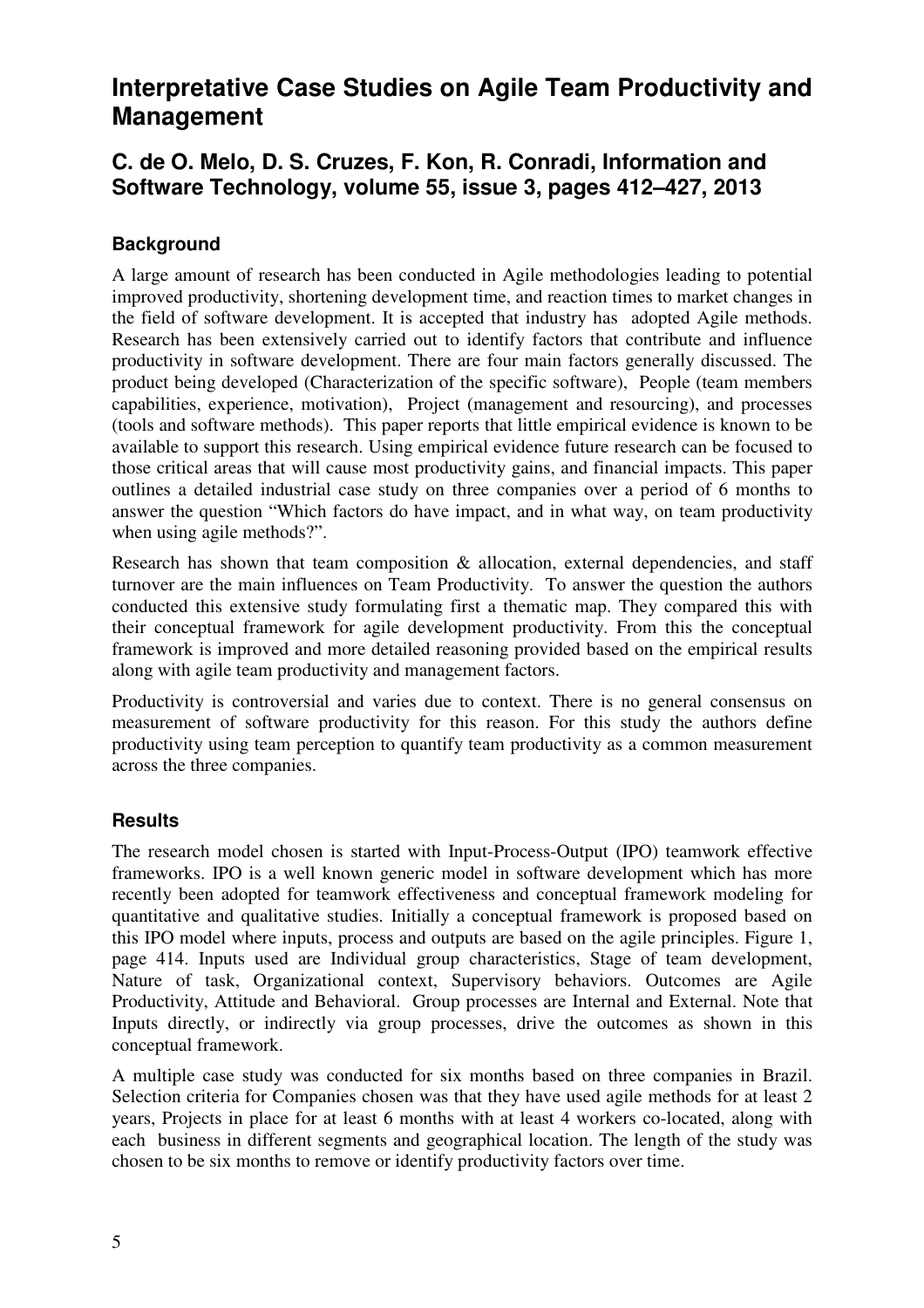Company 1 provides financial systems, uses XP/Scrum and has one week cycles, employs 400 people and has 33% staff turnover. Company 2 provides E-Commerce, uses XP/Scrum/Lean principles and has 3 or 4 week cycles, employs 120 people and has 40% staff turnover. Company 3 is an Internet content provider, uses Scrum/XP/Lean principles and 3 week cycles, employs 200 people, and has 35.3% staff turnover. Table 3, page 419, further details the degree of adoption of agile methods in detail within each company. The data collected was retrospective document analysis, semi-structured Interviews and nonparticipant direct observation field studies.

Interviews were conducted by an author experienced in requirements elicitation and interviewing techniques. Interviews lasted one hour and were recorded. Interviewees were informed of the importance of the study, and included developers, project managers, product owners with differing experiences. No details were given to bias their information. Appendix A, page 425 gives the interview guide. Questions ranged from motivational, to influencing factors on productivity, and how the team operates.

Non-participative observation protocol is given in Appendix B, page 425. It outlines the questions the observers should consider and frequency they should be examined. The observational protocol questions were designed to detect factors in every day practices that effect productivity of the team. Analysis first consists of constructing a thematic map, often used in qualitative data to identify, analyze and report themed information. The thematic map shown in Fig4, page 417, identifies three themes. Inter-team coordination, Team member turnover, and Team design choices along with reasoning. At a later stage further information is added regarding impacts affecting these themes and whether they have positive or negative impact. The thematic map findings were discussed and reported using the conceptual framework. With this combination the thematic maps limited interpretive power and the frameworks ability to provide clarity and focus the research claims are better extended and communicated for discussion.

Team member turnover is a productivity factor producing cost in separation, advertising and recruiting, The relevance to this research is the team productivity is affected until the team member is integrated and up to speed, and loss of effective contributors when someone leaves. There was a positive side found when new members contribute new ideas and experience to the team. These positive and negative effects were clearly identified in interviews and retrospectives from the companies.

Team Design Choices affects productivity. This research identified desirable team attributes as full time allocation, diversity, skills, team size, co-location. Interviews identified that experienced and less experienced members provide more cohesion and flexibility, less conflicts. Small team size was found to improve communication and alignment, responsibility and commitment. Bigger teams have more communication and conflict resolution, more people to understand and align to the big picture. Social interaction of colocation improved communication and removed boundaries within hierarchical organized companies. Workspace layout considering desk positions and proximity also affected how well co-location worked. Although considerable influence is exerted by team design choices, most of the decisions are made by people outside the team, or their control.

Inter-team coordination affected productivity due to shared resources, prerequisite constraints, simultaneity constraints, relationships of tasks and sub tasks dependencies between teams. Inter-team coordination processes are then needed to manage these dependencies. Examples of inter-team dependencies found were external customers, QA, releasing, testing, integration, production, reuse of components under development or maintained in other teams. All three companies in interviews and retrospectives identified impediments waiting for resolution by external dependencies like this. Some teams owning components to be reused were not committed to the same goal, only the to the task to be completed. Other dependencies working on different schedules, like QA and integration.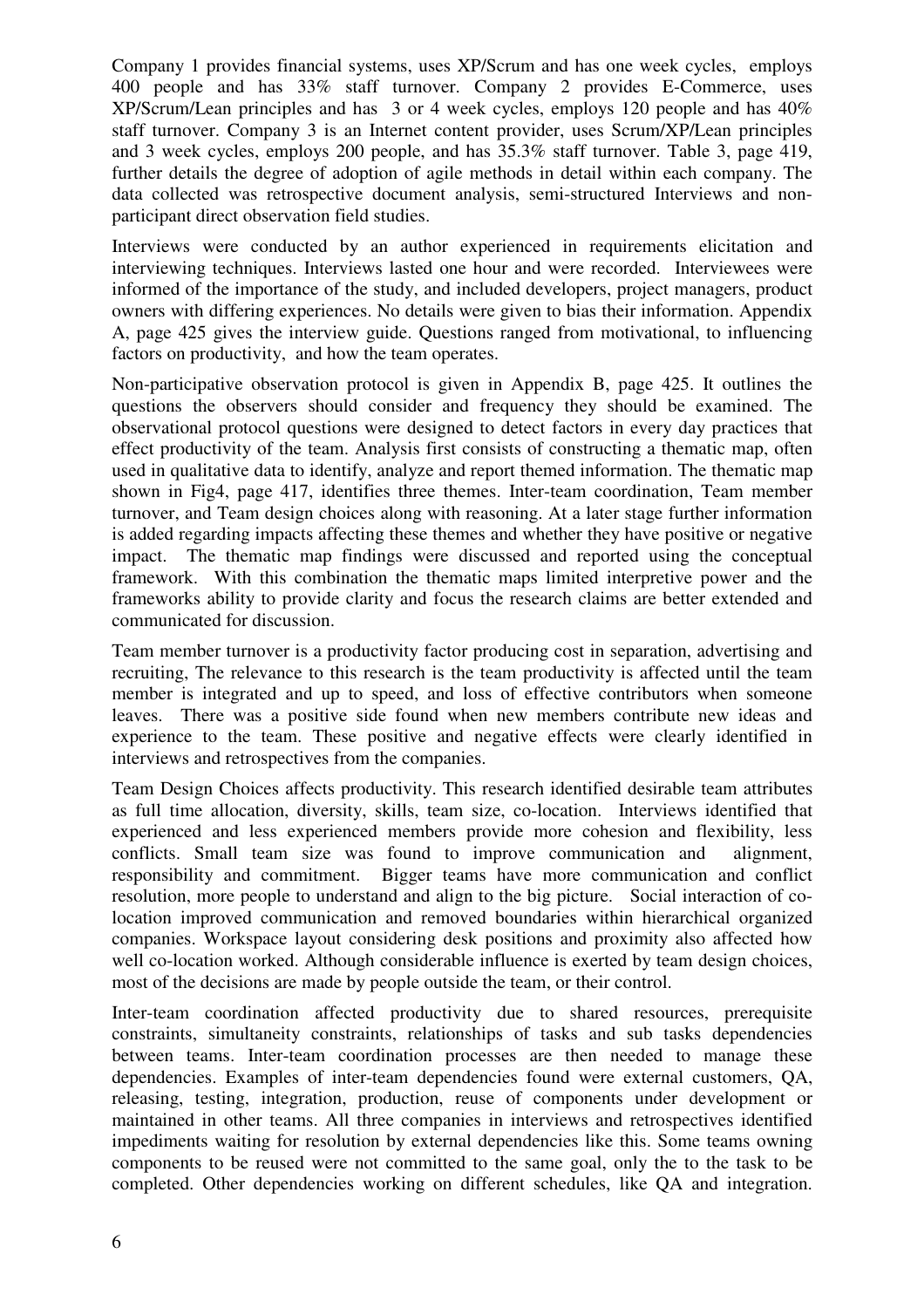Roles were identified as being used to influence and enforce practices and choices on teams. An example used was an administrator using their role to tell the team how to proceed in administrator activities, yet not belonging to the team or committing to the same goals.

In further discussion the influencing factors for team productivity are further explored. Productivity was particularly sensitive to team management. Agile teams take responsibility for managing their own work and behavior, yet others usually make decision about goals, team structure and organizational support.

Revision and extension of the conceptual framework during discussions was made. Figure 6, page 421, identified specifically staff turnover and effects on the agile team productivity using IPO, now including positive or negative contribution to the productivity. Figure 7 , page 421, identified specifically the team design choice factors and effects on agile team productivity. Whilst Fig 8, page 422, identified specifically Inter-team coordination factors and effects on agile team productivity. An extensive and more in depth elaboration is given for the working and reasoning of these drawing from the data that has been studied. The limitations of this study are well thought out and explained. Every effort was made to give correct finding and remove bais and false information .Credibility was promoted using well known and established techniques. Confirmability was ensured using multiple researchers working through the data. Dependability was ensured audit trail and traceability. Transferability was ensured by full disclosure of context settings, data extraction, synthesis processes used.

#### **Conclusions**

A detailed multi-case study has been given based on empirical research to find "Which factors do have impact, and in what way, on team productivity when using agile methods?".

This is a very rich paper about effects on team productivity, which should be recommended to read for anyone running agile teams, and form a basis for further empirical research. Major factors identified are Team member turnover, Team Design Choices affects productivity, Inter-team coordination productivity. The conceptual model initially given has been further detailed in three individual conceptual models for each of those contributing factors and how they effect productivity which are soundly backed up by the research data.

Future research could be directed to give guides for managers and organizations setting up agile teams as they play such an important factor outside the control of the teams themselves. Multiple team dependency management has been identified as a performance hit for many years as well as highlighted in this research. Dean Leffingwell was quoted and has a book defining how larger organizations can use agile release trains to synchronize multiple team releases. This paper showed the problems due to asynchronous release cycles. It would be good to compare teams following Dean Leffingwell's suggestion of the agile release train for bigger organizations as a comparison solution for the issues highlighted here. An example is Nokia, which has implemented this synchronous Agile release trains and similar problems existed, but a proper study would be invaluable to extend this area and compare with the results found here.

This study was Brazilian companies. Although I believe this would be representative, a further study in different cultures would further solidify findings to remove any cultural influences that may affect productivity, for example was it the agile practices and people fitting into the team that was accounting for high turnover. Or is this a cultural factor which is influencing productivity but normal in these situations and not because of the agile team setup?

Andrew Cox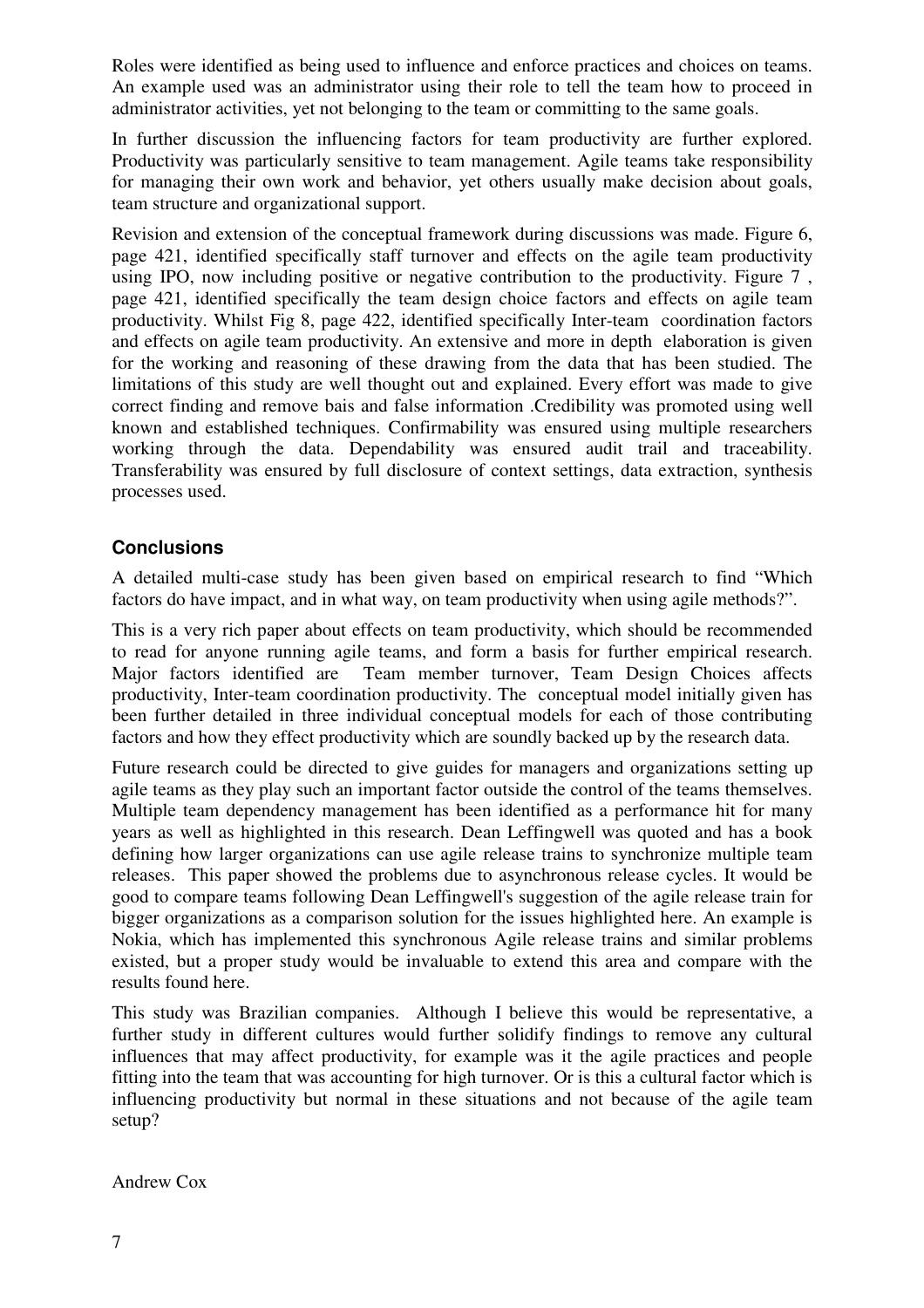# **Interpreting an ERP-implementation Project From a Stakeholder Perspective**

### **A. Boonstra, International Journal of Project Management, volume 24, issue 1, pages 38-52, 2006**

#### **Background**

ERP systems are sets of integrated applications that can provide a total solution to an organisation's information system needs by addressing a large proportion of business functions including financial, accounting, human resources, supply chain and customer information. They support a process-oriented view of the business as well as business processes standardised across the enterprise (*Shehab, Sharp, Supramaniam, & Spedding, Business Process Management Journal, volume 10, issue 4, pages 359-386, 2004*).

This article aims to uncover some important dimensions of the organisational change issues around ERP-implementation projects by focusing on how ERP-implementation can impact the interests of stakeholders around the ERP system and how these groups may react by trying to influence the course of events and to alter the design in ways that are more consistent (p. 38).

#### **Results**

The study shows how the outcome of ERP-implementation can be affected by the meaning, which various stakeholders attach to such systems, and by the actions they take throughout the project.

Stakeholders possess one or more of three relationship attributes: Power, Urgency and Legitimacy. Combining these attributes generates eight types of stakeholders (p. 40-41):

1. *Dormant stakeholders* possess the power to impose their will on a firm but, by not having a legitimate relationship or an urgent claim, their power remains unused.

2. *Discretionary stakeholders* possess legitimacy, but have no power for influencing the firm and no urgent claims. There is no pressure to engage in a relation-ship with a stakeholder.

3. *Demanding stakeholders* exist where the sole stake-holder relationship attribute is urgency: those with urgent claims, but having neither legitimacy nor power.

4. *Dominant stakeholders* are both powerful and legitimate. Their influence in the relationship is assured, since by possessing power and legitimacy they form the dominant coalition.

5. *Dependent stakeholders* are characterised by a lack of power, but have urgent and legitimate claims. These stakeholders depend on others to carry out their will. Power in this relationship is not reciprocal and is advocated through the values of others.

6. *Dangerous stakeholders* possess urgency and power but not legitimacy and may be coercive or dangerous. The use of coercive power often accompanies illegitimate status.

7. *Definitive stakeholders* possess power legitimacy and urgency. Any stakeholder can become 'definitive' by acquiring the missing attributes.

8. Non-stakeholders possess none o f the attributes and, thus, do not have any type of relationship with the group, organisation or project.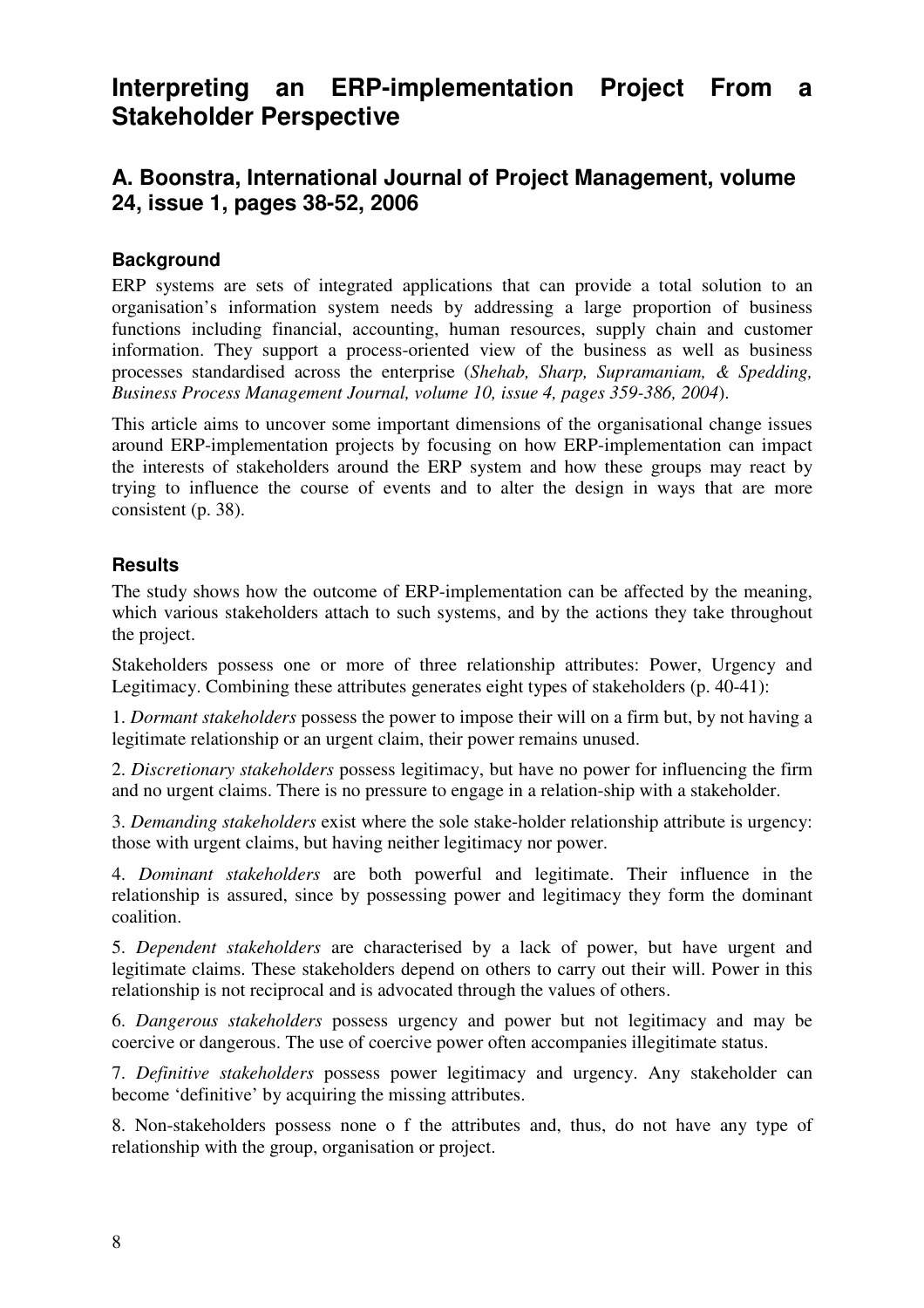The literature referred to a single case study that was focused to trace the dynamic nature of stakeholder behaviour (p. 41) and unfolding of ERP Implementation process. The study tried to identify different sets of stakeholders, interpretation of technology by the stakeholders, affect of ERP implementation on the interests of the stakeholders and influence on the implementation process.

The research shows that implementation of ERP is a socially, politically and technically complex under-taking that influences nearly every aspect of organisational functioning and thus affects the interests of many different stakeholders during the various stages of the project. ERP-systems are building blocks of organisational strategy. This means that ERPimplementations resemble the nature of the strategy processes, which often have emergent and adaptive characteristics rather than planned. Changes in the external environment, the emergence of new opportunities, and other unanticipated events make departure from initial ideas often inevitable (p. 50).

Different stakeholders can interpret ERP-systems in different ways, given their own histories, interests, self-images, prospects and views. Some groups perceive the system as a means to realise certain new company wide objectives, while others see the system as a way to regain lost power or as a threat to legitimate local interests (p. 49).

ERP-implementation is a dynamic process, which means that views, which are held by the stakeholders at one point in time, may change during the project. This may depend on various reasons, including cognitive, political and opportunistic ones (p. 50).

#### **Conclusions**

ERP-projects is a complex cock-tail of rational assessment mixed with various perceptions, quests for power, leadership and subtle processes to gain support for further progress of the project (p. 50).

ERP-implementations challenge vested interests, and lead to opposing views from various players. Implementation includes multi level activities, which are not the exclusive area of a single project manager (p. 50).

Moreover, good project management of ERP-projects goes far beyond the technical implementation of the system. ERP-implementation can be perceived as an organisational change project and should be managed accordingly.

Different stakeholders may change their roles during the project. Establishing more stable structures where members of senior management play a role, also during the implementation phase, may support the realisation of the initial project goals. Project managers should be aware of this and stimulate top management presence (p. 51).

Eashan Salhotra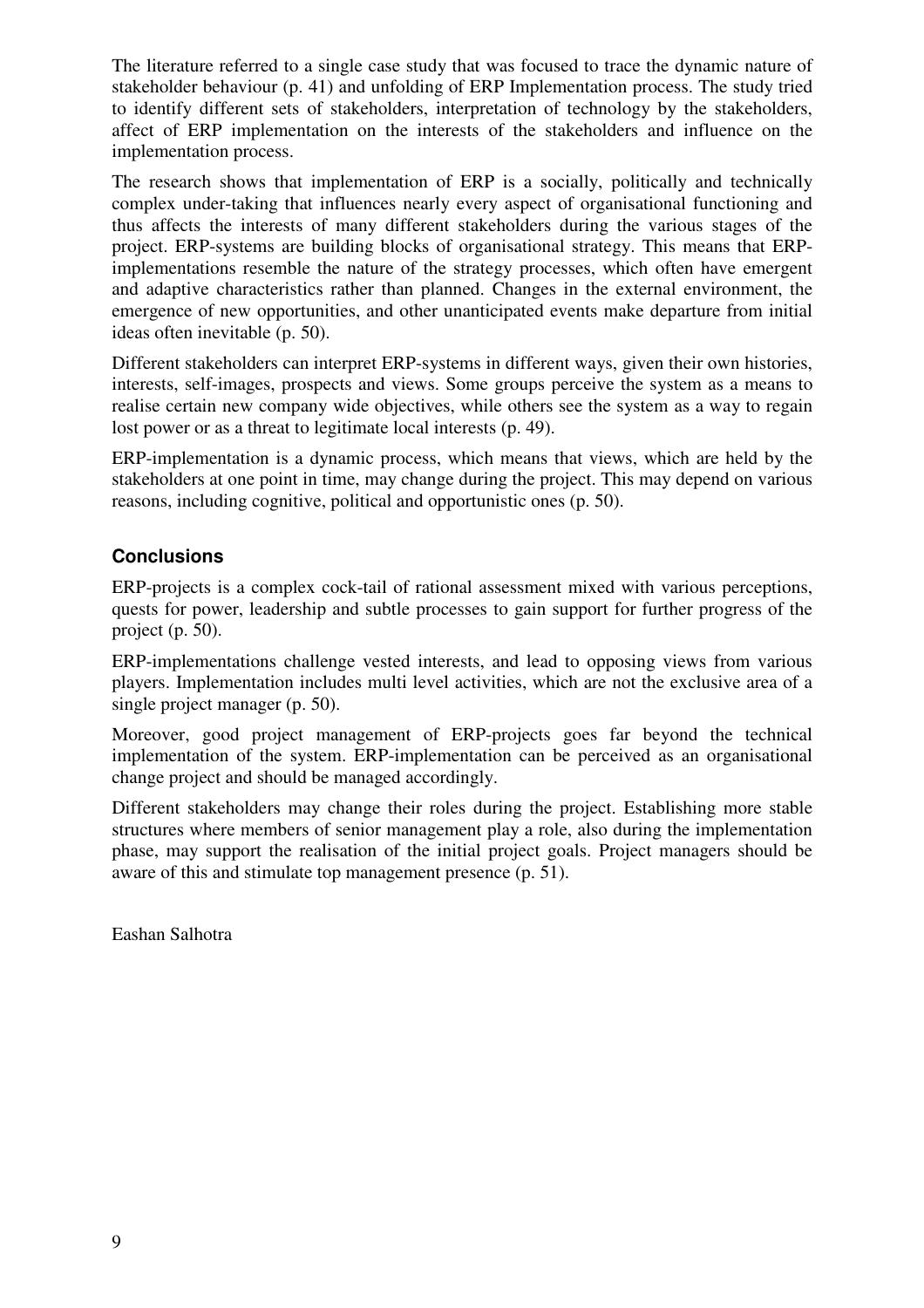# **How Do Top Managers Support Strategic Information System Projects and Why Do They Sometimes Withhold This Support?**

### **Albert Boonstra, International Journal of Project Management, volume 31, issue 4, pages 492-512, 2013**

#### **Background**

It is generally agreed that the support of top management in strategic information system projects is an important success factor. The relationship between IS projects success and top management support is quite a studied subject, but there is only little reliable knowledge about the types of behavior top management support contains.

In prior studies top management support has been treated as a single construct, something that can be given or withheld. The paper of *Albert Boonstra*, however focuses on the concept of top management support.

There are three main questions the research aims to answer: "*1) What behavioral types are associated with top management support for strategic IS projects? 2) How can these behaviors be placed in a coherent framework? and 3) Why do managers sometimes withhold these types of support?*" (p. 501).

#### **Results**

In the paper the author introduces a framework of top management support behavior types and aims. The framework is developed by using a multiple case study design. The research involved five case studies of IS implementation projects. All of the projects were companywide, involving multiple business units or integrating IT systems, strategic in nature and complicating in terms of duration, budget and user groups. All companies had several levels of management and their IS project already in the roll-out phase.

Organizations and projects involved in the case studies were as follows: an ERP project of a manufacturer, aiming at aligning the companies systems' with the business strategy of the company; a CRM implementation project of a large financial service provider, aiming at improving customer service and including a vast number of employees in more than 100 local branches; an ERP integration project of a dairy food company, aiming at integrating the company's numerous IT systems; an e-government project of a city council, aiming at providing e-services for the residents of the city; and a electronic he alt record integration project of a hospital, aiming at integrating 24 different electronic patient record systems inside the organization.

The research team prepared the interview questions by first studying other research models and theories on the topic and familiarizing with the case study organizations and projects through other data sources, such as observations and internal project documentation. In addition to the representative of the organization's top management, other project members, such as business managers, project managers and workers, were also interviewed. An average of 7 interviews was made in each organizations with an average of 5 organization members.

Based on previous research literature and the research material, five top management behavioral categories were identified. These categories were used to classify the supportive top management behaviors identified during the research. The five categories were: 1. resource management of financial, material and human resources, 2. establishing and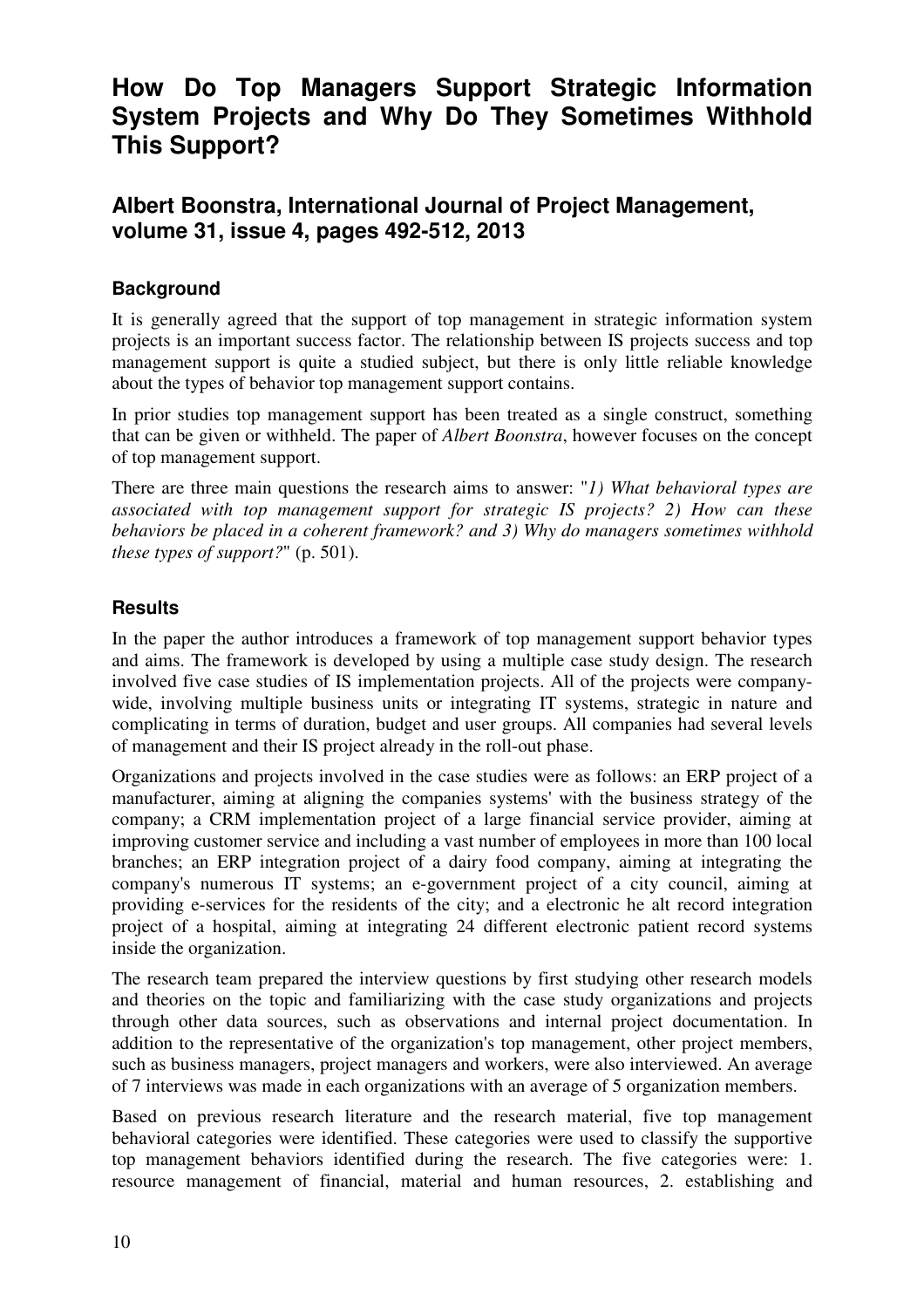enforcing of the IS project's and organizational structures, 3. enthusiastic communication about the project, 4. sufficient knowledge regarding the management and content of the project, and 5. using of the power to resolve possible conflicts and to protect the project team. The framework for top management support also includes four agendas that different types of behavior aim at. These agendas were "*Accommodating the implementation project*", "*Reshaping organizational context*", "*Adapting the IS to the organization*" and "*Dealing with stakeholders*" (p. 503). When combining the aim with the category as a result the research introduced a framework with total of 20 definitions of top management support behavior types, and then analyzed how many of each support behavior type was detected in each IS project.

Cross-case analysis revealed variance in overall top management support in the case study projects. But also the perceived adequacy of top management support variated. The support of top management was perceived adequate when "*the overall amount given by the top management matches the perceived amount needed*" (p. 508). The amount and type of support needed fluctuated in different stages of the project.

To answer the last of the three questions about the reasons why top management withholds supports, the researchers found out that top management struggled with the capabilities to give support: there was not enough expertise, resources nor time. Another reason was the ever changing goals and context of the IS project. It is hard to give support to a project if it starts to look like a failure. And the disagreement among other top managers of the right support type was also seen as a possible reason for a low level of support.

#### **Conclusions**

The main conclusion of the research seamed to be that "*the top management support is a context-dependent balancing act involving several types of support, with various intensities, aimed at a range of goals which may change over time*" (p. 509). The flexibility of top managers in how, when and at what intensity they give their support was seen as one of the key issues. As well as understanding that different kinds of IS projects in different kinds of environments have different needs when it comes to top management support. There is no one-and-only right way to act.

Siiri Tammisto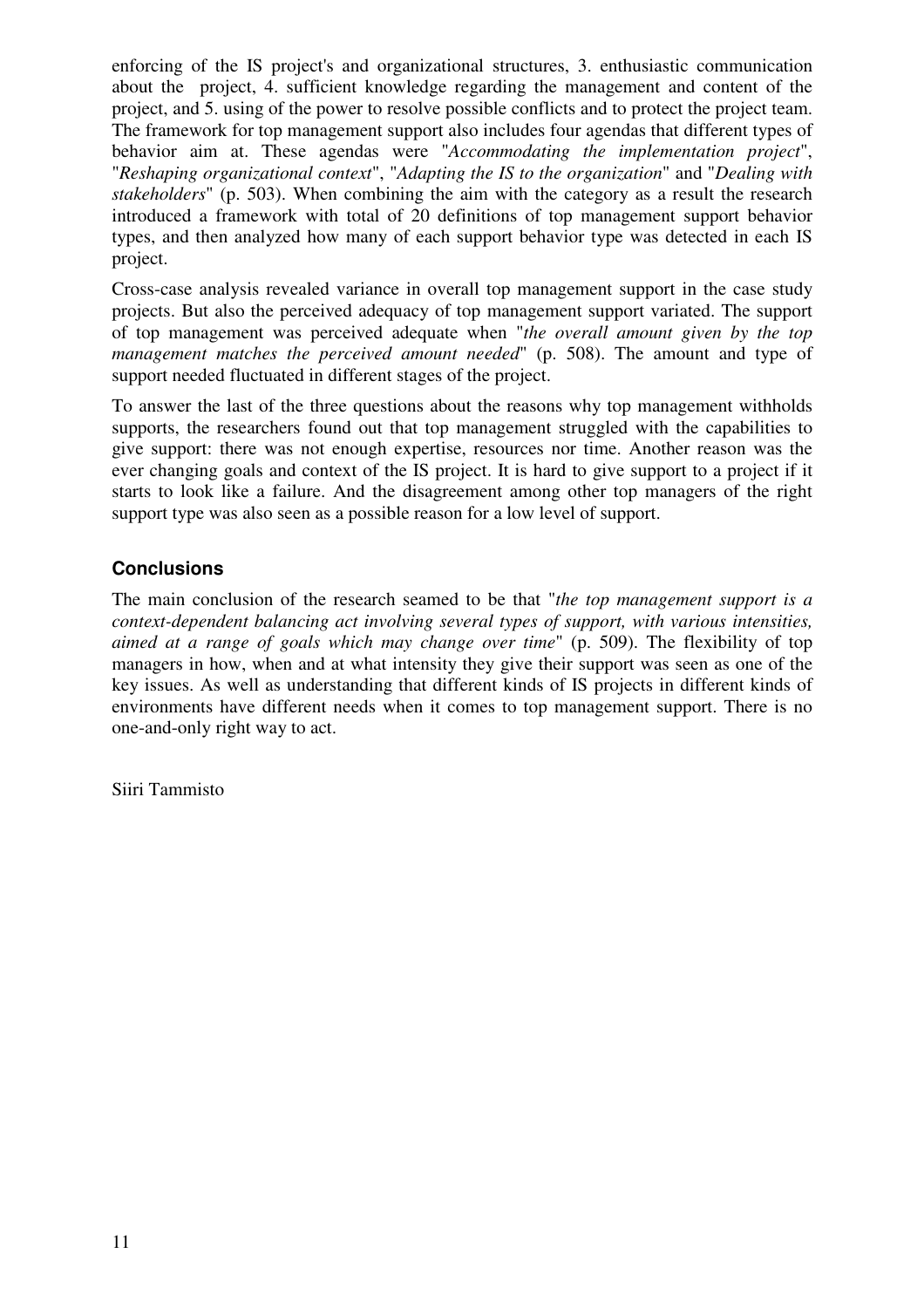# **Project Scheduling With Limited Resources Using a Genetic Algorithm**

### **J. R. Montoya-Torres, E. Gutierrez-Franco, C. Pirachicán-Mayorga, International Journal of Project Management volume 28, issue 6, pages 619–628, 2010**

#### **Background**

The article is focused on solving a Resource-Constrained Project Scheduling Problem (RCPSP) with a certain kind of genetic algorithm. In earlier project scheduling models taking the resource constrictions in all levels in mind were not taken to count in the algorithm, but were the responsibility of the project manager to take in mind differently in all parts of the project. The current approach handled in this research is based on the idea of taking resource restrictions in mind in project management with efficient scheduling based on object oriented programming model. The object orientation allows the project to be cut into instances based on the concept of activity list. These instances can also be seen as chromosomes of the project which can create evolution in project due to certain kinds of mutations. The mutation is based on crossover of two instance nodes. The start and ending nodes are time valued for 0 and therefore can be called as dummy nodes. Genetic algorithm is based on simulating the real evolution methods inside a software project. Evolution strategy is based on selecting the best individual node or individuals and then uses it or them to generate a set of new individuals in the next generation. In a project based on such algorithm there would be constant evolution and progress to some direction in the project considering the scheduling the object orientation in programming issues and resource management (as the algorithm takes the available resources in count).

#### **Results**

The algorithm discussed to be genetic that was used in this article was programmed with Java. Computational experiments were ran on the algorithm. The experiments were experimental on their nature. The goal of the experiments was to count the crossover probability and mutation probability with certain amount of individual values, the amount was either 100 or 150. Over 2400 instances were used. Also the algorithm was compared with other state of the art algorithms previously used in scientific literature. From the researches referred to only other algorithms based on the genetic approach were taken for evaluation. The tables in the article show that there was sufficient enough results by the algorithm. Though the solution value never was greater than 10% and when the amount of individuals was raised from 100 to 150 the differences with previous experiments with other similar algorithms decreased. Taken in count in the computational progress there was also a fitness function involved to define the optimality of chromosomes of the certain individual taken account. The fitness function was based on the idea of evolution strategy and supports the idea of mutation. Though low values seemed to give more valuable results towards empirical studies around the topic. The result bound conclusion proposed that is not possible to find actually any groundbreaking optimal solutions for instances of higher value in node quantity in reasonable computational time.

#### **Conclusions**

The research is again only one computational and object oriented programming based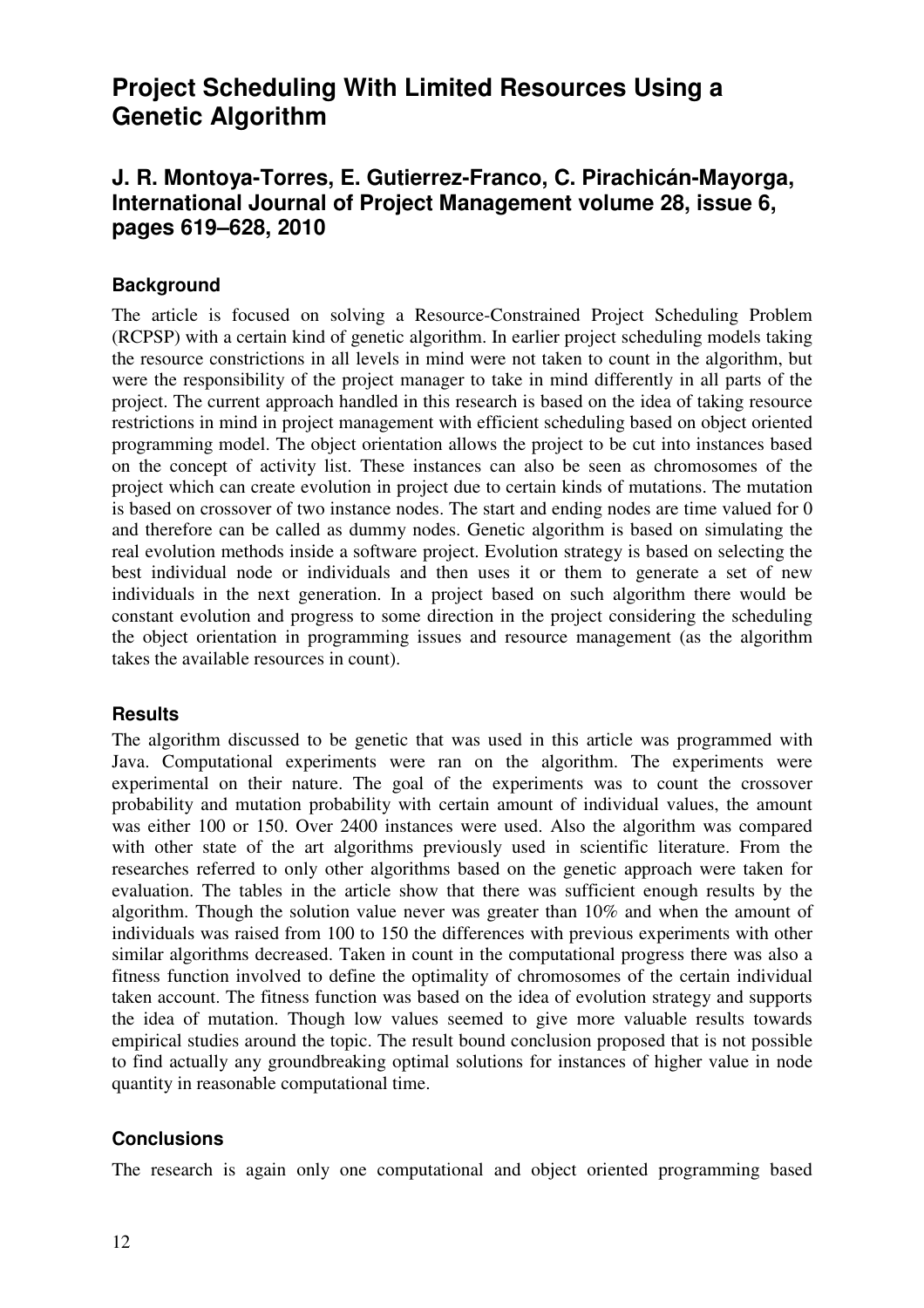approach in creating a genetic algorithm for organizing efficient project scheduling. The results are not groundbreaking but they were encouraging for the research team according to the article. Their further research will include non-renewable resources and other objective functions to include activity costs.

In connection to this I might appoint some criticism towards the article that these issues were not handled clear enough in the begging of the article in my point that which kind of resources and costs the researched algorithm in fact was able to handle, but of course it is understandable that when talking chromosome level in any topic the perfection must be built in levels and new features will always be added due to evolution, not just in the algorithm but also in the research.

Maybe a right algorithm eventually would solve core problems in resource-constrained project scheduling as evolution in earth has created a species such as humankind to solve some problems that the previous primates were not able to solve, but maybe it could be arguable if this is all just based on computation, but this is just my opinion. I would say that good scheduling is more up to good humanistic management not just calculated results.

Mikko Myllylä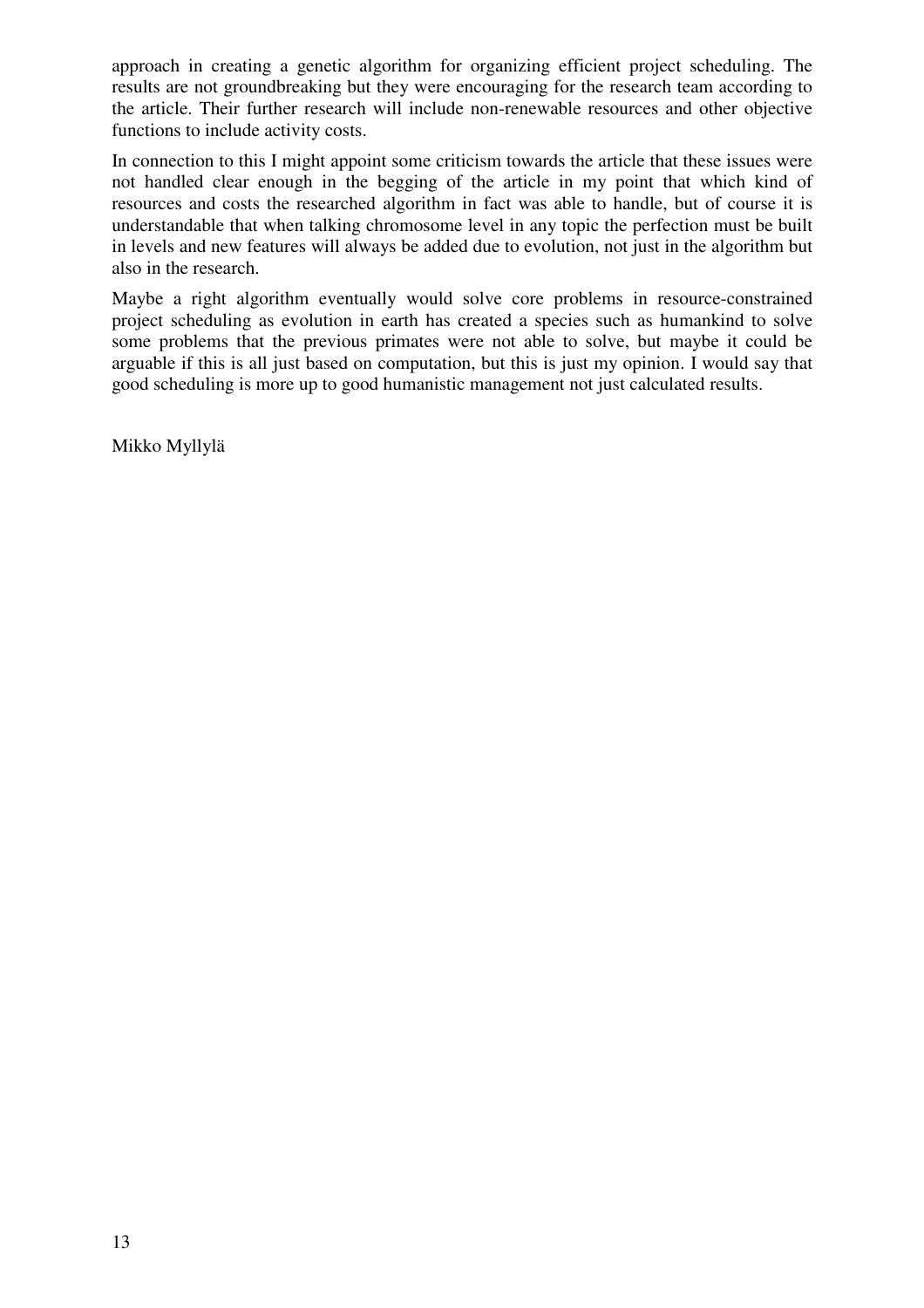# **Building Theories of Project Management: Past Research, Questions for the Future**

### **J. Söderlund, International Journal of Project Management, volume 22, pages 183-191, 2004**

#### **Background**

The field of project management has been an issue of controversial debate over past decades. The aim of this discussion is to promote the standardization and certification programs for project managers. To the day several institutions and associations have been established with prime goal of bringing professionals together and creating an effective network. The members of these networks come from various disciplines such as psychology, pedagogy, business administration, organization theory, industrial engineering and sociology.

Despite the rapid development seen in recent years the field of project management has been blamed for too narrow focus and almost an entire lack of empirical studies. Project management researches have been accused for being too focused on studying the reasons for success and failure of projects instead of examining the big picture. As a result many important questions that are at the core have not been addressed properly.

The diversity of the field of project management introduces many challenges that need to be tackled. While increasing the complexity of the field the multidisciplinary nature of project management also complicates an agreement on fundamental ideas of project management research. The aim of the original paper of this summary is to raise a discussion and debate about some fundamental theoretical issues related to project management research.

There are two major lines in project management field to follow. One line traces the intellectual roots of project management research to various types of planning techniques. This approach presents project management as a specific problem-solving method with strong connotations to optimization theory and applied mathematics.

The other dominant lineage traces the project management research to completely different intellectual roots. The process of managing projects is seen as a broader discipline where projects represent empirical entities. The biggest difference between these two main theoretical traditions is in the way they look at definition. One tradition traces its intellectual roots to the engineering science and applied mathematics where another tradition leans towards social sciences with special interest in the organizational and behavioral aspects of project organizations.

One of the fundamental controversial topics in project management research is associated with the perspective to look at projects. For some researches projects are nothing else than a way of looking at industrial and organizational activity. Thus researching into projects is more a matter of looking to capture the unique, complex and time limited processes of interaction, organization and management.

The alternative point of view is to stress the importance of providing knowledge and theories about the organization and management of projects. This approach emphasizes the importance of project dimension as a universal entity. Typically in a project context the universal elements are normally uniqueness, task complexity and time-limitedness.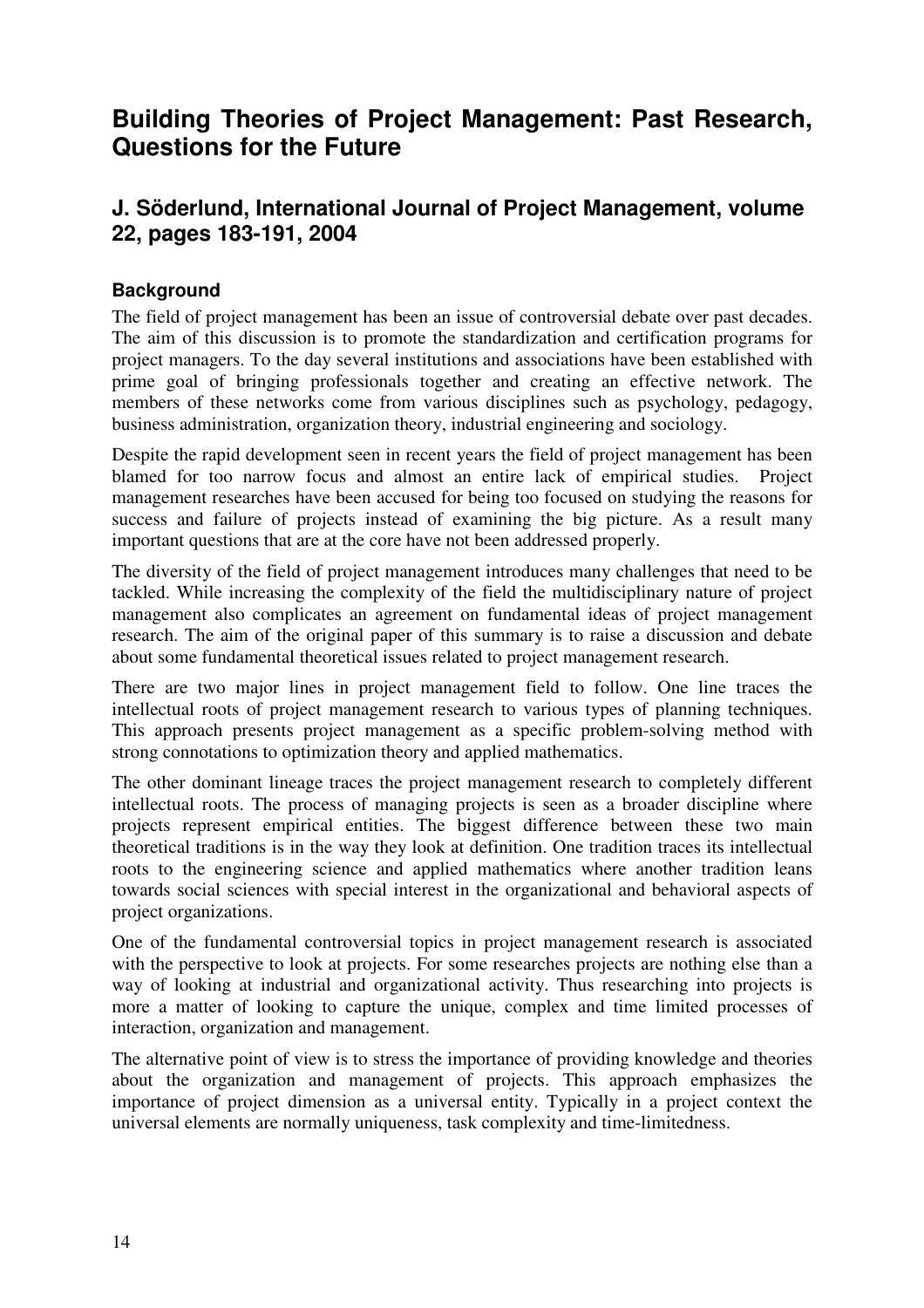#### **Results**

It doesn't come as a surprise that the majority of modern organizations are relying on projects. The term project itself is often used to describe the observed pattern of organization or interaction. The important question to be answered is why firms and projects exist in the first place. Answering this question is not only the matter of philosophical discussion.

The major role of theories and models is to enhance our understanding of the field or phenomena we're interested in. Despite the broad attention in the scientific literature there are only a few studies discussing the behavior of project organizations in theoretical terms. Partially this is due to the lack of available options. Many of models and techniques found in the project management field fail to explain or increase our understanding about the behavior of project organizations.

The existing project-oriented literature does not explore thoroughly all the aspects of projects. Especially the difference between "temporary" and "permanent-like" organizations has not been discussed extensively. As a result many important questions have not been answered. How do people react on time pressure and control by deadlines and milestones? These sorts of questions have to be tackled in order to create new and evolve existing theories.

#### **Conclusions**

In the profit seeking business world organizations usually relies mostly on measurable metrics. This mindset inevitably translates also to the project management research. Areas like critical success factor are of particular interest. The downside of concentrating only on critical success factors is that it easily ignores the behavioral dimension of project organization. When thinking about the success criteria it is necessary to broader the traditional triple constraint model (cost, time and conformance to specifications).

Elvis Okemou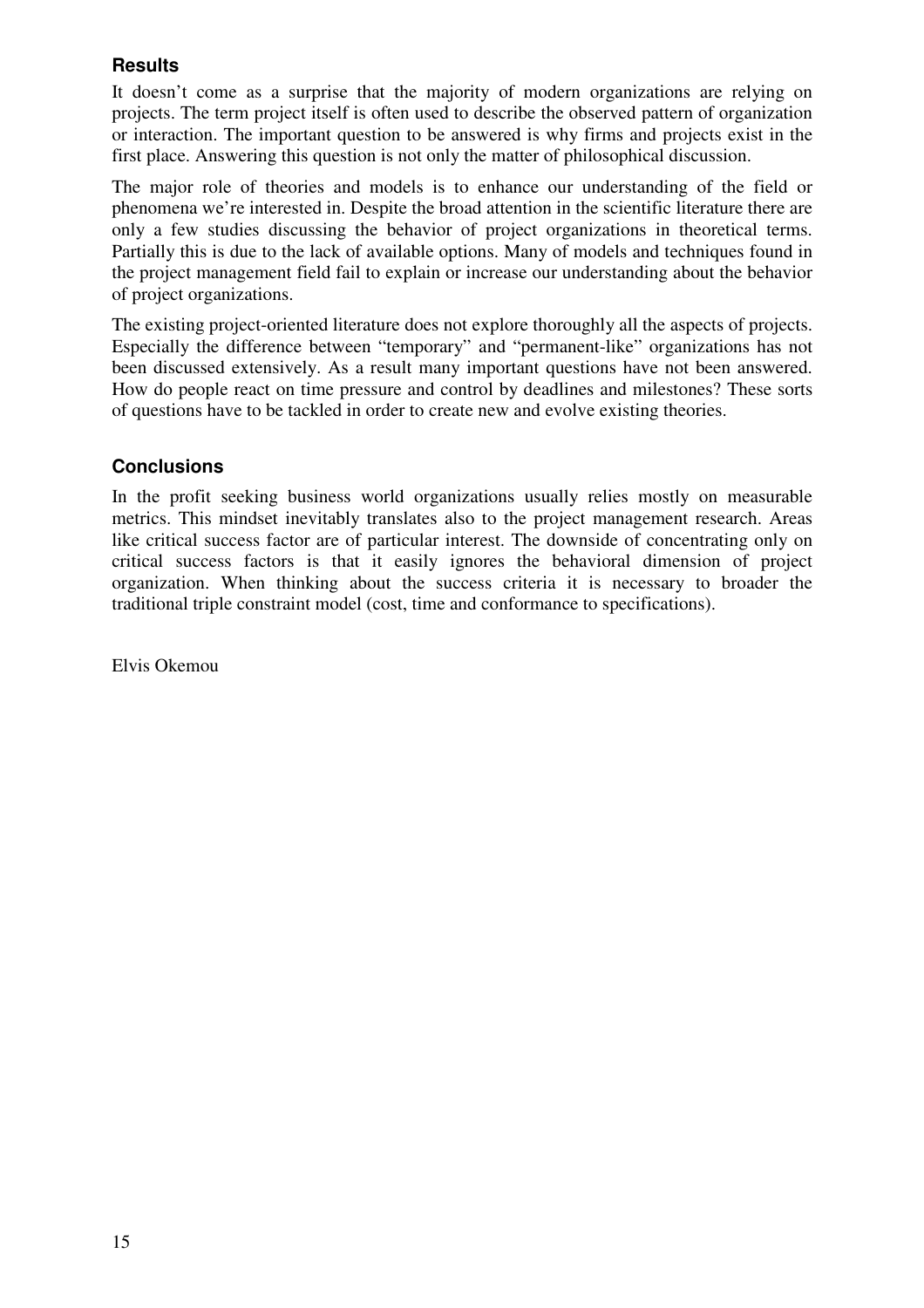# **The Strength and Weakness of Requirement Engineering (RE) Process**

# **A. Haron and S. Sahibuddin, in Proceedings of the 2nd International Conference on Computer Technology and Development (ICCTD 2010), pages 56 - 59, 2010**

#### **Background**

Requirements engineering is an important part of the software project development. The goal of RE is to understand the needs of the stakeholders and by being able to provide the software engineer with tools and techniques which help understanding the process better, in order to have a software that meets the client's needs. There is also a question as to why there is a need of RE in the developments of software projects, The need is that RE helps the developer to better understand before the actual development process begins, this helps in reducing the cost of rework in a software lifecycle. The RE process is a part of the software project management cycle, RE ensures the overall quality of each stage of the product development. In simple terms requirements are the specifications of the product, meaning they are the descriptions of how the product or the system should behave. This study tries to reduce the gap with comparison to the current requirements practices to the appropriate of requirement best practices.

#### **Results**

There is a Gap analysis made in order to identify the critical issues of the organization, when the analysis was made there were six components which were listed out. They were identified after the implementation of some software projects. They were divided into six components, therefore, *managers, stakeholder, developer, business rules, business process and technology*, thus making them all either inter related or directly related to each other. (p. 56)

*The first component is Managers:* The main process of business is to deliver services to the public sector, in due course they have improved their services by creativity and innovation. The manager of the software project plans everything from the implementation to the layouts to the time frame of the project. The manager holds himself responsible for the requirements, release and the product life cycle. This also means that the success of the product depends on the skills and competence of the manager. This paves to the risks and success factors they need to take into consideration when facing challenges, some of them include defects, delays etc. (p. 57)

*The second component is Business Rules:* when developing a project there are many things which need to be taken into account one such important factor when it comes to Business rules is to provide support for an organizations business strategy keeping in mind the business success. When there is an initiative taken to improve the service delivery there are some constraints in achieving the goals. The main constraint being the people and the management for approval. (p. 57)

*The third component is business process:* The success of the software project depends on the business process we follow; they keep changing from time to time depending on the system application. This also determines the complexity of the project development. The projects which are most successful are those which have a excellent process and a clear team structure. When a stakeholder requests for a requirements change this aligns with the process change also this helps the requirements provider either a stakeholder or a customer to contract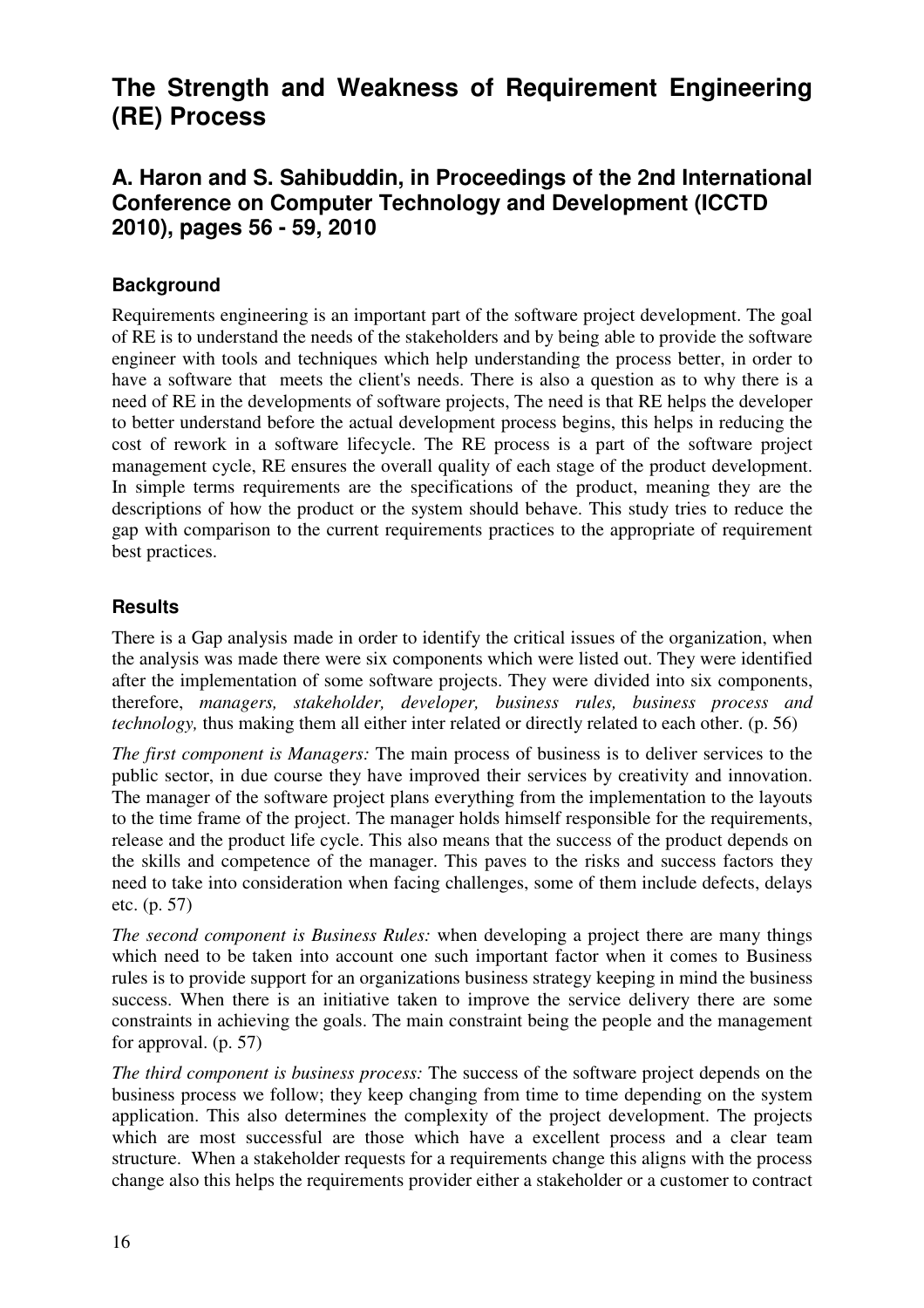and realize a software solution. (p. 57)

*The fourth component is stakeholder:* The most important component in the business process is the stakeholder. They are the ones who know what requirements are needed. Some of the issues that occur are in understanding the stakeholders' needs. In some situations there is a miscommunication between the developers. This is due to the gap between the analysts and the stakeholders; this is also due to the variation of the future needs of the system users with the actual needs. (p. 57)

*The fifth component is the technology:* The key factor when it comes to technology is that it should meet international standards. There are also constraints in meeting the expectation of the stakeholders, this is minimized with two things namely mapping and capability. This is then compared to the current infrastructure, software and hardware. Then there is the system of online where the stakeholders receive the services anywhere, anytime. This results in globalization of the standard. (p. 57)

*The sixth component is developer:* The developers act as middle managers between the stakeholders and the managers. Any technical decision regarding the project needs to be consulted with the developers. Communication between the developers and domain experts is needed. The knowledge of the developer often aligns with the technology and helps in fulfilling the stakeholders' expectation with regard to proper market research and globalizing the project. (p. 57)

This paper suggested the RE process that were experienced by IT personnel. There are Elicitation process; Analysis and Negotiation Process; Documentation Process; Management Process; and Validation and Verification Process. This leads to the study implemented to identify the strength and weakness of RE process.

#### *Strength:*

*The needed of the systems:* This is the need to improvise the service delivery with comparison to other country or among application for the organization.

*To improve the current process:* The goal of the system is to develop a system faster, cheaper, and safer. The goal of the improvement process is to minimize defects and maximize productivity. The task of documentation helps in identifying the weakness and potential risks which are very important for RE process.

This paper also specifies the reasons for choosing components Of The Shelf (COTS),one being which the system serves as an existing surrogates, two being the adaption of either the whole or a part of the solution, three being the level of confidence it increases in the users. Furthermore the paper discusses the models and techniques used for the system development, and the need to choose the right kind of techniques for the project. (p. 58)

#### *Weakness:*

*Lack of RE knowledge:* Most IT personnel lack the knowledge of RE as they come from the background of programmers, testers, managers. The developers perceive the RE process to be less important when compared to other phases of development.

*Lack of REP elements:* Requirements Engineering Process involves managers, domain experts, developers who share different skills, competences, backgrounds. These include disciplines such as elicitation, analysis, review, communication identification of problems. RE also emerges as a process of learning in which they are prioritized, negotiated, evaluated and documented.

Lack of international standard implementation: It's not an easy task to adopt the available standard, the management maps well the guidelines and hints in applying the concepts,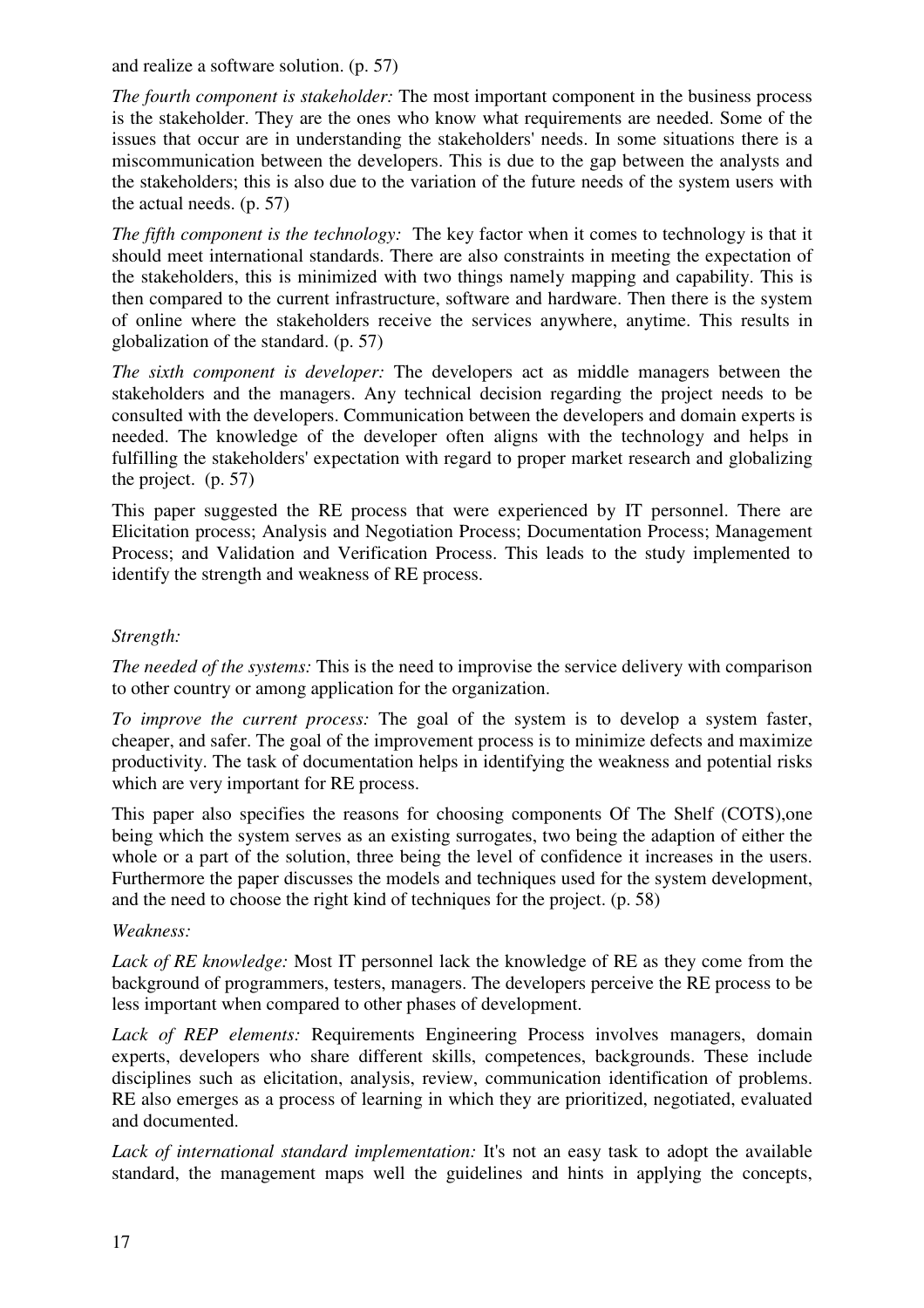approaches to the software projects. This implementation of international standard does not ensure a successful project. They need to be properly tailored to the level of the project in hand.

*Difficulty to adopt RE model:* The difficulty is due to the methodologies taken into account based on the experience of previous failures. It's hard to convince the methods or model applied will work for another environment.

*Less exposure on RE technique:* There are minor problems such as the success to the size of the projects, type and people involved in the project. There is no single solution which works for all the RE problems, as this is due to the diversity in the stakeholders. (p. 59)

#### **Conclusion**

This paper analyzed the RE process to go through a plan, first, proper training for the IT personnel in order to get familiarized with the RE process, second, exposure to real time environment to gain knowledge, third, the level of expertise in the field for the IT personnel is very important. As a conclusion, this research found strength and weaknesses in RE in order to reduce the gap of current requirement practice in Public Sector based on issues identified. The finding of strength and weakness of RE will help us to reduce the gap between current practice in the Organization with appropriate practice.

Thrushna Nalam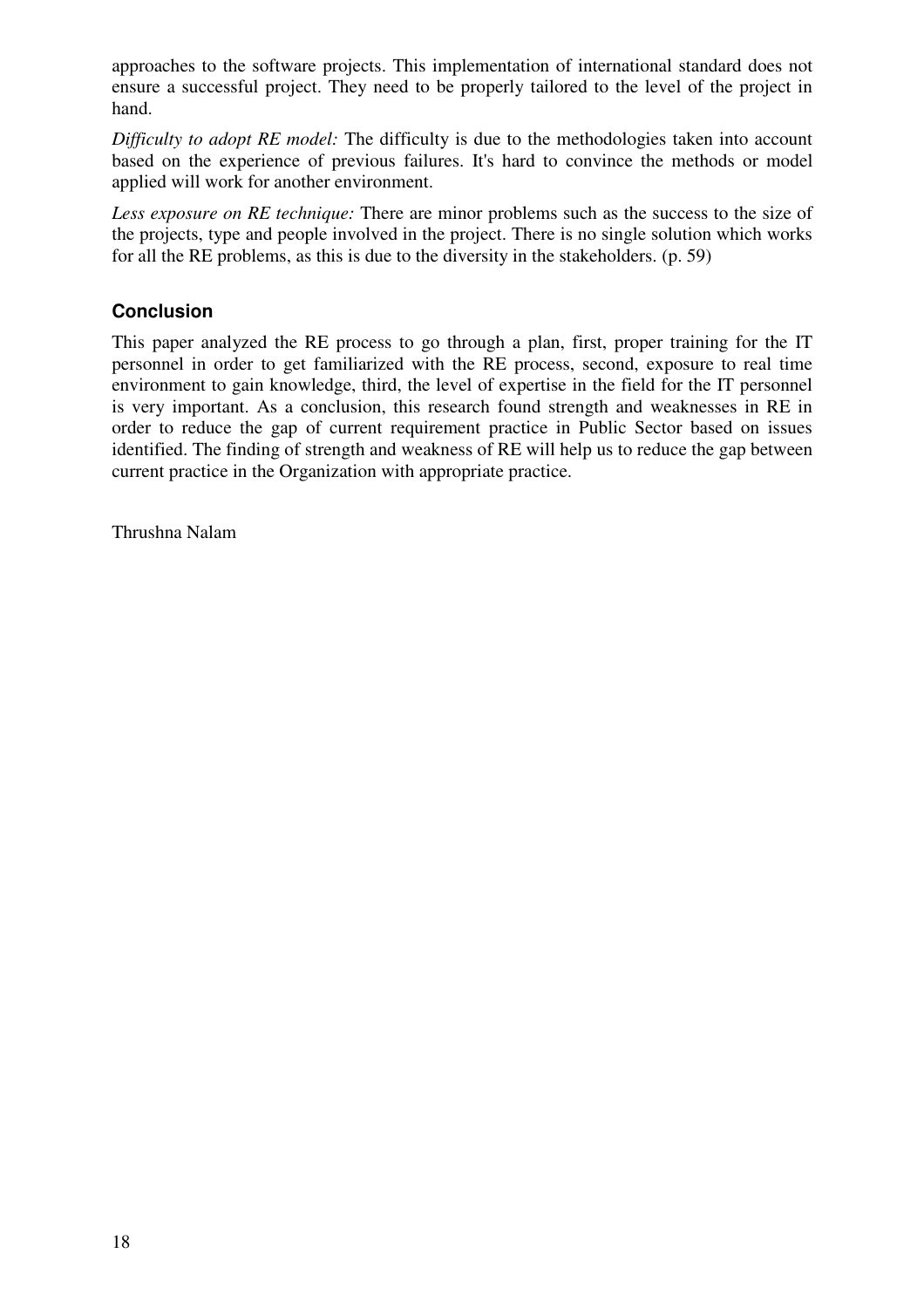# **Factors Associated with the Software Development Agility of Successful Projects**

# **J. Sheffield and J. Lemétayer, International Journal of Project Management, volume 31, issue 3, pages 459-472, 2013**

#### **Background**

This paper from Jim Sheffield and Julien Lemétayer aims to find an answer to the question of which factors in a software project imply an agile way of software development. Agile software development methods are nowadays widely adapted and often preferred instead of the plan-driven traditional software development methods. These different schools of thought can also be (and very often are) mixed together. The authors point out that in order to get the most out of the project, the level of agility in development should be as good a match as possible to the properties of organization and to the development team.

The data gathering of the research was done in two steps. In the first step, a group of project managers were interviewed. Based on the interviews and literature research, a set of key indicators of software development agility were selected for a short web questionnaire.

The questionnaire was sent to a large number of project groups. The answers were then analyzed with statistical methods to find the key factors that would correlate best with software agility in the projects. In the literary, there is discussed a large number of concepts and measures that indicate software agility. In this research Sheffield and Lemétayer aimed to find the most important measures that would correlate most with the development agility of the project.

The hypotheses for the research were that there are factors in the project environment and in the project itself that are associated with the approach to the projects' development model. These values would reflect the development agility of the project. The factors being researched were split into two groups: To those belonging to the project environment, and to those belonging to the project itself.

#### **Results**

The answers of the questionnaire seemed to point out that the organizational culture influences the level of development agility in the project. In many cases, the development routine, no matter whether it was plan-driven or agile, was found out to be an integral part of the company culture. This factor (organizational culture) was the most important factor *in the project environment* and was found to support the hypothesis H1. Of the project factors, the "empowerment of the project team" was found to have the highest correlation with the software agility of a successful project and was found to support the hypothesis H2. In comparison of H2 to H1, the project team empowerment was found to have the highest correlation of all the found factors, it being even higher than the organizational culture factor.

In the project managers' interview stage, the level of experience of the project team was deemed to have a high importance in the successfulness and selecting the *appropriate* level of agility to the project. This "level of experience" measure includes the project team's education level. However, the level of experience of the team did not correlate with the actual level of software agility, measured in the second phase of the research. The interviews with the project managers also showed that the certifications and individual training level of the developers was not an important factor when determining the project agility level. This was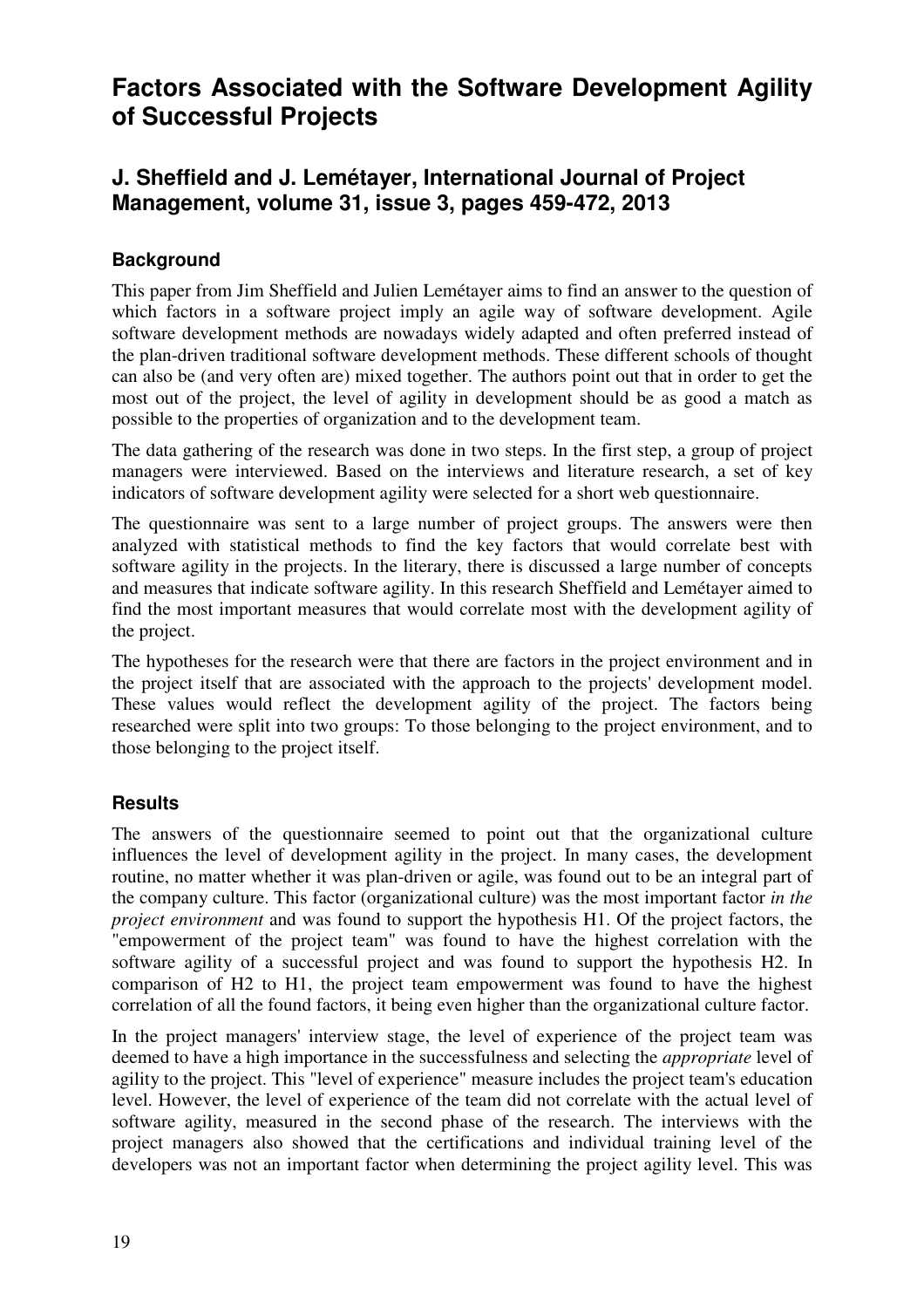most likely due to the fact that the project members received a comprehensive training and induction to these rather large scale projects involved in the research.

The two main factors that support the original hypotheses enclose also a number of variables that explain each factor more in detail. The "empowerment of the project" -factor has relations to a number of variables which were analyzed with factor analysis. The analysis revealed, that some components (variables) of the factor have a more important role that others. The most important ones were found to be agility supported by the customer, procedural empowerment and close customer collaboration.

#### **Conclusions**

The implications of the research are manifold, according to the authors. The research revealed that both the project environment and the project clearly affect the software development agility of the project. Secondly, it is shown that the appropriate level of agility of the project does have a significant correlation, and thus should be judged on a project-byproject basis by the practitioners, rather than always utilizing the most hyped or person's favorite development method. From the results and interviews it is also easy to see why the project team, project management, customer and the top management need to agree on the correct level of development agility.

The study lays a basis on a more intelligent approach to selecting an appropriate development model by first setting a number of key indicators that should be evaluated when a new project is about to be started. The result of the evaluation would determine which level of agile approach would be the most optimal. It is possible that the indicators would indicate a not-sooptimal environment and starting point for the project. In this case, a mixed approach utilizing both the traditional and agile methods might then be used.

The study goes on to show that in order to the project to be successful, its development model needs to have a correct level of agility in relation to the factors in the project and the project environment. This implicates that there is not one correct development method for software projects, but in order to successfully carry out the projects, the top management and project managers would need to be aware of the importance of selecting the correct development method. This research paper would act as a fine starting point for further research to the field. It is also acknowledged by the authors that more research is needed in this area, as this research does have its limitations and more accurate results might well be accomplished with larger data sample and more detailed interviews and data analysis.

Lauri Maasola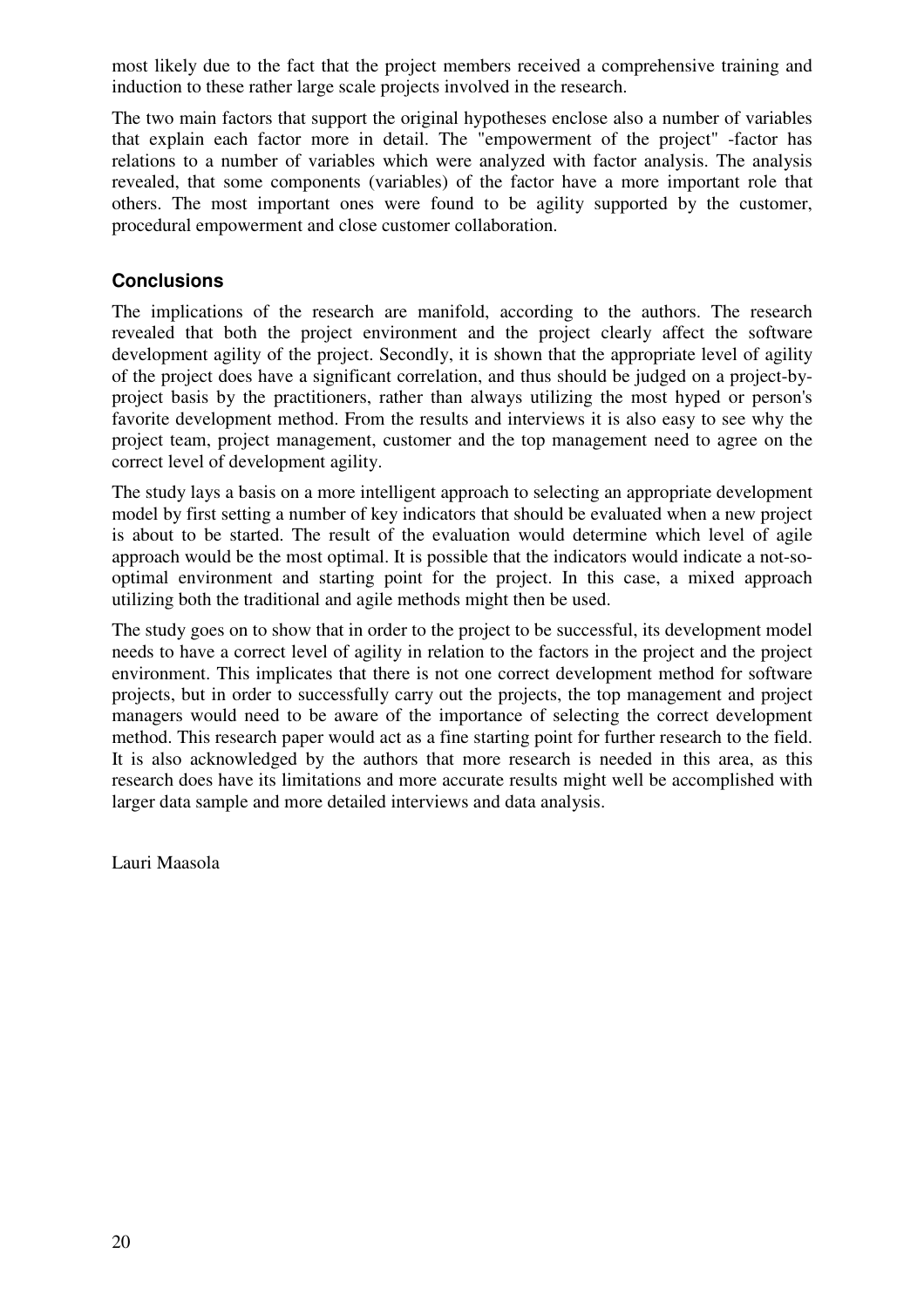**Requirements Engineering and Agile Software Development**

### **F. Paetsch, A. Eberlein, and F. Maurer, in Proceedings of Enabling Technologies: Infrastructure for Collaborative Enterprises, pages 308-313, 2003**

#### **Background**

Requirements engineering is the first phase in software development process. Requirements are specifications of the services that the system should provide, the constraints on the system and the background information that is necessary to develop the system, requirements are, conditions or capabilities needed by a user to solve a problem, condition or capability that must be met or possessed by a system or system component to satisfy a contract, standard, specification, or other formally imposed document, and documented representation of that capabilities. Agile Development is software development process model .Agile methods are code oriented approach, it is less documentation centric, it depends on clients involvement in the process.

#### Extreme Programming XP

It is one of the agile approaches, it depends on co-presence of the whole team and collecting feedbacking to locate the current situation, XP introduce simplicity and team communication. It focus on general software process rather than concentrate on requirements.

#### Scrum

It concentrate of how the team work together to produce quality product , it adopt values like flexibility, adaptability and productivity. Scrum rely on three techniques backlog, sprints and daily scrum. Requirements Engineering process represented in Scrum as backlog it list down the requirements. Backlog prioritize features, functions, and bugs .Backlog considered and incomplete requirements document .During sprint there is no flexibility for requirements change . Sprint meeting are similar process to requirements review process.

#### The Crystal methodologies

Are collection of methodologies from which members are tailored for specific project depending on project characteristics .Different members are indexed by colors (Clear, Yellow, Orange, Red, Magenta, Blue, Violet) representing heaviness. Crystal clear and orange are similar techniques to requirements engineering.

#### Feature Driven Development (FDD)

FDD focus on two phases of the software development process (design and implementation) with short iteration .At first phase class diagram is it represent entities, attributes, methods and interrelationships .methods introduce system functionalities that are the basis for features, those feature are prioritized in features list and reviewed by domain members , a weekly 30 meeting is established for features status review, the meeting is reported and that report can be compared to requirements tracking document.

#### Dynamic Systems Development Method (DSDM)

It is rapid application development framework. Requirements are elicited at early phases (feasibility and business study ), as development process advance new requirements are elicited . Requirements Engineering techniques can be used during development process. The main focus of DSDM is testing it spread over the whole development process.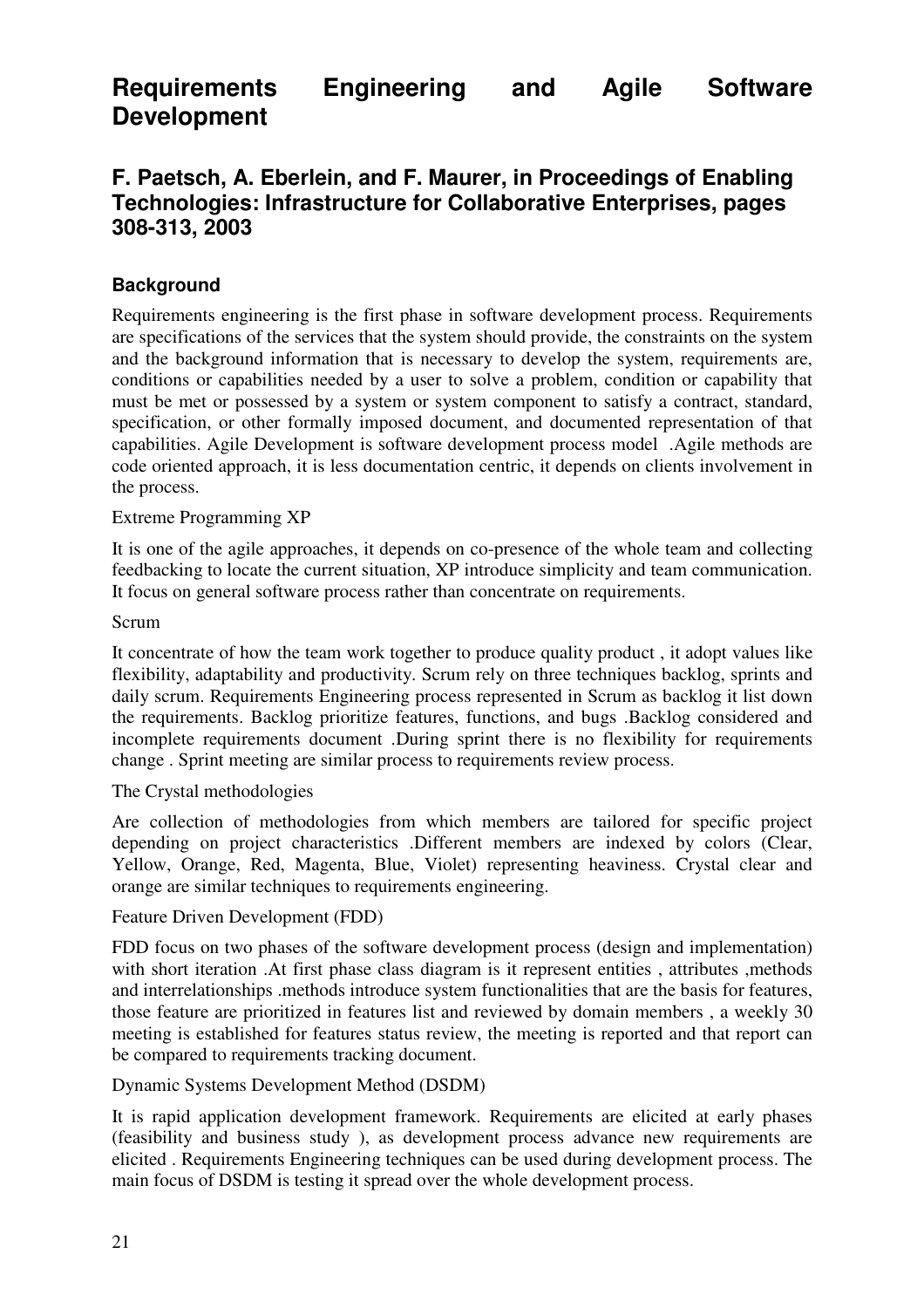Adaptive Software Development (ASD)

It is Iterative , incremental prototyping development process for large and complex systems. After a review of working application a change request is proposed .

#### **Results**

Requirements Techniques in Agile development

The main intersection between requirements engineering and Agile development is customer involvement , there should be a propriate customer representative during the process. Different RE techniques can be applied to AM methods as following

#### Interviews

All agile methods use interviews as the primary techniques to obtain required information and clarify misunderstanding .This kind of interaction is a trust builder between developers and customers.

#### Prioritization

It is iterative technique over development process to prioritize required features, as new requirements arise the prioritization repeated to get business value.

#### JAD Sessions

It encourage customer involvement ,heavily used in Adaptive Software Development and Dynamic System Development Methods, used at early phase to understand the new system. Sessions are documented for further enquiries.

#### Modelling

As discussed previously it is the main technique used in Agile modeling (AM ) . it is used to provide common understanding of the system components during development process . the main difference between models in AM and RE , models are volatile and not documented in AM while it is persistent and documented in RE .

#### Documentation

Requirements documentation It is not primary goal in most Agile methods, but it is used in some methods like Scrum (Backlog).

#### Validation

Review meeting is the basic validation technique, it is frequently used by both parties(customer and developers) to ensure schedule validity and features implemented .In review meeting customer can suggest requirements changes .In addition acceptance tests can be run by customers to validate software.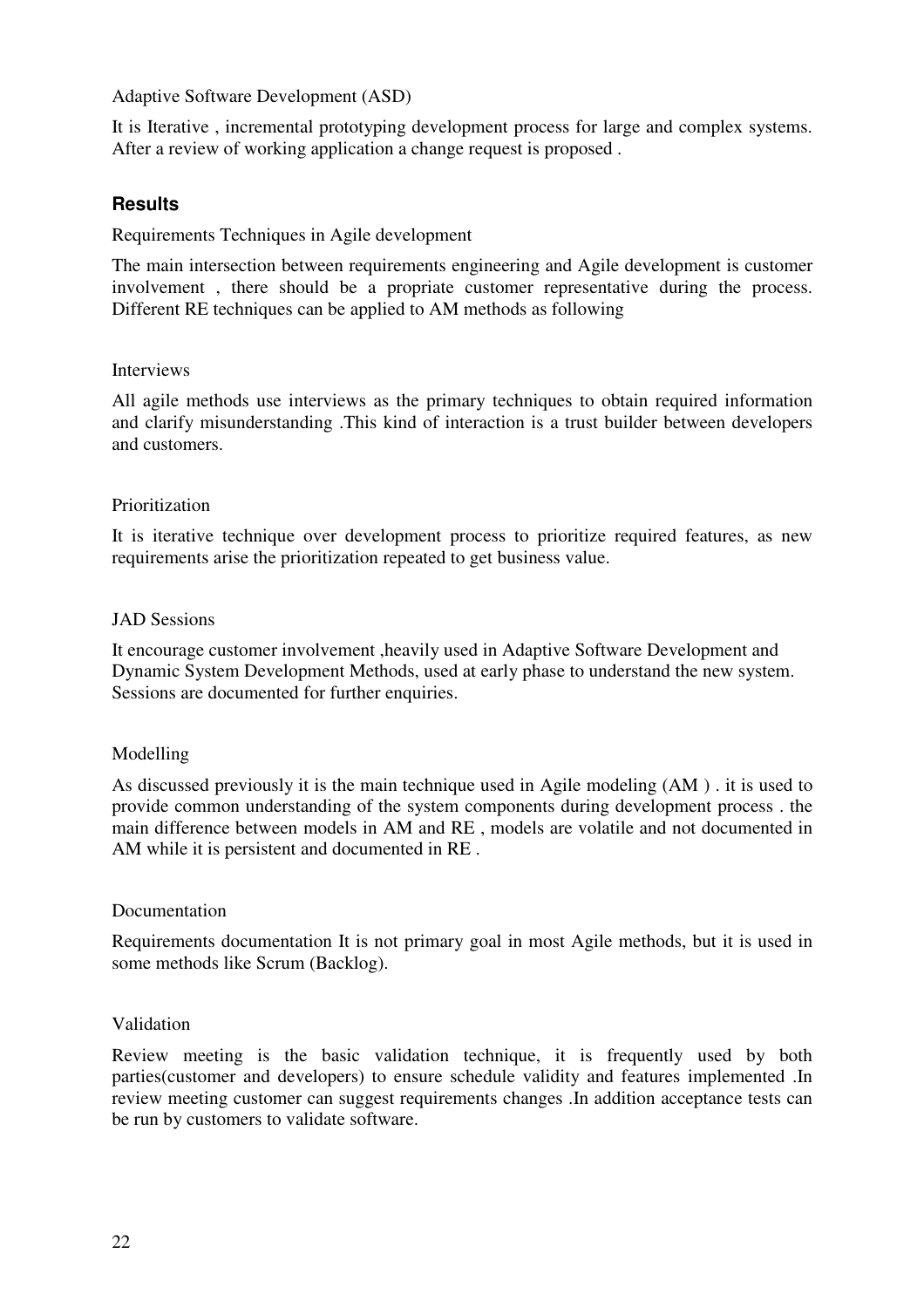Ethnography, Brainstorming and observations

Those techniques heavily used in RE, but it is not explicitly declared in agile methods although it is recommended in requirements elicitation process for completeness and consistency.

#### **Conclusion**

Software development process consists of four activities, requirements specification (that is concerned with defining final product and related constraints on it operation), development, validation and evolution. There are different Software process models the most common waterfall model, V-model, RAD, and agile methods.

Requirements Engineering following activities elicitation, analysis, specification and validation. Requirements and agile methods are common in interacting directly with stakeholders thus requirements techniques for example brainstorming, JAD sessions and interviewing are applicable and effective in AM.

Ahmed Dawoud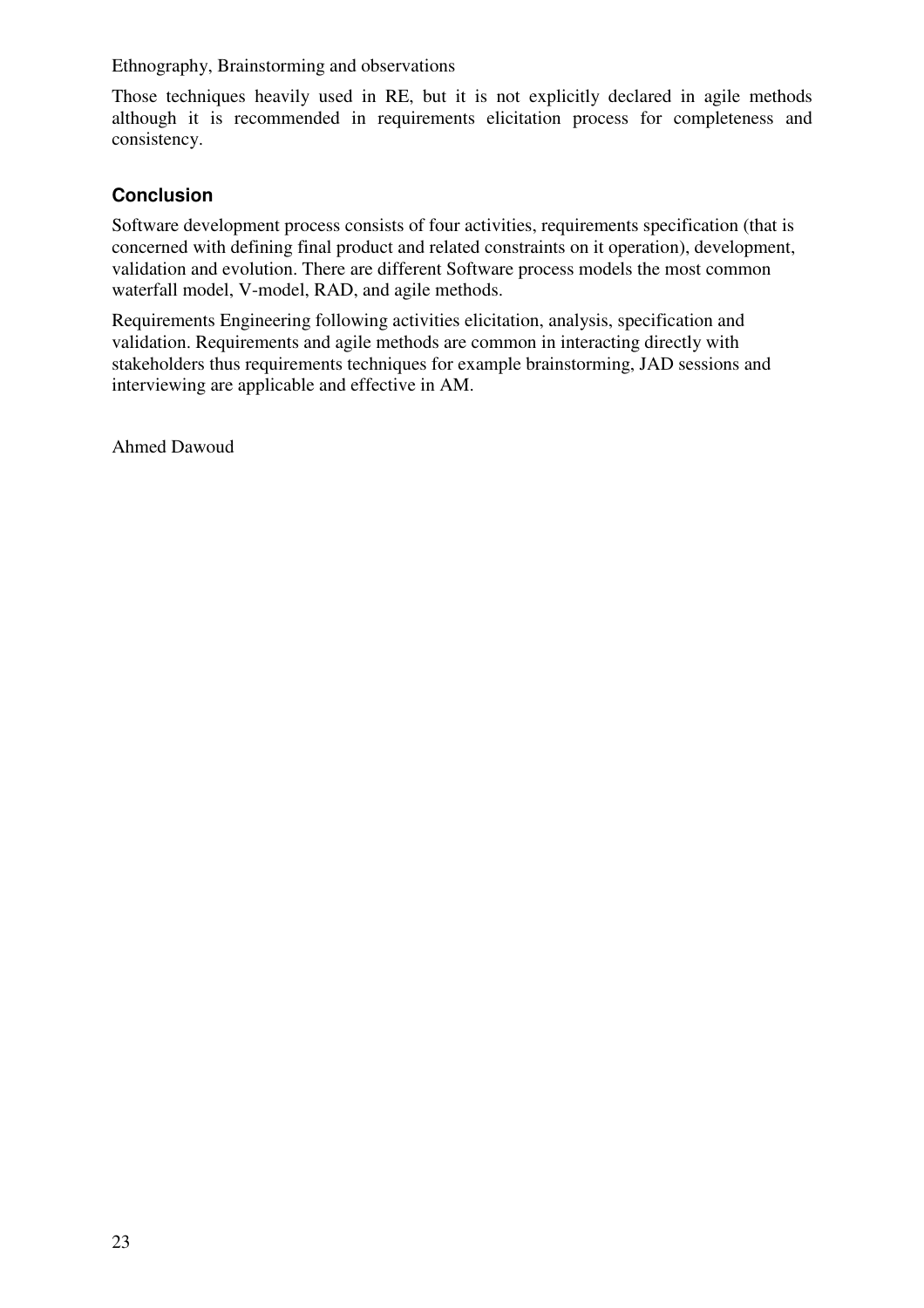# **Improving Test Efficiency Through System Test Prioritization**

### **H. Srikanth and S. Banerjee, Journal of Systems and Software, volume 85 pages 1176-1187, 2012**

#### **Background**

Software testing is an important part in software development, which also is a time consuming, complicated and expensive process. Software testing is the last opportunity for companies to fix the problems before they deliver the product to the users and clients. However, not all the companies are resourceful for software testing. Therefore, how to ensure the quality of software testing with the limitation of budget and resource is the research question in the article. There are many types of testing, the authors limit the topic in the system testing.

In the background part, the authors did the research of Test Case Prioritization (TCP). By using TCP, the test cases were ordered and effectiveness of testing activities was increased. However, the TCP were generally applied in white box which was not system level. The authors consider the goal of topic is to apply TCP to black box test and decrease the failure rates in the system level. The authors did some further research about related approaches. There are mainly three parts of related work: coverage-based test case prioritization, software reliability engineered test (SRET) and model based test prioritization. The mainly strategy in coverage-based test case prioritization was Average Percentage of Faults Detected. It helped detect the failure rate quickly, but not effective when the faults are not equally severe. Software reliability engineered test (SERT) used an operation profile to estimate the functions relative customers. Even though SERT is a positive approach in test prioritization, the authors decided to modify and maintenance the SERT to be resource intensive and purpose non-operational. The authors consider customers assign is the priority scheme in the further research. Model based approach was low cost but very depend on the accurate information which the developers and testers provided.

#### **Results**

The authors proposed an approach named Prioritization of Requirements for Test (PORT) in this article. Then authors evaluate this approach in two case studies comparing random prioritization.

There are four factors in the PORT: customers-assign priority (CP); developer perceived implementation complexity (IC); fault proneness of requirements (FP); requirement volatility (RV). The authors give the reasons of these factors selecting. For customers-assign priority (CP), customers can grade in the requirements from 1 to 10 point. 10 point means the highest priority from the customer side. By doing research of Munson and Boehm's study, authors consider the CP is necessary and important. The testers should test the requirements with higher priority. Developer perceived implementation complexity (IC) is to measure the difficult level of implement a requirement. Testers should give the priority of requirements with high complexity grade. According to Amland studies, a high complexity requirement tends to result to more faults. Development team identifies the fault proneness of requirements (FP) by using their previous experience that which requirements are likely to be error prone. The requirements volatility can be range from 1 to 10, which identify how likely the requirements will be changed. The changing of requirement usually results into the failure of the project.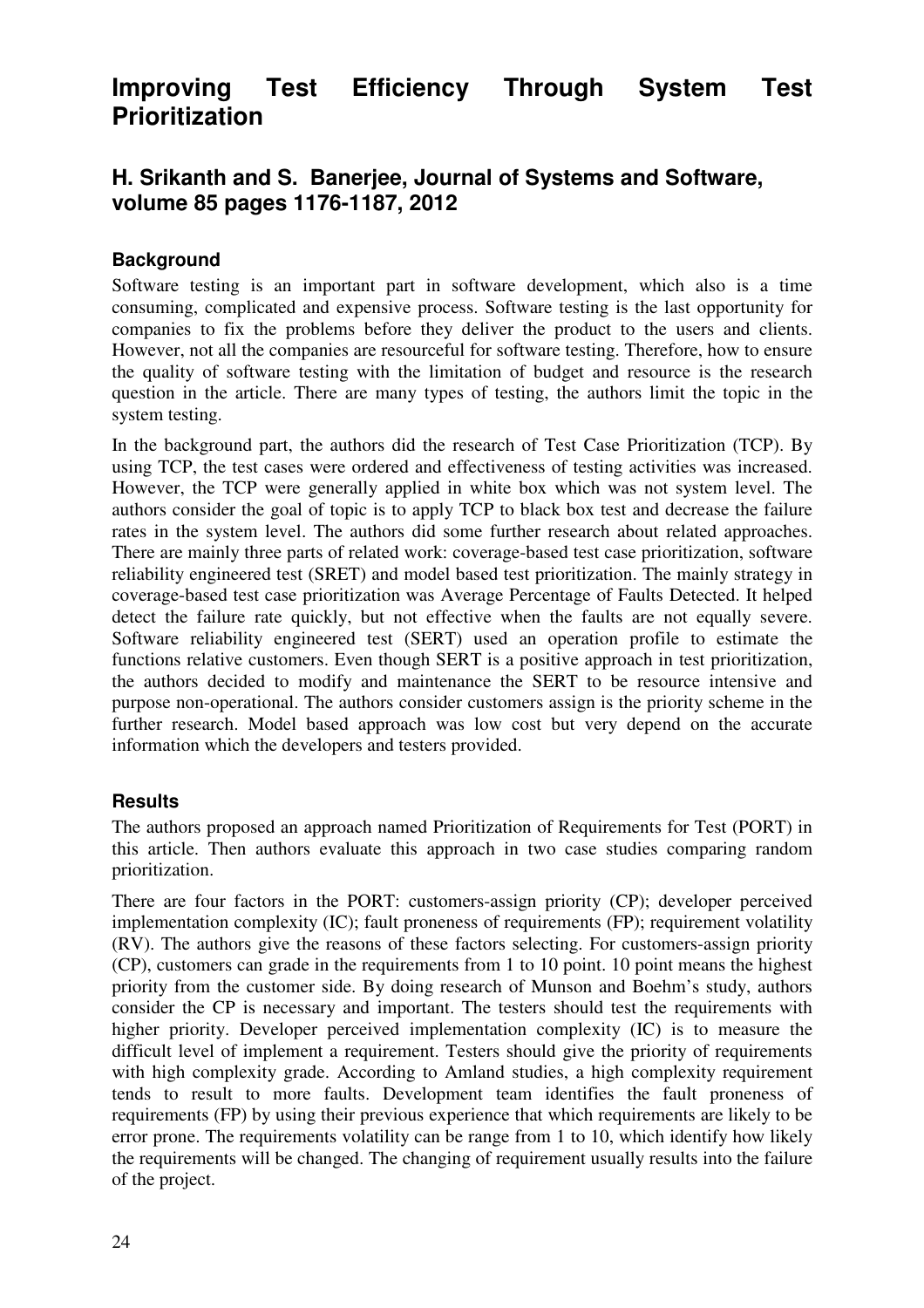The stakeholders should include customer, requirements analyst, maintenance engineer, developer/architect and tester. The stakeholders grade the requirements in four factors and the four factors values are used to compute the Prioritization Factor Values (PFV). The PFV are used to compute the weight priority (WP) of test case. The authors validate the PORT by analyzing the severity of failures. There are four levels of severe: highly severe, medium severe, less severe and least severe. The authors evaluate the PORT by applying the approach into two case studies comparing with random prioritization. The case studies are industrial cases and the results show that the PORT is useful and easier to detect the failure in the test.

#### **Conclusions**

In the PORT approach, some positive approaches in software testing have been used, such as SRET and TCP. But the authors modified some approaches in the consideration of testing efficiency in system level. Personally, PORT is a good approach in software testing and almost all the stakeholders are involved. Customer-assigned priority (CP) is especially an important factor in improving system test efficiency since no customers are involved in the deep level like this in the previous approaches.

He Ye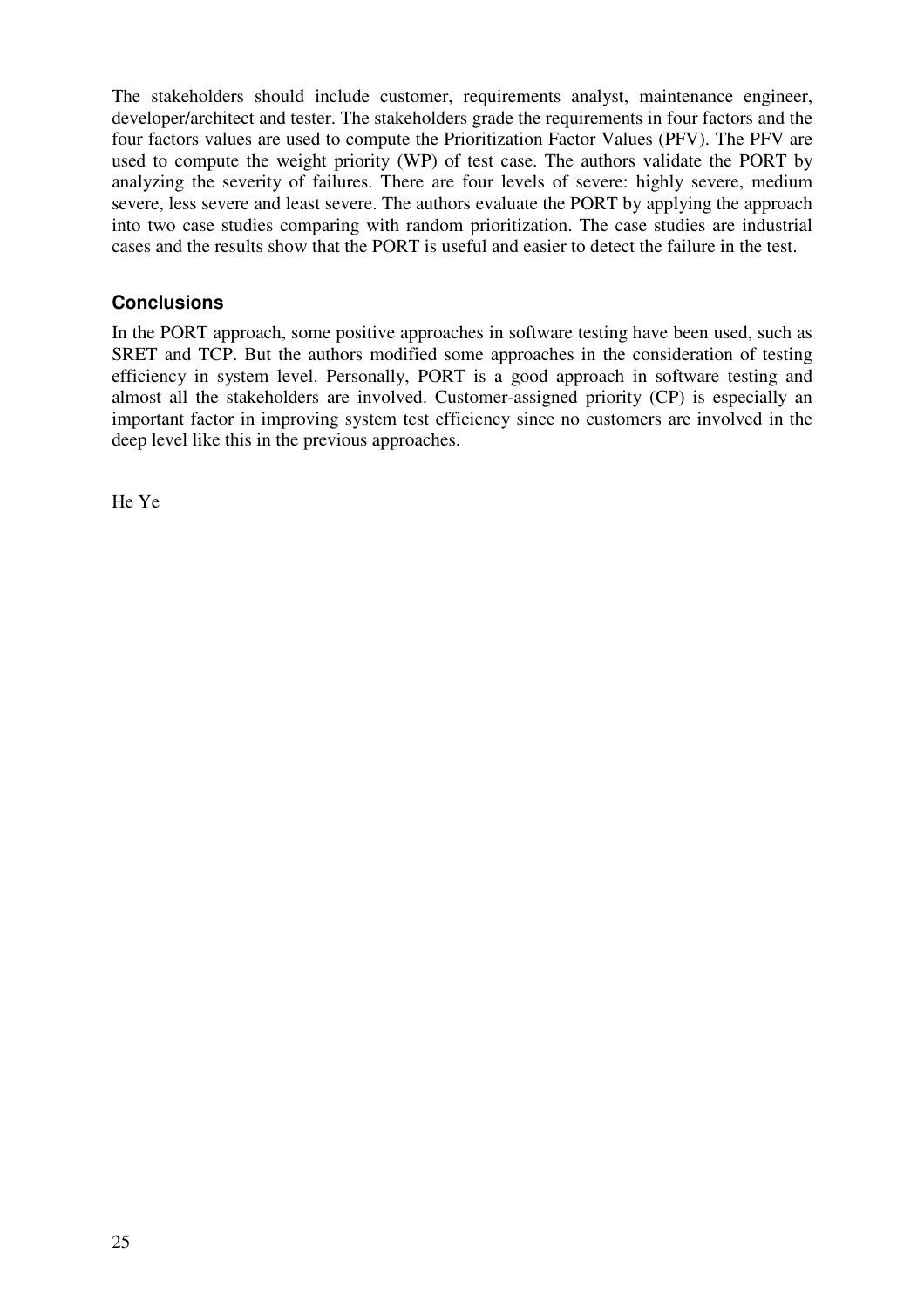# **Agile Project Management in Product Design**

### **M. Molhanec, in Proceedings of the 31st International Spring Seminar on Electronics Technology, pages: 399-403, 2008**

#### **Background**

This article considers the role of project management in product design.

Nowadays, competitive marketplace demands high quality and a fast track from the beginning to finished product. Project management has an important effect on developing product quickly with high quality. Therefore, for being successful, powerful project management should be applied to the product development process. In order to improve project management within product design, the author uses some knowledge of software project management in addition to ICT and KM tools.

Project management is not an easy process since achieving all of the project goals is difficult. There are many challenges such as time, scope, budget and etc. In this article, the primary software project management, the Object Oriented Software Process (OOSP) by Scott W. Ambler, is used.

Traditional project management method in product design doesn't consider the whole lifecycle of development product. These approaches focus on developing new product rather than preceding and improving the old version. As a result, the simple routine design management encounters failures. However, in the product lifecycle management (PLM), the entire lifecycle of product from the beginning to manufacture and service is considered.

PLM, in simple term, is a business strategy for creating a central product management and environment and the technology used to access this information. PLM is based on CAD (computer-aided design), CAM (computer-aided manufacturing), and PDM (product data management) and it can be defined to connect various stakeholders during the whole lifecycle of product from concept to retirement. In other words, PML is the collaboration of methods, stakeholders, and processes with set of tools mentioned along all stages of a product's life.

It should be noticed that PLM is not a single software product. It is actually the combination of software tools and methods together to either manage the whole process of product or single stages of lifecycle. Many software applications have developed to organize and integrate different stages of a product lifecycle. One of the most important goals of PLM which makes it different from traditional project management is to collect information that can be used for other projects and to organize the development of many products at the same time.

There are several PLM lifecycle models in industry, but the one emphasizing hardwareoriented product is shown in this article. (p. 400)

#### *Phase 1:* Conceive

Imagine, specify, plan, and innovate

In this fundamental stage, the requirements from customers, company, marketplace, and in general stakeholders' point of view are defined. Then, more technical features can be outlined according to these requirements. At the same, the main functional aspects of product and basic concept of product design are specified at this stage.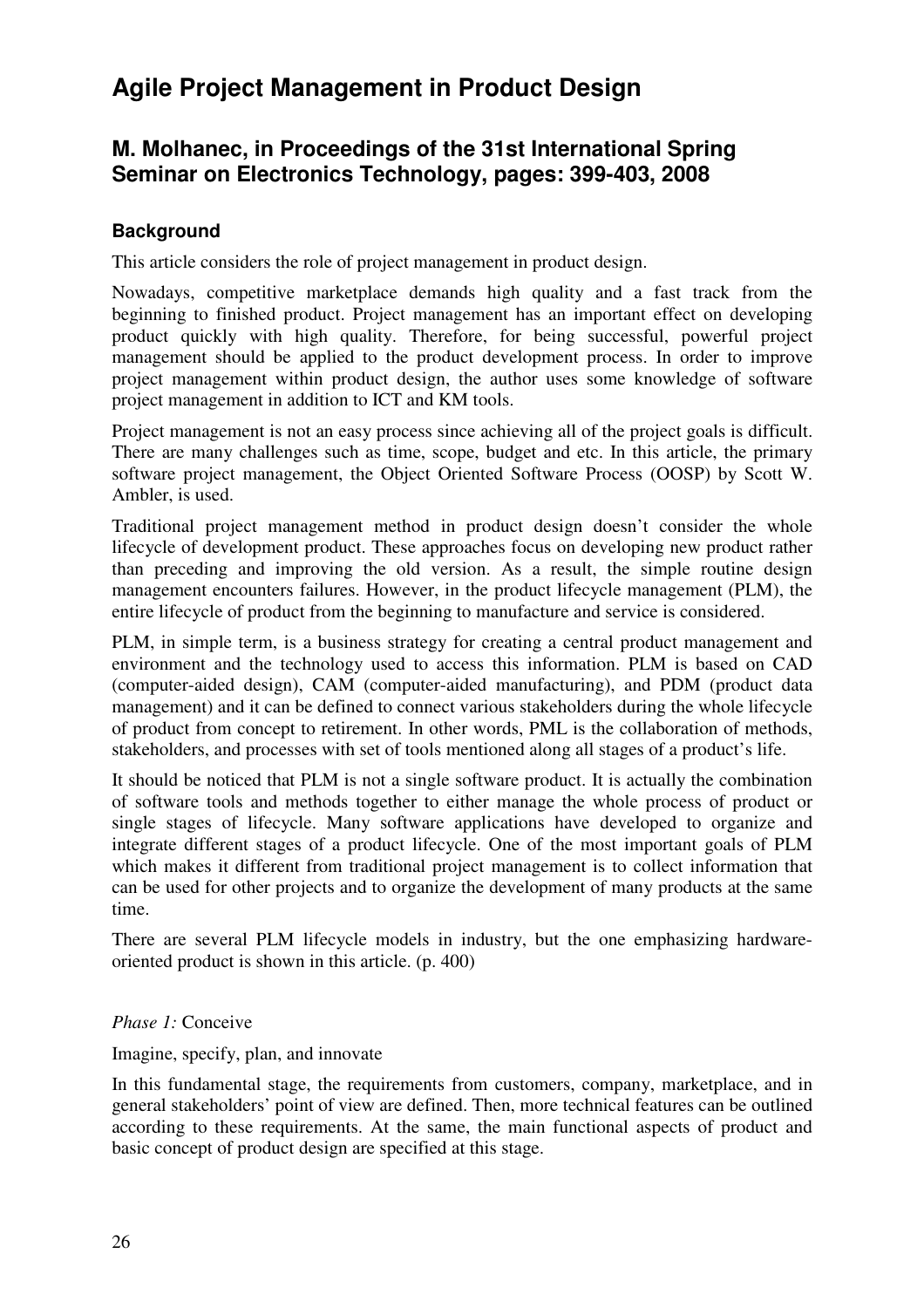#### *Phase 2:* Design

Describe, define, develop, test, analyze, and validate

Detailed development and design of the product from beginning, and testing to launching is identified at design stage. It is also included the redesigning to improve existing products. This phase covers many engineering disciplines such as mechanical, electrical, software. Finally, simulation, validation, and augmentation tasks are carried out using CAE (computeraided engineering).

*Phase 3:* Realize

Manufacture, make, build, procure, produce, sell and deliver

After finishing the design phase, the method of manufacturing is defined. This also involves analysis tools for simulation of operations. Moreover, documentation work for sales product in marketplace is done alongside engineering tasks. For instance, engineering information transferred to a web based sales.

*Phase 4:* Service

Use, operate, maintain, support, sustain, phase-out, retire, recycle and disposal

Managing of service information takes place in final phase of the product lifecycle. This includes providing service engineers and information for back up, support, repair and maintenance of products. The "end of life" to every product should be considered since it may have side effects.

However, this traditional approach has other limitation. They can describe project management freely and several approaches exist but there is no definite standard method. Therefore, the author presents agile project management by Scott. W. Ambler to apply in his approach.

#### **Results**

The approach used in this article is based on agile project management by Scott Ambler. The lifecycle of the object-Oriented Software Process (OOSP) consists of four process patterns. A process pattern is the collection of activities such as techniques and tasks to solve a specific software process problem. In other word, it describes the verified solutions to general software process problems like design pattern. Ambler noted that process patterns are an excellent mechanism for communicating approaches to software development that have proven to be effective in practice. A significant feature of a process pattern is that it defines the process that should perform and it does not specify the exact detail of how to do the tasks. (p. 400)

There are four project phases with OOSP which is similar to the traditional approach: Initiate, Construct, Deliver, and Maintain and Support. These phases represent the interactions between the various stages for a single project phase. There are also fourteen stages in the OOSP: Justify, Define and Validate Initial Requirements, Define Initial Management Documents, Define Infrastructure, Model, Program, Test in the small, Generalize, Test in the large, Rework, Release, Assess, Support, and Identify Defects and Enhancements (change management). A stage describes the tasks, which are usually done in iterative manner in a single project phase. However, project phases are performed in a sequential manner in OOSP. (p. 401)

In addition to the OOSP's phases and stages, there are more important tasks which are crucial to the success of project and they can be applied to all stages during the whole product life cycle. These tasks include quality assurance, risk management, training and education, people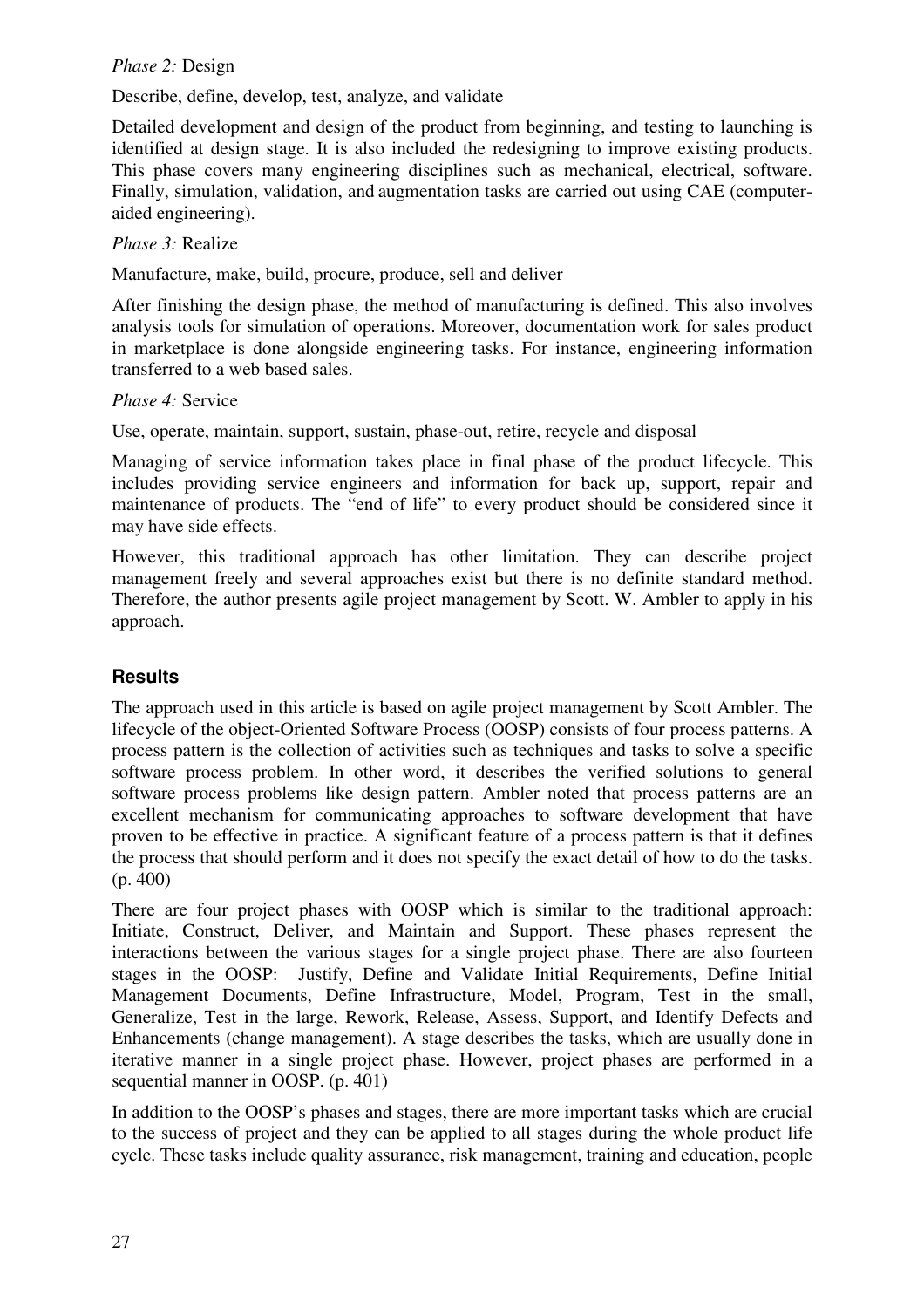management, reuse management, metrics management, and deliverables management. (p. 401)

Several strong and weak points exist for the OOSP. As strong points, the OOSP is a comprehensive methodology that considers the whole lifecycle of software development. It shows that large-scale software project is sequential in the large and iterative in the small opposed to traditional approaches that are not iterative. The OOSP lifecycle contains a maintenance and support phase which plays an important role in the success of projects and reminds developers to consider support and maintenance during the development of software. Nevertheless, the OOSP can be amazing for software developers that prefer to focus on small part of process. Moreover, like Open Process the OOSP suffers from market challenges.

As it mentioned above, Ambler methodology is used for software development. And the author transfers this methodology (the agile project management) into general project management in the product design. The main difference between software and product project management is also specified. Both software and product project managements are the same in high level of abstraction but there are different in details (process pattern stage). However, product design project management is more confusing since it is more general and heterogeneous. Therefore, the author suggests following augmentations in order to transfer Ambler approach to product project management: (p. 402)

*Changes in the second phase (Construct)*: in construct phase, Producing Stage instead of Programme Stage in Ambler approach is proposed since Producing Stage is more general. And there is not any change in other stages as it does not matter that we produce software or other technological product. Moreover, some tasks like measurements are easier to do in technological products than software products. (p. 402)

*Usage of ICT and KM Tools:* the author strongly recommends that Information and Communication Technology (ICT) and Knowledge management (KM) tools are necessary for supporting the project process which these tools are not used in Ambler approach. Moreover, in the proposed approach, UML standard diagrams for states and activities are used. Mind Mapping and Topics Map will also be used for thinking process. (p. 402).

#### **Conclusion**

Product design project management can be improved by transferring some knowledge from software project management. Both kinds of project management are almost similar in low level and there are differences in high level of abstraction which include outputs (hardware or software) and detail of one phase (Construct phase).

Furthermore, proposed approach is based on using the UML standard for graphical diagrams of process and activities. The ICT and KM tools are also used since they can support the whole process of project management.

Golnaz Sabet Nejad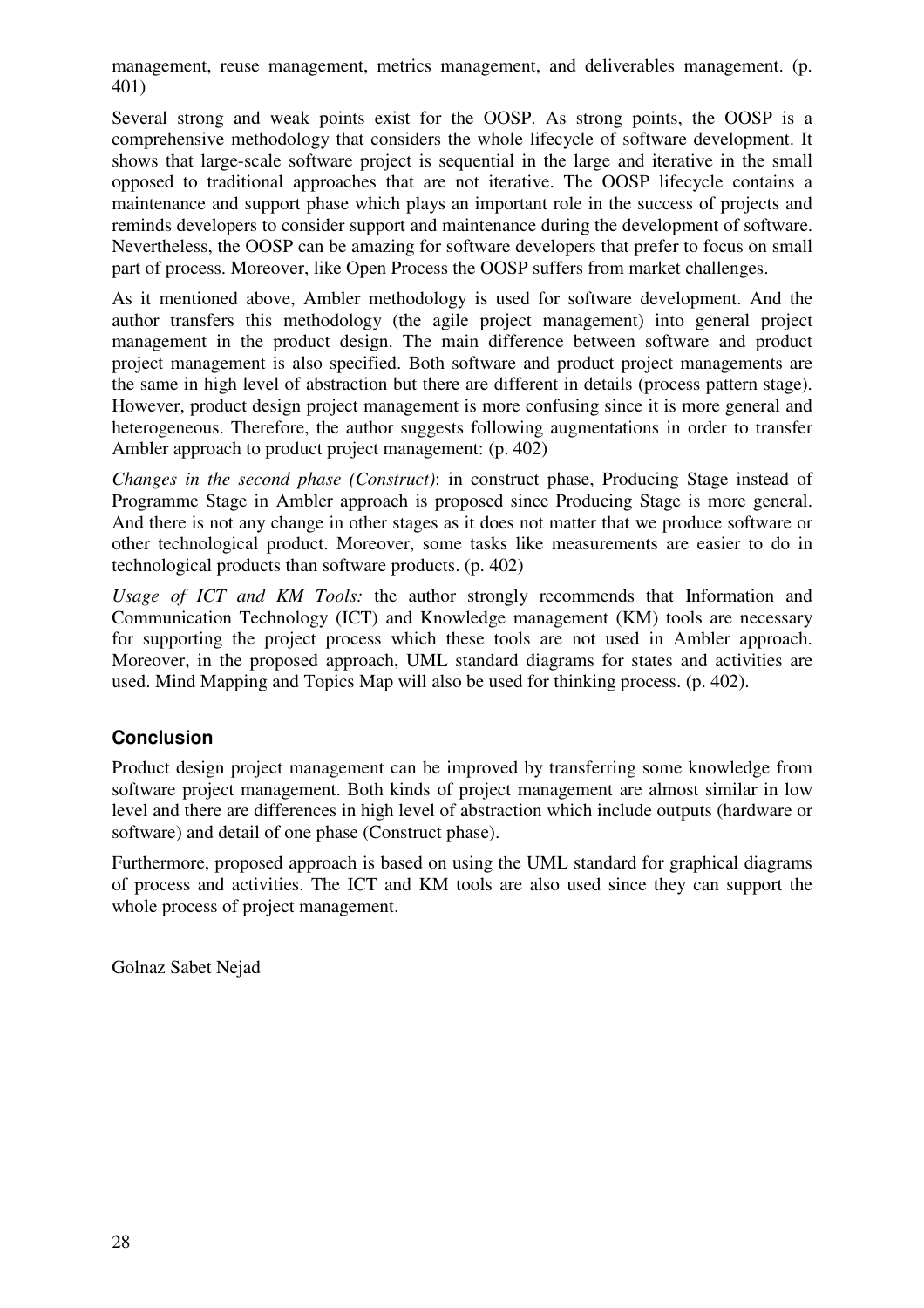# **Successful Extreme Programming: Fidelity to the Methodology or Good Teamworking?**

### **S. Wood, G. Michaelides, C. Thomson, Information and Software Tecnology, volume 55, issue 4, pages 660-672, 2013**

#### **Background**

Software development process today requires a group of individuals working effectively as a team and it is crystal clear that the performance of a great teamwork far exceeds the work of individuals acting independently. Extreme programming (XP) is an agile software development methodology which particularly emphasizes good teamwork. The practices which sets XP method apart from other agile development methods are all interdependency oriented such as pair programming, collective code ownership and frequent, short team meetings (p. 660). XP practices are generally categorized into 4 categories which are "Foundations (Testing, Pair programming, Refactoring)", "Customer planning (Planning game, Customer access, Short releases, Stand up meetings)", "Craftsmanship (Sustainable pace, Simple design, Use of metaphor)" and "XP-specific team factor (Continuous integration, Coding standards, Collective code ownership)".

While it is proven that agile methods, particularly extreme programming have positive effect on the output of project teams, the studies and the empirical investigations to back this and to provide concrete evidence have been lacking. The question the researchers ask is "Is the adherence to the XP methodology per se that is the main ingredient in the success of XP software development or the established dimensions are more important to success?"

The intention of this article was to address that issue as well as to find out the impact each part of the XP practices have on performance by extensive research. In order to do that the researchers have amassed a sample from various software development teams and assessing their attributes such as team cohesiveness, general characteristics, and the eventual project outcomes.

#### **Results**

The main study was compiled by using the "method of multiple hypotheses" which aims to encourage impartial research. So the research team first outlined 9 different competing propositions associated with the performance of projects. Those hypotheses are as follows:

- 1. XP practices, XP-specific team factor, and general team factors are each uniquely associated with team performance.
- 2. General team factors are uniquely associated with team performance.
- 3. XP practices are uniquely associated with team performance.
- 4. The XP-specific team factors are uniquely associated with team performance.
- 5. XP practices and the interactions between them and (a) the XP-specific team factor and (b) general team factors, are associated with team performance.
- 6. Team cohesion and the interaction between it and XP practices are uniquely associated with team performance.
- 7. The interaction between team practice and XP practices is associated with team performance.
- 8. XP practices are uniquely associated with team performance, and (a) the XPspecific team factor and (b) general team factors, including cohesion mediate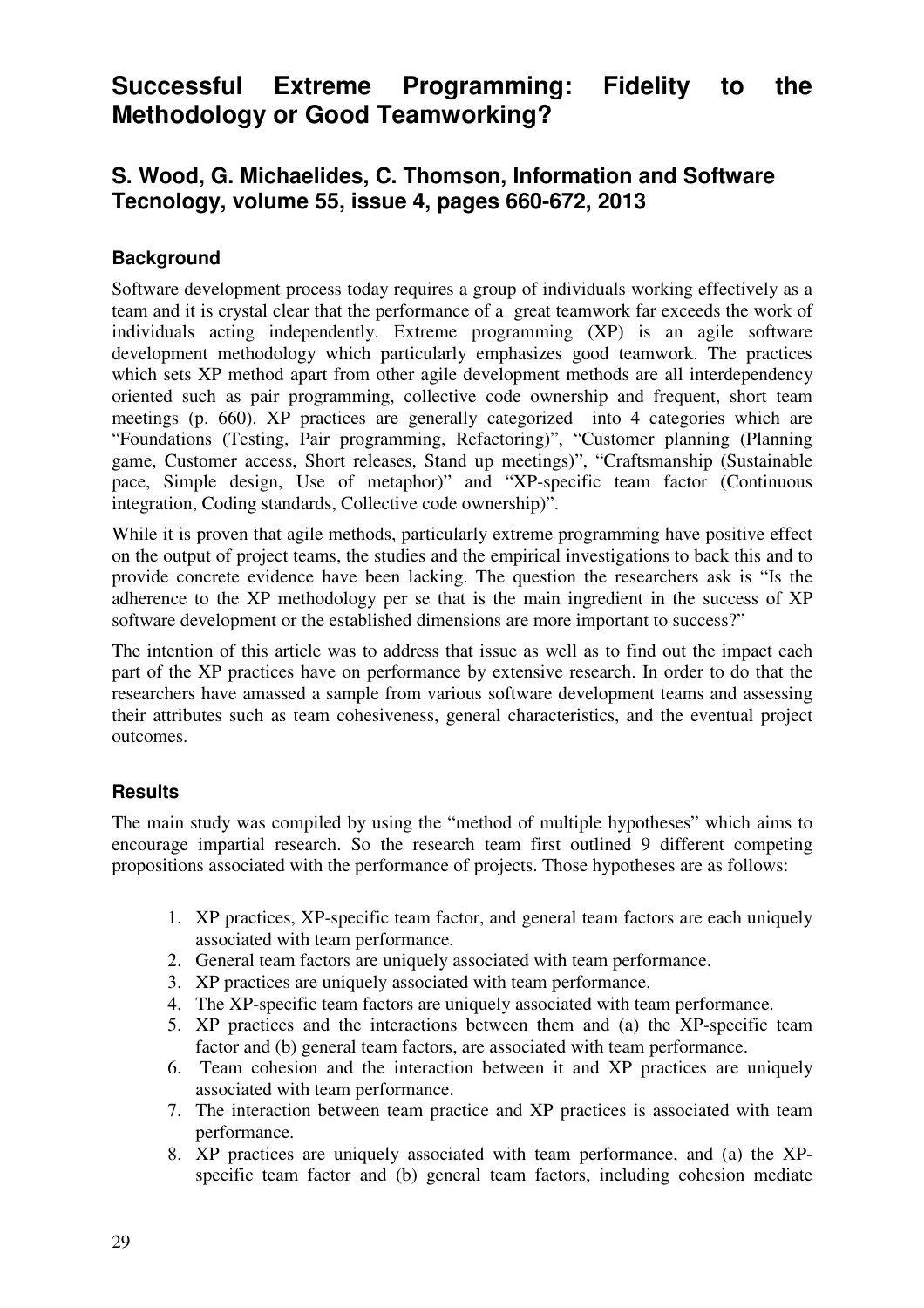relationship.

9. The XP-specific team factor is uniquely associated with team performance, and team processes and cohesion mediate relationship. (pp. 664-665)

The researchers have tested these competing hypotheses by assessing the association between the performance of certain number of real-life project teams and their devotion to agile specific methods and general team factors. There have been total of 40 teams mainly consisted of university students who have gone through formal courses in agile methods and subsequent sessions. The study is made out of the results of questionnaires the researchers have taken from each team members after the project has finished. The main variables of the study are XP practices measured by the adherence to XP, team inputs measured by degree of participation etc and finally team cohesion. The questionnaire which was used for the study was enclosed in the appendix and the example question is as follows:

-'Foundations': What percent of your work was done in pairs?

The results have from the data collection have supported the hypotheses number 1 as the samples showed all three variables are uniquely associated with performance and showed that all XP practices and the XP specific team factors have great impact on team performance. But the impact is not always positive such as pair programming, testing and refactoring have attributed to some of the teams' poor performance while the customer related practices had more positive impact. Overall the result indicates that the concentration on some particular areas of XP methodology or the negligence of the method altogether is not likely to work while the customer planning and team code management are the key to successful project (p. 670).

#### **Conclusions**

The article shows that not all the parts of the XP practices have positive impact on the performance of the team. While the customer planning and XP-specific team factor are positively related to performance the foundations' relationship is negative. All in all the results have strong credibility and accuracy as the method for compiling the sample is not based on the participants' assessment of their own performance.

Byambadorj Dulamsuren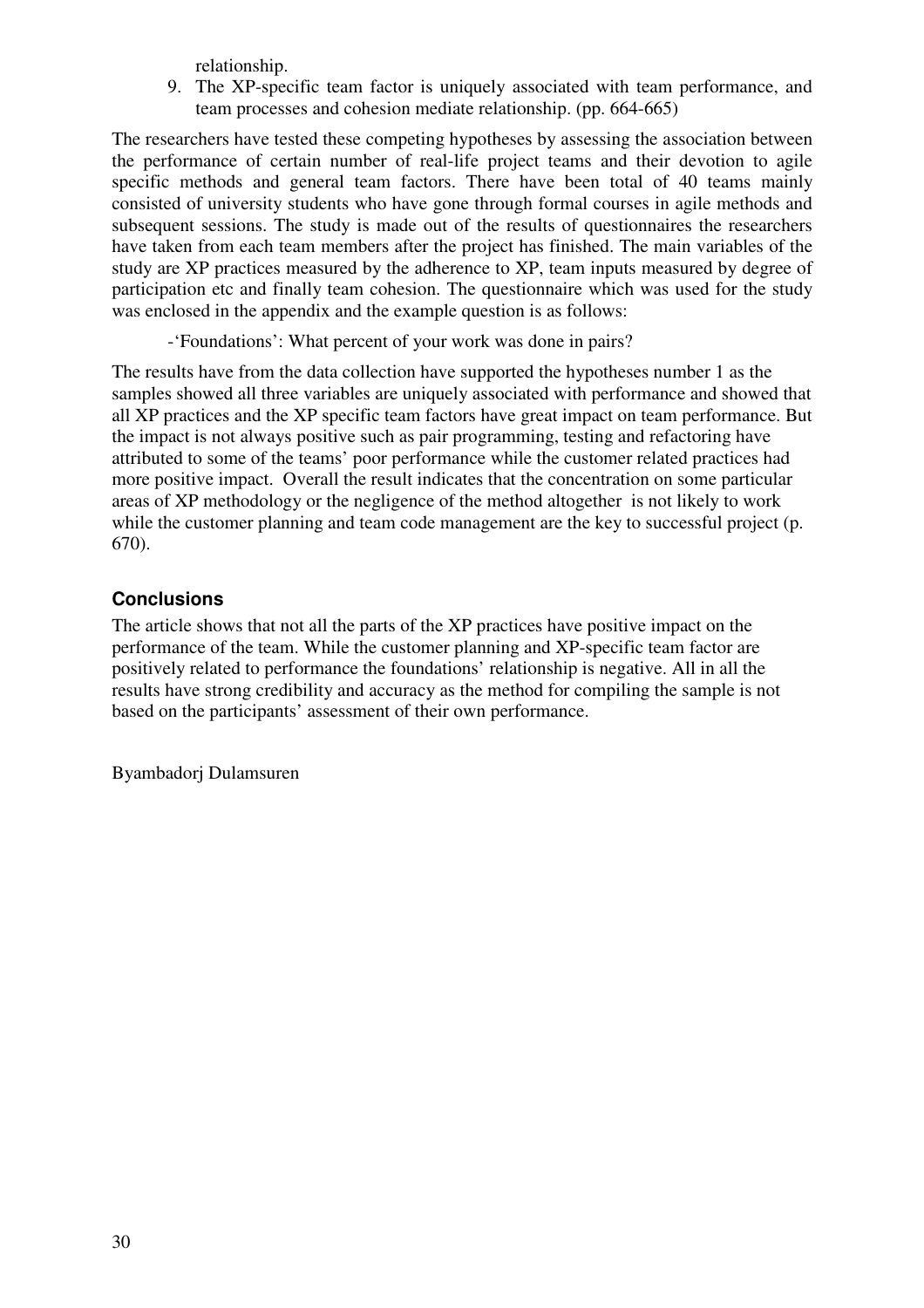# **A Project Manager's Optimism and Stress Management and IT Project Success**

### **D.C. Smith, M. Bruyns, and S. Evans, International Journal of Managing Projects in Business, volume 4, number 1, pages 10-27, 2011**

#### **Johdanto**

Informaatioteknologian projektien epäonnistumiset ovat edelleen maailmaan laajuisesti hyvin yleisiä. Epäonnistumiset ovat jatkuneet siitäkin huolimatta, että projektien vetäjien toiminnan tueksi on kehitetty erilaisia toimintamalleja ja metodeja.

IT-projektipäällikköiden pätevyys voidaan jakaa kahteen eri osa-alueeseen, koviin ja pehmeisiin taitoihin. Tämä artikkeli perehtyy näistä taidoista jälkimmäisiin eli pehmeisiin taitoihin. Pehmeitä taitoja ovat henkilön persoonalliset ja emotionaaliset taidot, joista tässä artikkelissa keskitytään optimismiin ja stressiin. Tämän tutkimuksen päämääränä on tutkia minkälainen vaikutus projektipäällikön optimismilla on IT projektin onnistumiseen, sekä minkälainen vaikutus projektipäällikön stressin hallinnalla on projektin onnistumiseen.

Tässä tapauksessa optimismilla tarkoitetaan lähinnä toivoa. Toivolla taas tarkoitetaan henkilön odotuksia siitä, että tavoitteet pystytään saavuttamaan. Liian suurella optimismilla voi olla vakavia seurauksia projektin onnistumiselle ja se onkin usein syy miksi projektit epäonnistuvat. Stressistä puhuttaessa ei aina välttämättä tarkoiteta huonoa. Stressi voi tasosta riippuen vaikuttaa joko positiivisesti tai negatiivisesti.

#### **Results**

Tämän artikkelin tutkimus toteutettiin tarinankerronnan avulla. Tarinankerronta on tutkimusmenetelmä, joka mahdollistaa tutkijoille niin hiljaisen kuin tarkan tietämyksen keräämisen.

Tutkimukseen otti osaa 12 erittäin kokenutta projektipäällikköä, jotka työskentelivät suurissa organisaatioissa. Kaikki nämä henkilöt olivat työskennelleet IT-alalla vähintään 10 vuotta ja johtaneet useita suuria projekteja. Tutkimuksen henkilöiden tarinat nauhoitettiin ja kerättiin haastatteluiden avulla.

Tutkimuksen lopputuloksen mukaan optimismilla on positiivista vaikutusta projektin lopputulokseen. Optimismin vaikutus näkyi hyvin esimerkiksi siten, että se loi paljon paremman suhteen niin tiimin sisäisesti, kuin myös ulkopuolistenkin osapuolten kanssa. Tiimin sisäisten suhteiden paraneminen vaikutti siihen, että tiimin jäsenet olivat paljon halukkaampia ja ahkerampia työskentelemään projektipäällikölle. Ulkopuolisten suhteiden parantumisen johdosta projektit saivat paljon enemmän ohjausta ja tietoa näiltä osapuolilta. Tutkimus ei suoranaisesti kertonut optimismin ja projektien onnistumisen suhteesta, mutta esille tuli se, että optimismi vaikuttaa projektipäällikön kykyyn johtaa projekteja. Eräs tutkimukseen osaa ottanut henkilö sanoikin, että optimismi nitoo projektityöskentelyn kannalta tärkeät asiat yhteen. Joten hänen mielestään optimismi vaikuttaakin yli 50% asioista.

Tutkimuksen mukaan stressi voi vaikuttaa projekteihin joko positiivisella tai negatiivisella tavalla. Stressi voi olla projektiympäristössä hyvin terveellistä ja voi johtaa korkeaan motivaatioon. Positiivista stressiä voidaan luoda esimerkiksi haastamalla tiimiläisiä, sekä palkitsemalla tiettyjen tavoitteiden saavuttamisesta. Stressistä voi tulla kuitenkin erittäin huono asia, mikäli rasituksesta tulee liian suuri. Negatiivinen stressi vaikuttaa esimerkiksi tuottavuuteen, sekä fyysiseen ja henkiseen terveyteen. Stressin hallinnan kannalta olisi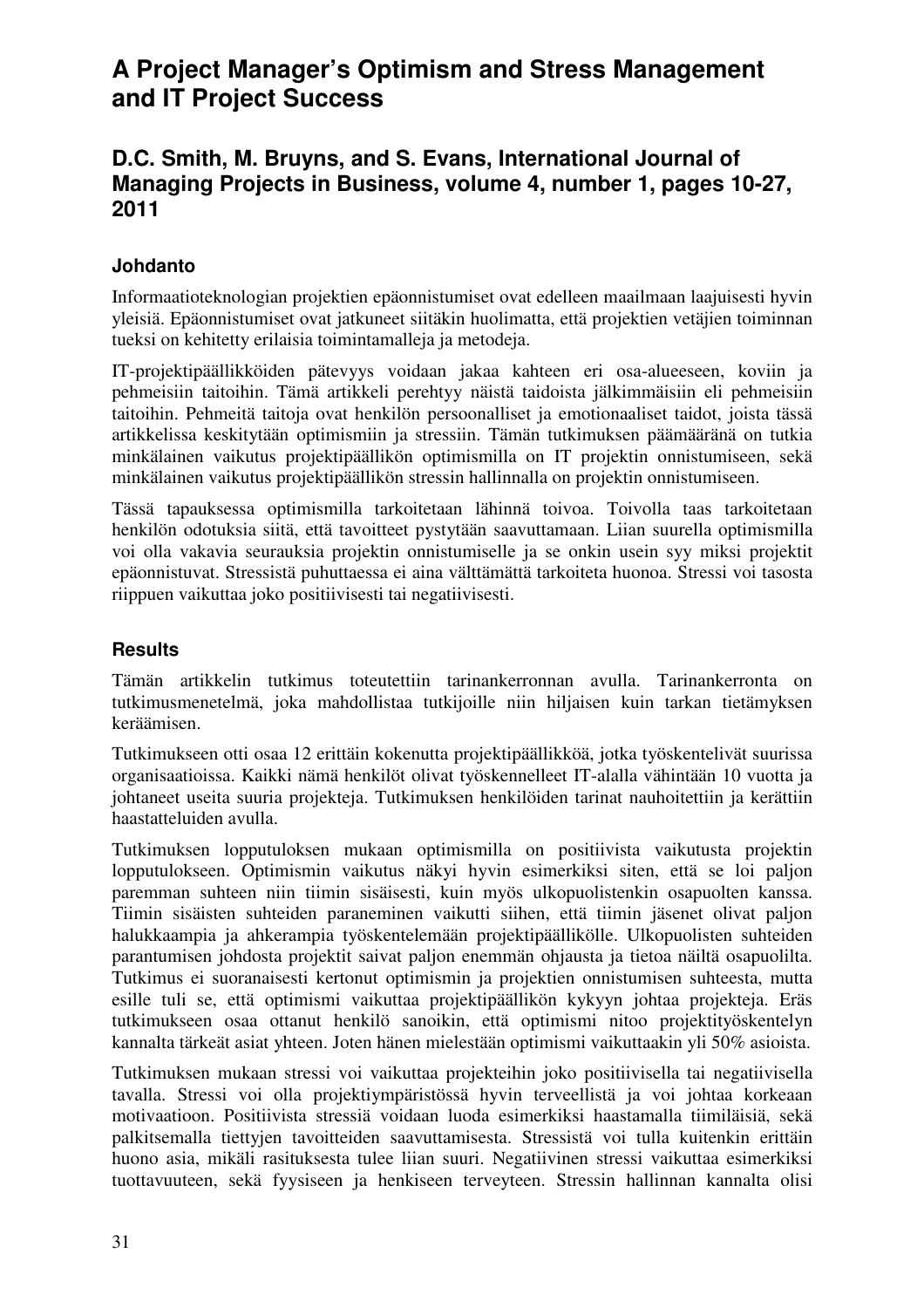erittäin tärkeää, että pystyttäisiin asettamaan realistisia tavoitteita sekä jokaisen yksittäisen henkilön tulisi tietää omat rajansa.

Tutkimuksen lopputulos olikin se, että olemalla realistisen optimistinen ja hallitsemalla stressiä projektipäällikkö pystyy parantamaan projektin onnistumisen mahdollisuutta. Tutkimuksen mukaan seuraavat asiat ovat tärkeitä näiden hallinnan kannalta:

- 1. Kunnon projektisuunnitelma ja siinä pysyminen vähentää epätietoisuutta ja näin ollen lisää optimismia ja vähentää stressiä.
- 2. Onnistumisia pitää juhlia tietyn väliajoin, koska se lisää tiimin optimismia.
- 3. Ammattimainen käyttäytyminen lisää optimismia.
- 4. Motivointi ja yksilöiden huomioon ottaminen vähentää stressiä
- 5. Vahvat yleiset johtamistekniikat auttavat hallitsemaan stressiä.
- 6. Hermojen säilyttäminen tiukassa paikassa auttaa vähentämään stressiä.
- 7. Ulkopuolisten väliintulojen minimointi vähentää stressiä.
- 8. Kevyt stressi projektin aikana parantaa kuitenkin tehokkuutta.

#### **Yhteenveto**

Tutkimuksen perusteella optimismilla ja sressin hallinnalla on projektin onnistumisen kannalta positiivista vaikutusta. Näissä molemmissa tapauksissa pitäisi pystyä löytämään oikea tasapaino, koska molemmissa ääripäät eivät ole hyväksi projektille. Oikealla tasapainolla on mahdollista saada tiimi työskentelemään mahdollisimman tehokkaasti.

Artikkeli antoi varsin hyvän kuvan siitä, miten nämä asiat voivat vaikuttaa projektien onnistumiseen. On aivan ymmärrettävää, että niin liika kuin liian vähäinenkin optimismi voi olla projektille tuhoisaa. Lievä positiivinen optimismi on hyvästä, kunhan vain ollaan tietoisia siitä mihin oikeasti pystytään. Liiallinen stressia voi olla projektin onnistumisen kannalta erittäin vakava asia. Liiallisen stressin takia yksilö voi menettää vaikka koko työkykynsä. Stressin suhteen tulisi löytää jokaisen oma taso ja hieman haastaa sitä. Haastavuuden avulla työ pysyy mielekkäänä ja näin ollen työn teho korkealla. Näiden asioiden hallinta voi parantaa projektin onnistumisen mahdollisuutta hyvin merkittävästi.

Lasse Mäkinen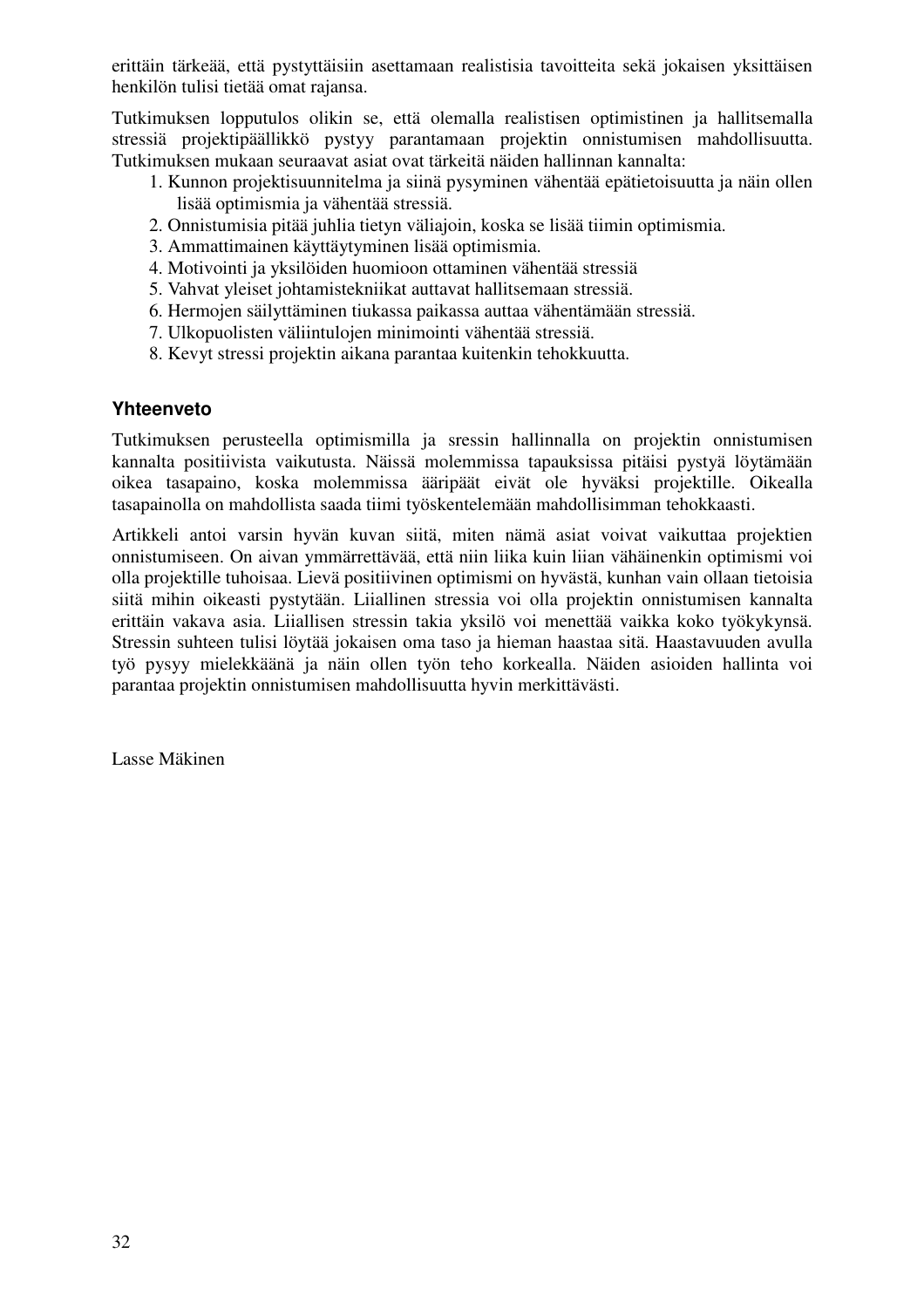# **Professionalization, Risk Transfer, and the Effect on Gender Gap in Project Management**

# **M.-J. Legault ja S. Chasserio, International Journal of Project Management, volume 30, issue 3, pages 697–707, 2012**

#### **Johdanto**

Pohjois-Amerikassa ja Euroopassa IT-alalla työskentelevistä ainoastaan viidennes on naisia, vaikka yleisesti korkeakoulutetuilla aloilla naisten osuus on tätä suurempi. On myös selvitetty, että IT-alalla työskentelevistä naisista 74 % mainitsee pitävän työstänsä, mutta silti jopa puolet näistä jättää työnsä työuran keskivaiheella. Tällainen työvoimakato on yritysten kannalta hyvin kriittistä, sillä työntekijät ja heidän tietotaito ovat alalla merkittäviä resursseja.

Perinteisesti projektivetoisiin teknologiatyöpaikkoihin on liitetty joustavuus, hyvä palkkaus, työn itsenäisyys ja henkilökunnan mahdollisuus vaikuttaa työhönsä. Artikkelin tekijöiden tarkoituksena on ollut tuoda esille mahdollisia ongelmakohtia, mitkä voivat liittyä projektin hallintaan. Tämän lisäksi on haluttu selvittää, miksi naisten osuus IT-alalla työskentelevistä on niin pieni, ovatko projektit todellisuudessa joustavia ja kuinka paljon työntekijällä on mahdollista vaikuttaa omiin työoloihinsa.

Artikkeliin on haastateltu työntekijöitä seitsemästä Kanadalaisesta yrityksestä. Näistä yrityksistä viisi on pieniä B2B-yrityksiä, joiden liiketoimintaosaaminen koostuu muun muassa multimediasta ja IT-palveluista. Lisäksi tutkimukseen on otettu mukaan kaksi selvästi suurempaa yritystä, näiden yritysten työntekijöistä haastatteluun on otettu ainoastaan ITosastolla työskentelevät. Haastatteluita on tehty yhteensä 88 kappaletta, vuosien 2001 ja 2002 välillä. Haastateltavana on ollut henkilöstö- ja projektipäälliköitä, sekä perinteisiä ITtyöntekijöitä. Naisten osuus haastateltavista on ollut noin puolet.

#### **Tulokset**

Artikkelissa mainitaan, että projektien hallinnan ongelmat ovat syntyneet siitä, että lopputuotteena ei ole ollut varsinainen massatuote, vaan ne ovat olleet räätälöityjä palveluita asiakkaan tarpeisiin. Projektit noudattivat kuitenkin samaa kaavaa siten, että projektien hallintaan vaikutti huomattavasti se, millainen sitova sopimus on tehty toimittajan ja asiakkaan välille.

Projektisopimusta tehdessä täytyy olla jonkinlaiset arviot muun muassa tulevista työmääräarvioista, aikataulusta ja hinnasta. Räätälöidyille tuotteille on tyypillistä, että työntekijät tarvitsevat suhteellisen vapaat kädet, jotta innovaatioita voi syntyä. Tämä taas aiheuttaa ongelmia projektin hallinnan suhteen, koska projektipäällikön on vaikeampi hallita kehitystä ja tehdä arvioita tulevasta. Arvioiden tekemistä vaikeuttaa myös projektin aikainen vaihe, ja se että asiakkaan toiveet voivat vaihtua useaan otteeseen. Näin ollen projektisopimukseen liittyy aina merkittäviä taloudellisia riskejä. Tämän lisäksi, jos sopimukseen kirjatut arviot ovat menneet toteuttavan yrityksen kannalta pahasti pieleen, voi asiakkaalle muodostua suhteeseen tavallista määräävämpi asema.

Artikkelin mukaan rivityöntekijöiden kannalta tilanne ei ole kovin hyvä, sillä heidän mielipiteitä kuullaan harvoin sopimuksia tehtäessä. Näin ollen heidän mahdollisuutensa vaikuttaa tuleviin työtehtäviin ja työtahtiin on varsin pieni. Perinteisesti projektitiimiä edustaa projektipäällikkö, joka tekee tarvittavat arviot muiden työntekijöiden osalta. Koska nämä arviot ovat yleensä hyvin summittaisia, joutuvat projektityöntekijät olemaan valmiita ylitöihin lyhyelläkin varoitusajalla, jotta projekti saataisiin ajoissa valmiiksi. Tarvittavien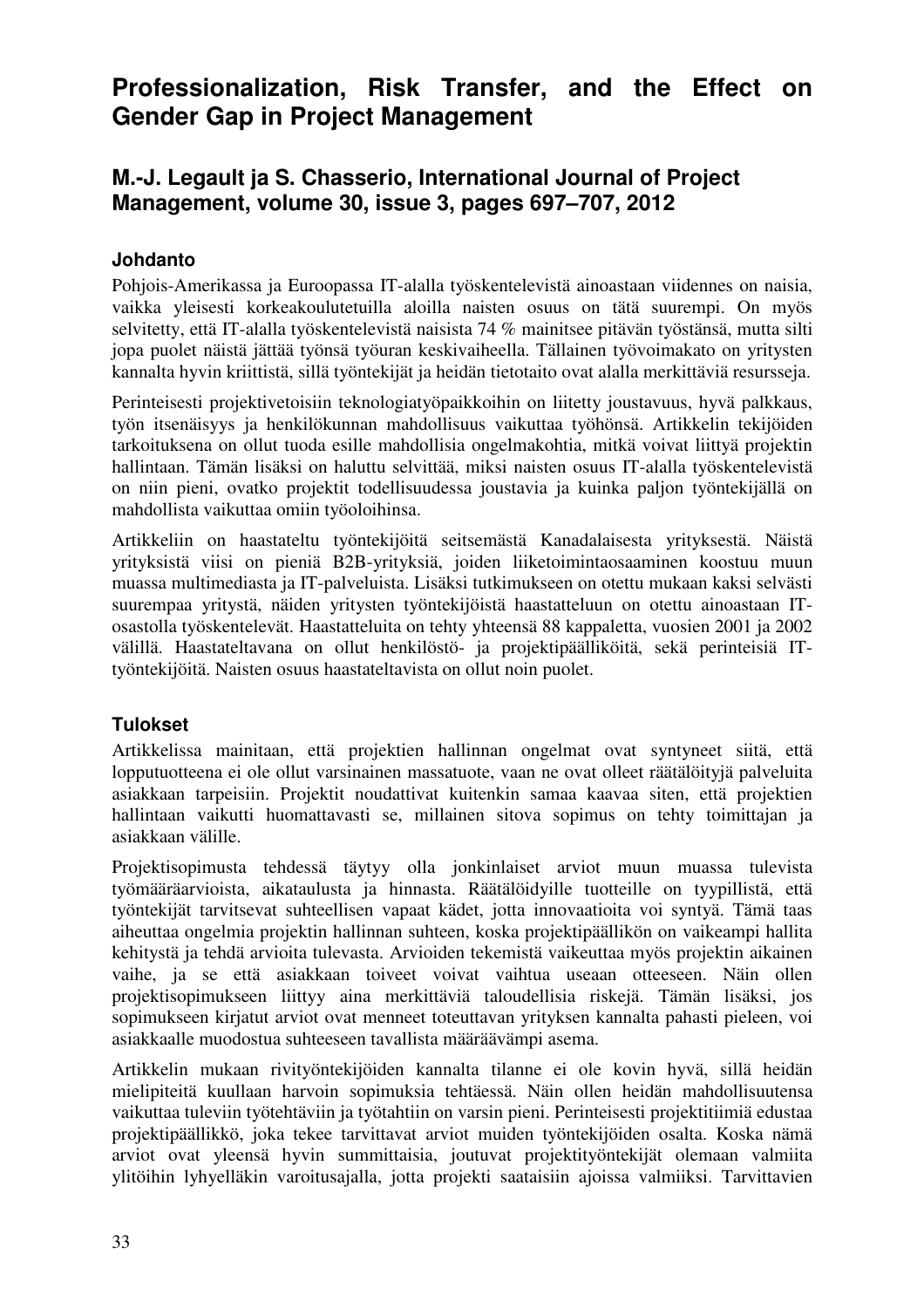ylityötuntimäärien suuruus riippuu mahdollisesti pieleen menneestä työmääräarviosta.

Kyselytutkimuksessa nousi esille, että monet työntekijät työskentelevät yli 40 tuntia viikossa, jotkut jopa yli 50. Osa haastateltavista joutui tekemään töitään myös kotona työpäivän päätteeksi. Tämä taas ajaa työntekijän hankalaan asemaan, sillä jos työntekijä ei ole valmis joustamaan projektien aikataulujen mukaan, voidaan kokea, että hän ei ole sitoutunut ja motivoitunut hoitamaan työtehtäviään. Yritykset kokevat sitoutumisen puutteeksi myös sen, jos työntekijä pyytää helpotusta työ- ja kotielämän yhteensovittamiseen. Tästä johtuen ylityöt ja kasvavat työmäärät ovat yksi merkittävimmistä syistä siihen miksi naiset jättävät tai vaihtavat teknologia-alan työpaikkansa. Suurin osa ylitöitä tekevistä naisista on lapsettomia.

Yrityksille ylitöiden teettäminen on kallista, sillä laissa määrätyt kohdat asettavat vaatimukset ylityökorvauksille. Tämän vuoksi ylitöitä ei virallisesti suositella, työntekijät voivat halutessaan tehdä ylitöitä palkatta, jotta projekti valmistuu ajoissa. Monet suostuvat tähän varjellakseen ammattiylpeyttään, sillä myöhästynyt tai epäonnistunut projekti voi vaikuttaa heidän maineeseensa, ja tätä kautta myötävaikuttaa potkujen saamisessa. Osittain tästä syystä naiset eivät ole niin halukkaita ottamaan projektin johtotehtäviä vastuulleen, koska se tarkoittaisi enemmän venyviä työpäiviä ja -tunteja. Venyvät työpäivät aiheuttavat taas ylimääräistä stressiä ja jännitteitä, kun aikatauluihin pitäisi sovittaa myös perhe-elämän vaatimukset.

#### **Yhteenveto**

Artikkelissa mainitaan useita piirteitä, miksi perinteinen projektimuotoinen työskentelytapa ei ole paras mahdollinen menettelytapa rivityöntekijän näkökulmasta. On olemassa tilanteita jolloin työntekijän henkilökohtainen vapaus pienenee selvästi, ja toisaalta projektipäällikölle tai asiakkaalle muodostuu vääristynyt asema. Tilanne ei ole ihanteellinen myöskään projektipäällikölle, jonka täytyy aikatauluja tehdessä joustaa sekä asiakkaan että työntekijöiden suuntaan. Yleensä asiakas tai palvelun tilaaja on kuitenkin se taho kenen toiveiden mukaan joustetaan enemmän.

IT-ammattilaiselle pahin riski on, että projekti ei valmistu aikataulussa, jolloin mahdollisesti saa maineen epäpätevänä työntekijänä. Tämä taas vaikuttaa tulevaisuuden työnsaantiin. Välttääkseen tämän he saattavat tehdä paljon ylitöitä, jotta projektit valmistuvat aikataulussa ja henkilökohtainen työportfolio puhtaana. Paljon ylitöitä tekevät nähdään myös sitoutuneina työntekijöinä, jolloin heitä palkitaan myös muita enemmän muun muassa ylennyksillä.

Nykyäänkin on vielä käytäntönä, että naiset ovat enemmän vastuussa pienten lasten hoidosta. Tästä johtuen naiset jättäytyvät uransa keskivaiheella IT-alan työpaikoista, tai eivät ota vastaan vastuullisempia tehtäviä, koska työaikataulujen yhteensovittaminen perhe-elämän kanssa on vaikeaa.

Markus Salomaa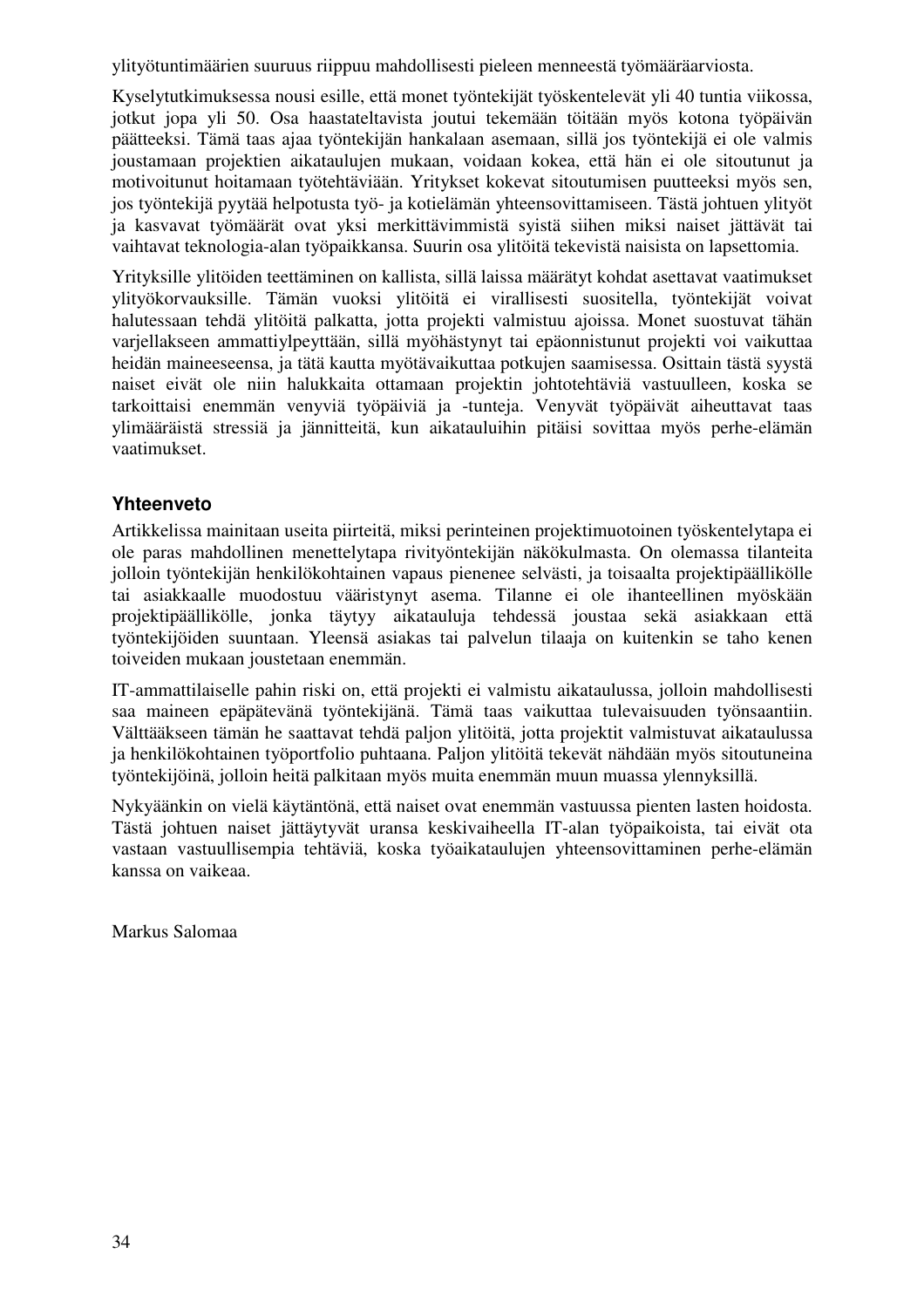# **To Bridge or to Bond? Diverse Social Connections in an IS Project Team**

# **J.Y Han and A. Hovav, International Journal of Project Management, volume 31, issue 3, pages 378-390, 2013**

### **Tausta**

Tietojärjestelmät ovat yhä tärkeämpiä organisaatioiden toiminnan kannalta. Siitä huolimatta tietojärjestelmäprojektien epäonnistumisprosentti on hyvin korkea. Yksi merkittävä tekijä projektien onnistumisen kannalta on tutkimusten mukaan tiedon jakaminen. Tietojärjestelmäprojektit ovat kuitenkin usein lyhytkestoisia, mikä osaltaan vaikuttaa ryhmän jäsenten alttiuteen jakaa tietoja ja taitoja keskenään. Tietojärjestelmäprojektien toteuttaminen vaatii myös useiden eri alojen asiantuntijoiden panosta, mikä lisää projektiin osallistuvien henkilöiden yhteistyötaitojen merkitystä. Sosiaalinen pääoma nouseekin merkittäväksi tekijäksi projektin onnistumisen kannalta.

Sosiaalinen pääoma, sekä sisäinen että ulkoinen, kattaa kolme ulottuvuutta: rakenteellinen, relaationaalinen ja kognitiivinen. Rakenteellinen sosiaalinen pääoma tarkoittaa projektiryhmän sisäisiä ja ulkoisia viestintäkanavia. Relaationaalinen ulottuvuus kattaa sosiaalisten suhteiden sisältämät voimavarat kuten luottamuksen ja normit. Toimijoiden välille muodostuvat yhteiset merkitykset, käsitykset ja tulkinnat määrittävät kognitiivisen ulottuvuuden sosiaalisessa pääomassa.

Aiemmat tutkimukset tarkastelevat sosiaalisen pääoman vaikutusta tietojärjestelmäprojektien onnistumiseen joko sisäisten tai ulkoisten ulottuvuuksien kautta. Sisäisen pääoman on todettu lisäävän ryhmän yhteenkuuluvuutta ja siten tukevan projektin toimintaa. Ulkoisella pääomalla on sen sijaan löydetty ristiriitaisia vaikutuksia projektin toteutumiseen. Ulkoisista lähteistä saatu tietotaito voi vaatia resurssien irrottamista ryhmän sisäisestä työskentelystä ja siten vaikuttaa negatiivisesti projektin tulokseen. Ulkoisella tietotaidolla onkin todettu positiivinen vaikutus projektitulokseen, kun se toimii lisänä ryhmän omiin kykyihin ja tietoihin.

Sosiaalinen pääoma kattaa siis sekä ryhmän jäsenten keskinäisen tiedonjakamisen että verkostoitumisen kautta saatavan ulkoisten tahojen tarjoaman tiedon. Tämän tutkimuksen tavoitteena on aiemmista tutkimuksista poiketen selvittää ja arvioida sekä sisäisen että ulkoisen sosiaalisen pääoman vaikutuksia tiedonjakamiseen ja sen myötä tietojärjestelmäprojektin onnistumiseen. Sisäisestä sosiaalisesta pääomasta käytetään termiä sitoutuminen ja ulkoisesta termiä verkostoituminen. Sitoutumisella arvioidaan olevan positiivinen korrelaatio sekä tiedonjakamisen halukkuuteen että projektintulokseen. Verkostoitumisen oletetaan vaikuttavan suoraan projektitulokseen sekä toissijaisesti tiedonjakamisen halukkuuteen sitoutumisen kautta. Lisäksi projektin laajuudella sekä ryhmäkoolla oletetaan olevan vaikutusta projektin toteutumiseen.

### **Tulokset**

Tutkimuksessa tarkasteltiin henkilöitä, jotka ovat osallistuneet tai paraikaa osallistuvat tietojärjestelmäprojektin toteuttamiseen. Hypoteeseja testattiin kyselytutkimuksen avulla, johon osallistui 177 vastaajaa. Kyselytutkimuksen kysymykset käyttivät seitsemänkohtaista asteikkoa ja niiden arviointiin käytettiin pilottitutkimusta, jonka myötä kysymykset asetettiin lopulliseen muotoonsa. Esitetyn mallin arviointiin käytettiin PLS-analyysia. Tutkimuksessa käytettyjen muuttujien pätevyyttä arvioitiin kirjallisuusanalyysilla, asiantuntijaraadin avulla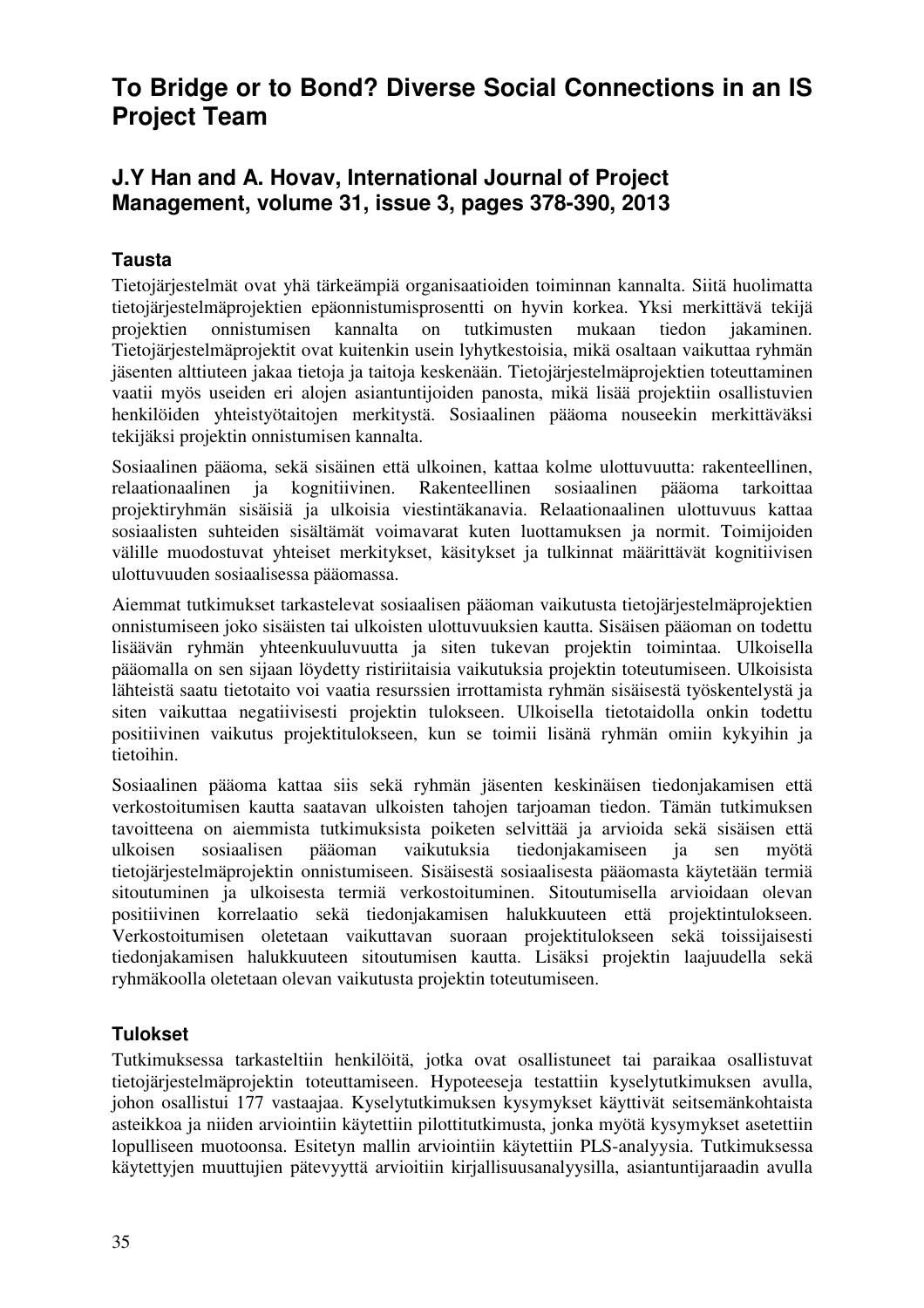sekä suorittamalla ennakkokokeita, jotka osoittivat muuttujien kuvaavan tarkoituksenmukaisesti kuvattuja ilmiöitä.

Tutkimuksen perusteella luotiin malli, jossa asetettiin sitoutuminen sekä verkostoituminen koetun projektituloksen ennakkotapauksiksi. Lisäksi sitoutumisella oletettiin olevan vaikutusta ryhmän jäsenten halukkuuteen jakaa tietoa keskenään. Kyselytutkimuksen tilastollisen analyysin perusteella voitiin todeta sitoutumisen korreloivan positiivisesti halukkuuteen jakaa tietoa sekä koettuun projektitulokseen. Sitoutumisen lisäksi myös verkostoituminen vaikuttaa positiivisesti kokemuksiin projektin tuloksesta. Verkostoituminen korreloi positiivisesti myös tiedonjakamisen kanssa silloin, kun projektiryhmä on vahvasti sitoutunut. Näiden lisäksi ryhmäkoolla oli negatiivisen vaikutus projektin toteutumiseen, kun taas projektin laajuudella ei ollut siihen vaikutusta.

### **Pohdinta**

Tärkein havainto tutkimuksessa oli, että sekä sisäisellä että ulkoisella sosiaalisella pääomalla voidaan parantaa projektin toteutumismahdollisuuksia ja sen tuloksia. Sitoutuminen kasvattaa ryhmän jäsenten halukkuutta jakaa tietoa keskenään ja siten edistää toiminnan tehokkuutta. Verkostoitumalla jäsenet voivat tuoda projektiin ulkoista tietotaitoa, joka myöskin edesauttaa ryhmän toimintaa.

Tutkimustuloksista voidaan tehdä projektijohtamiseen liittyviä johtopäätöksiä. Esimiesten tehtäväksi asettuu sellaisen työympäristön luominen, joka edesauttaa sitoutumista. Projektiryhmän rakenne tulisi olla tasapainossa siten, että ryhmässä tapahtuu sitoutumista välittömästi muodostamisen jälkeen, mikä myöhemmin mahdollistaa verkostoitumisen kautta saatavien tietotaitojen hyödyntämisen.

Jatkotutkimushaasteina voidaan nähdä tutkimustulosten vertaaminen eri kulttuureja edustavien työntekijöiden kesken. Alati kansainvälistyvät tietojärjestelmäprojektit vaativat työntekijöiltä yhteistyötä yli kulttuurillisten rajojen. Eri kulttuureissa sosiaalisen pääoman painotukset voivat vaihdella, mikä tulisi ottaa huomioon valittaessa kunkin projektinryhmän jäseniä.

Ville Siltala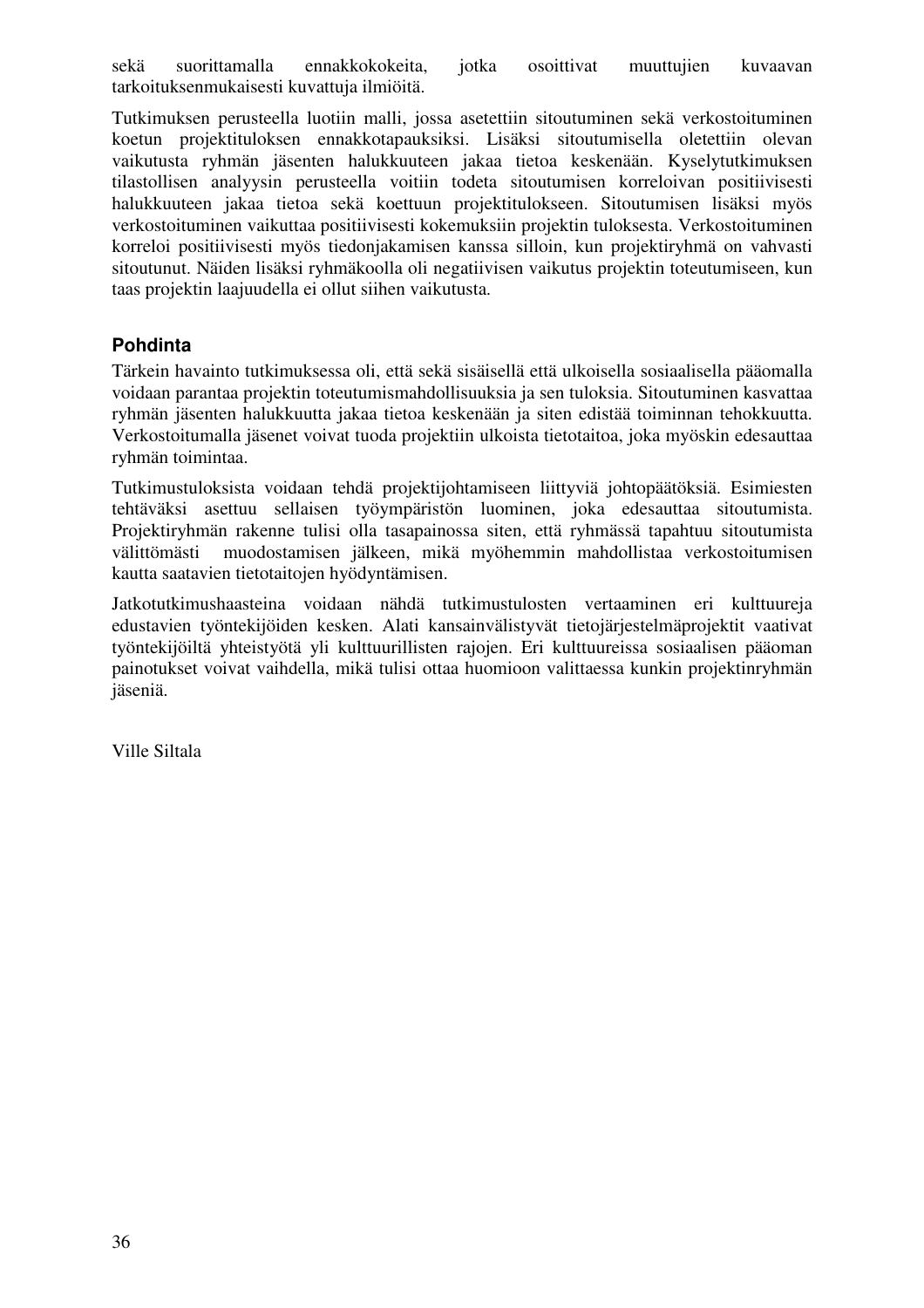# **Acquiring and Sharing Tacit Knowledge in Software Development Teams: An Empirical Study**

# **S. Ryan and R. V. O`Connor, Information and Software Technology, volume 55, issue 9, pages 1614-1624, 2013**

#### **Johdanto**

Ryan ja O`Connor käsittelevät artikkelissa ohjelmistokehitysprosessin inhimillisiä tekijöitä ketterien ohjelmistokehitysmenetelmien näkökulmasta nostaen esiin sosiaalisen vuorovaikutuksen tärkeyden hiljaisen tiedon (*Tacit knowledge*) välittämisessä kehitysryhmän sisällä. Aiemmassa tutkimuksessaan Ryan ja O`Connor kehittivät tavan mitata hiljaista tietoa kehitysryhmissä. Siihen liittyy TMS-malli (*Transactive memory system*), joka selittää tiedon jakautumista ryhmissä sekä sosiaaliset elementit, kuten keskustelut, ryhmän jäsenten kesken.

Ryan ja O`Connor pitävät asiantuntijoiden välistä tiedon jakamista tärkeänä tekijänä ryhmän työn onnistumisessa, siksi he erityisesti selvittävät artikkelissa miten ohjelmistokehityksessä ryhmät sekä hankkivat ja jakavat tietoa että miten hiljainen tieto ja TMS-malli vaikuttavat ryhmän onnistumiseen työssään.

#### **Tulokset**

Ryan ja O`Connor tutkivat sosiaalisen vuorovaikutuksen ja ryhmän hiljaisen tiedon sekä sen kehittymisen yhteyttä Internet-kyselyssä, joka suuntautui Irlantilaisten ja Iso-Britannialaisten yritysten työntekijöille. Kyselyn tuloksia vertailtiin kehitettyihin teoreettisiin malleihin ja niiden perusteella arvioitiin mallien todenmukaisuutta.

Kyselyssä selvitettiin seuraavilla tavoilla ryhmän hiljaisen tiedon kehittymistä, vuorovaikutuksen määrää ja laatua, TMS-mallin mukaista tiedon jakautumista ryhmässä sekä ryhmän suorituskykyä:

- 1. Hiljaista tietoa arvioitiin Ryanin ja O`Connorin kehittämällä ryhmän hiljaisen tiedon mittaristolla.
- 2. Sosiaalisen vuorovaikutuksen laatua ja määrää mitattiin tutkimalla ryhmän jäsenten keskenäistä vuorovaikutusta ja sitä oliko vuorovaikutuksella haluttuja lopputuloksia ryhmän jäsenten mielestä.
- 3. TMS-mallin mukaista tiedon jakautumista mitattiin Lewisin kehittämällä erikoistumista, uskottavuutta sekä koordinointia mittaavalla mallilla.
- 4. Ryhmän suorituskykyä arvioitiin sekä tehokkuuden että tarkoituksenmukaisen toiminnan suhteen, mikä Ryanin ja O`Connorin mukaan on vaikeaa IT-alalla.

Tuloksien mukaan sosiaalisen vuorovaikutuksen laatu korreloi hiljaisen tiedon muodostumisen kanssa ryhmässä, mutta määrällä ei ollut suuria vaikutuksia. Lisäksi sekä TMS-mallin mukainen tiedon jakautuminen että hiljaisen tiedon määrä ennustavat ryhmän tehokkuutta, mutta eivät tarkoituksenmukaista toimintaa.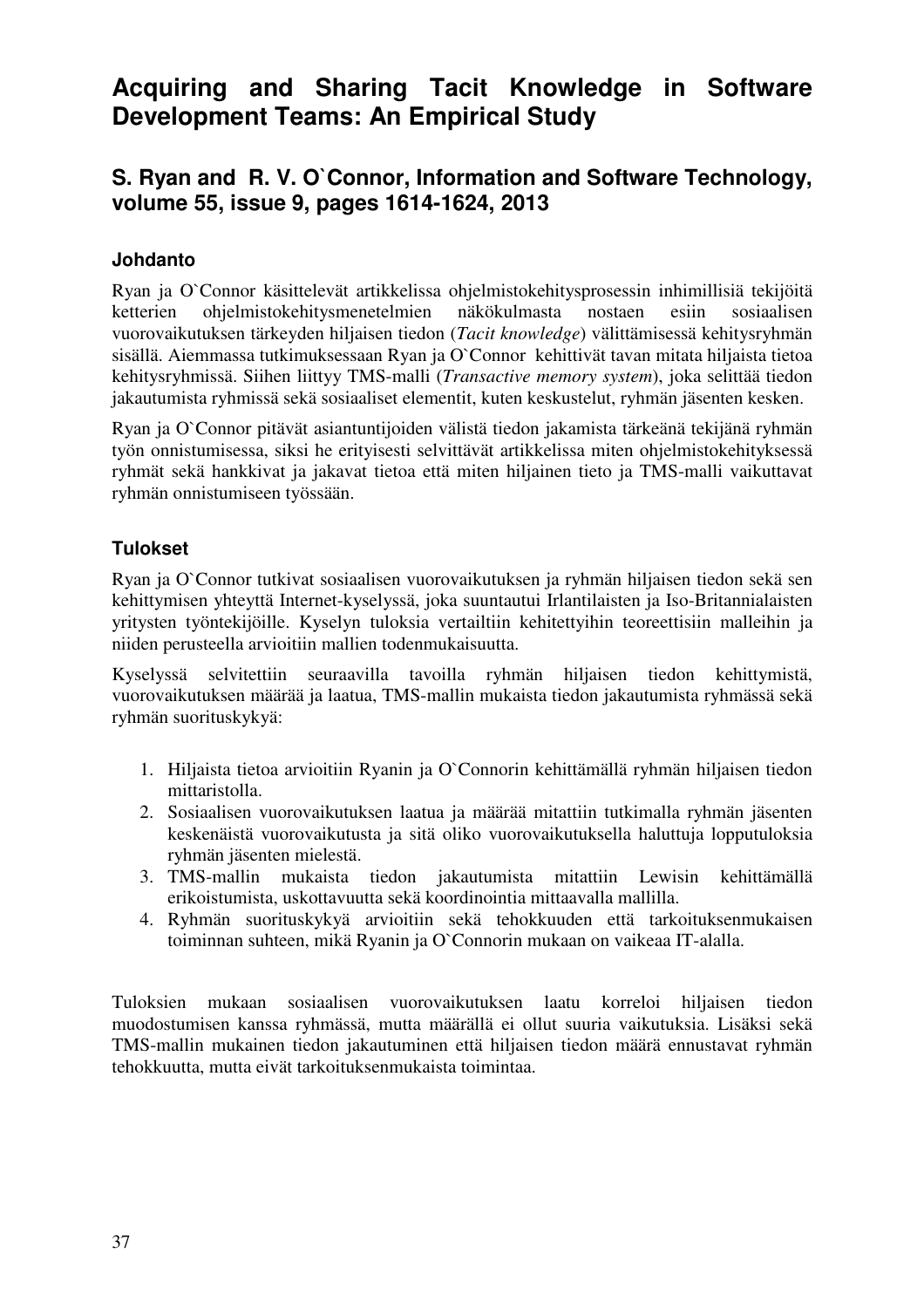#### **Yhteenveto**

Artikkelissa Ryan ja O`Connor esittivät tutkimuksensa siitä miten sosiaalinen vuorovaikutus on yhteydessä ohjelmistokehitysryhmien hiljaisen tiedon kehittymisessä positiviisella tavalla. Tulokset ovat myös yhdensuuntaisia aikaisempien tutkimusten tulosten kanssa, mutta viittaavat myös siihen, että hiljaisen tiedon määrä vaihtelee paljonkin eri kehitysryhmien välillä.

Yhteenvetona Ryan ja O`Connor esittävät mallin hiljaisen tiedon hankkimisesta ja jakamisesta ryhmissä kuvassa 2 (s. 9).

Ryan ja O`Connor huomauttavat, että kyselyn toteuttamistavan johdosta jotkin kyselyn vastauksista saattavat olla vääristyneitä, mutta tilastotieteellisten menetelmien avulla ne on yritetty ottaa huomioon.

Artikkeli keskittyi lähinnä sosiaaliseen vuorovaikutukseen hiljaisen tiedon hankkimisen välineenä, mikä ryhmäkontekstissa on ymmärrettävää, mutta samalla Ryan ja O`Connor sivuuttavat ryhmän jäsenet yksilöinä, jotka myös ryhmän ulkopuolella hankkivat tietoa. Tutkimuksessa ei myöskään kiinnitetty huomiota hiljaisen sekä eksplisiittisen tiedon suhteeseen, mikä jättää jälkeensä monia kysymyksiä ja vähentää artikkelin hyötyä käytännössä laajemmassa kontekstissa.

Antti Varjoinen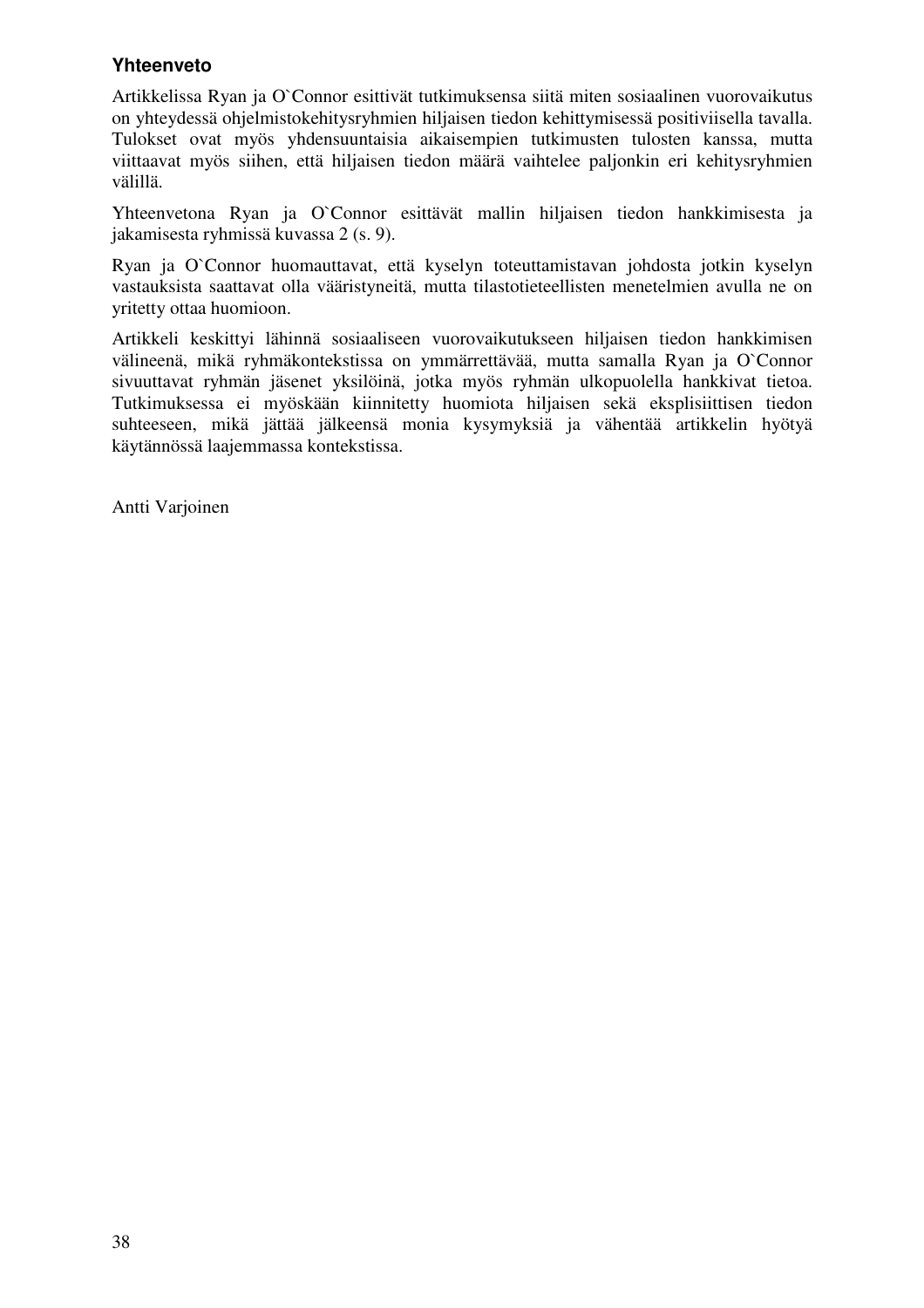# **Project managers in Global Software Development Teams: a Study of the Effects on Productivity and Performance**

### **R. Colomo-Palacios, C. Casado-Lumbreras, P. Soto-Acosta, F. José García-Peñalvo, and E. Tovar, Software Quality Journal, January 2013**

#### **Tausta**

Ohjelmistokehitys muuttuu jatkuvasti muun maailman kanssa globaalimpaan suuntaan. Tämä kysyy ohjelmistokehitys projektien johtajilta entistä enemmän tietoa ja taitoja, kun jo valmiiksi kompleksiseen prosessiin lisätään ulkomailla toimivan projektihenkilöstön tuomat haasteet.

Tutkimuksen tarkoituksena oli kartoittaa ja vertailla projektin johtajien kykyä toimia niin perinteisessä paikallisessa yksikössä toteutetussa projektissa, kuin ulkomaille ulkoistetussa projektissa.

#### **Tulokset**

Projektin onnistumista mitattiin mm. käytetyn ajan, tehdyn työn ja tuottavuuden avulla. Tämän lisäksi hyödynnettiin ns. 360 asteen palautetta, jossa projektin johtajat saivat palautetta kaikilta projektin osapuolilta.

Tutkimukseen osallistui kahdeksan projektinjohtajaa kahdesta maasta. Kullakin johtajalla oli kaksi projektia, joissa oli kussakin kaksi aliprojektia. Toinen aliprojekteista toimi paikallisessa yksikössä ja toinen oli ulkoistettu ulkomaille. Palautteen antoon osallistui kahdeksan viiden hengen tiimiä joihin kuuluivat projektin johtajan esimies, toinen projektin johtaja, paikallinen projektiryhmäläinen ja paikallinen asiakas.

Tuloksista kävi ilmi, että ulkoistetut projektit valmistuvat hitaammin ja projekti johtajien piti tehdä enemmän työtä ulkoistettujen projektien kanssa. Myöskin tuottavuus todettiin kautta linjan heikommaksi ulkoistetuissa projekteissa kuin paikallisissa ja virheiden määrä suuremmaksi. Tuottavuuden heikommuuteen epäillään tarvittavan työpanoksen kasvua ja työnjohdon organisointia. Kaikkiaan projektin monimutkaisuus ja ulkoistamisesta johtuvat kompleksit huonontavat kaikkiaan ulkoistettujen projektien tuottavuutta. Kahden eri projektin välille ei suurta tilastollista eroa saatu. Kuitenkin toisessa projektissa oli havaittavissa hieman kohentunut aikataulujen pitäminen, joka voi johtua lisääntyneestä luotosta organisaatioiden välillä tai ensimmäisen projektin aikaan tapahtunut hienoinen yhtiökulttuurin osmoosi.

360 asteen palautteen tuloksien perusteella projektien työntekijä asemassa olleet arvostelivat johtajiaan kaikkein kriittisimmin. Näiden esimiesten arviot olivat kuitenkin positiivisempia. Huomattavaa kuitenkin on, että samat esimiehet usein päättävät ulkoistamiskäytännöistä, joten heidän on myös oltava positiivisia lopputuloksesta. Samaa voitaneen sanoa muista projektin johtajista. Toisaalta projektin ryhmän jäsenet kritisoivat johtajiaan tiukemmin, jopa niin että esimiesten ja jäsenien välille löydettiin statistista eroavaisuutta. Ryhmän jäsenet antoivat lähes kautta linjan huonompia arvosanoja johtajilleen, kuin muut palautteen antoon osallistuneet. Epäilyksen alla onkin, että kahden hyvin erilaisen aliprojektin vetäminen samaan aikaan voi vaikuttaa lopputuloksiin.

#### **Yhteenveto**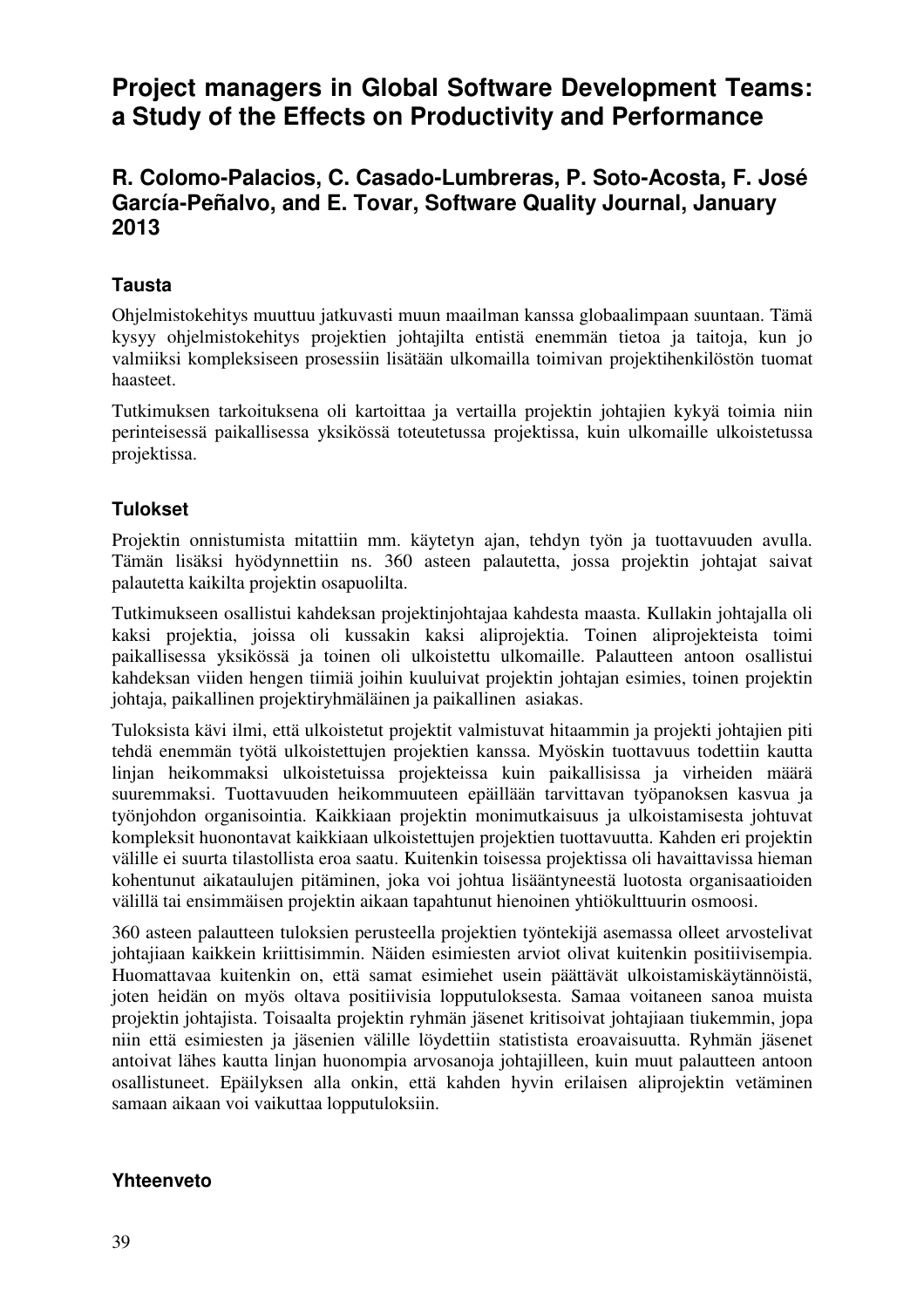Tulokset esittävät heikompia tuottavuuslukuja ulkoistetuilla kuin paikallisille projektiryhmille. Täten voidaan osoittaa, että ulkoistetulla projektilla on negatiivista vaikutusta projektin johtajan tuottavuuteen. Suurimmaksi vaikeudeksi epäillään koordinaation, kommunikaation ja kontrollin puutetta ulkoistetussa projektissa. Projektin johtajien olisikin hyvä kehittää kommunikaatio ja ajankäyttö taitojaan näiden ongelmien lieventämiseksi. Ulkoistetun projektin hallinnointi on kuitenkin haastavaa ja joissain tapauksissa kuitenkin saadaan valmista aikaiseksi lähes samaan tapaan kuin paikallis projekteissa.

Petri Arpiainen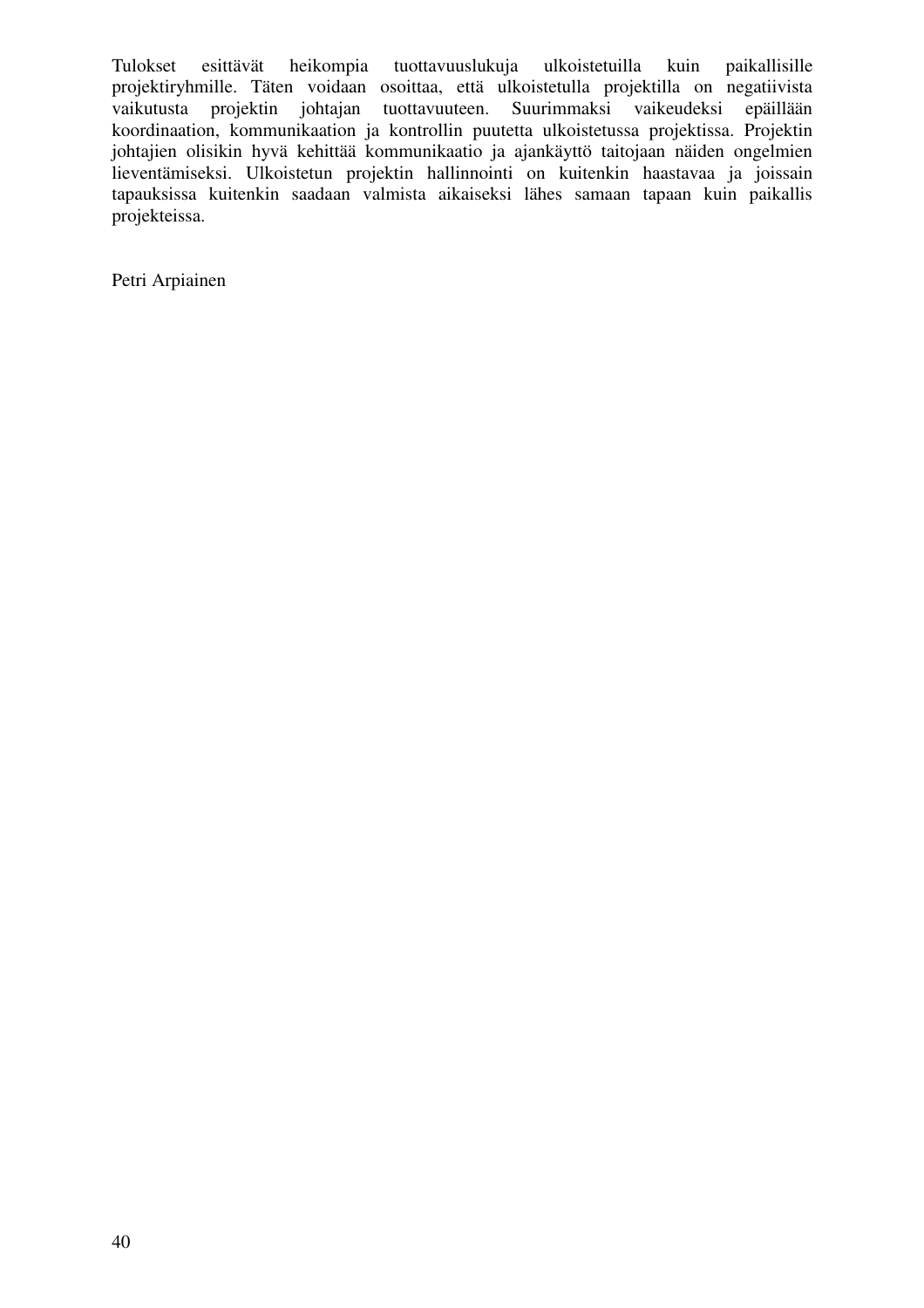# **Managing Projects in a Games Factory: Temporality and Practices**

### **P. Stacey and J. Nandhakumar, in Proceedings of the 38th Annual Hawaii International Conference on System Sciences, page 234a, 2005**

#### **Johdanto**

Pelien markkinaosuus viihdeteollisuudesta kasvaa ja uusia pelejä julkaistaan päivä päivältä lisää. Peliprojektien myöhästely ja epäonnistuminen on arkipäivää edelleen. Pelejä on tutkittu paljon mutta vähemmän niiden luomisprosessin kannalta vaan enemmän psykologian ja sosiologian kannalta.

Tässä artikkelissa Stacey ja Nandhakumar tutkivat miten peli studiot tuottavat ja hallinnoivat peliprojektia. Tarkoituksena oli lisätä tutkittua tietoa kyseisestä aiheesta sekä selvittää mitkä asiat vaikuttavat erityisesti peliprojekteihin ja niiden hallinnointiin. Stacey ja Nandhakumar esittävät että "pelien kehittäminen on erilaista kuin yleisesti ohjelmiston kehittäminen sillä peli ei ole varsinaisesti ratkaisu mihinkään ongelmaan vaan sen on tarkoitus tuottaa tunteellista tyydytystä".

Artikkelissa käsitellään termiä "ajallinen rytmi", jolla tarkoitetaan aikaa, joka muodostuu jokapäiväisten asioiden tekemisestä. Määritelmä löytyy teoksesta Orlikowski, W.J. And J. Yates, It's About Time: Temporal Structuring in Organisations. Organization Science, 2002. 13(6): p.  $684 - 700$ .

#### **Tulokset**

Stacey ja Nandhakumar tutkivat useiden pelistudioiden projektien hallintaa haastatteluilla tammikuun ja huhtikuun välisenä aikana vuonna 2004. Studiot olivat Singaporesta, jossa valtio on kiinnostunut luomaan menestystarinoita paikallisista firmoista viennin kohottamiseksi. Studioista haastateltiin keskeisiä vaikuttajia projektissa ja haastatteluiden tukena Stacey ja Nandhakumar hyödynsivät projekti dokumentteja ja vuokaavioita. Artikkelissa Stacey ja Nandhakumar keskittyvät yhteen esimerkki tapaukseen, CGS:ään.

Pelin kehittämisen erona yleisesti ohjelmiston kehittämiseen on asiakkaan varsinainen puute. Peliohjelman vaatimukset ovat tiimin asettamat ja käytännössä pääsuunnittelijan päässä. Stacey ja Nandhakumarin mukaan koska pelit ovat "oikukkaita" eivät kehittäjät välttämättä seuraa tarkkoja kehitysmalleja vaan saattavat kehittää peliä "purkauksin" populaari kulttuurin vaikutuksesta.

Stacey ja Nandhakumar selvittivät, että pelin kehittämistä ei kannata katsoa lineaarisella kuvakulmalla, eli GANTT, PERT jne. Vaan ajallisilla rytmeillä. Pelin kehityksessä pelaustestaaminen (Play-testing), henkikunnan vaihtuminen ja kehittäjien tunnetilat luovat erilaisia ajallisia rytmejä jotka yksilötasolta heijastuvat koko henkilökuntaan ja sieltä ylöspäin. Pelin kehittämiseen vaikuttaa myös ulkopuoliset ajalliset rytmit kuten messut ja markkinoinnin kannalta tärkeät ajat kuten joulumyynti. Valtio voi luoda ajallisia rytmejä kehitykseen esimerkiksi rahoituksella. Pelin kehittämisessä sisäisten ja ulkoisten ajallisten rytmien tunnistaminen ja hallinta on keskeistä, mutta ajalliset rytmit ovat hyvin muuttuvia eikä niiden ennustaminen ole helppoa.

Pelaustestaamista tapahtui pelikehityksessä päivittäin, se on eräänlainen kehityksen alisykli jonka Stacey ja Nandhakumar määrittelivät olevan "...a rapid feedback between (re)conceive,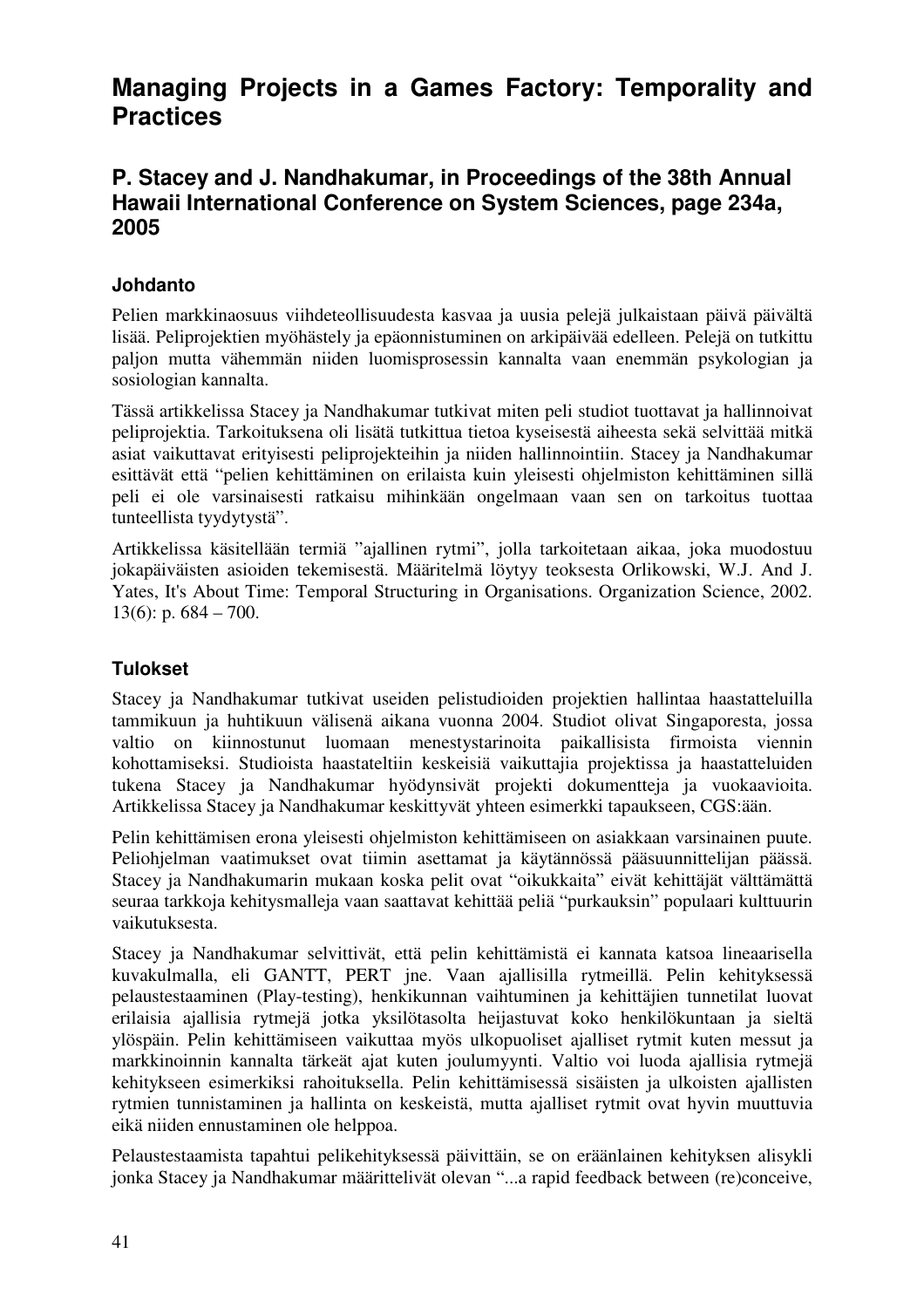(re)design,(re)code, (re)play-test), and (re)evaluate.". Pelaustestausta kehitystiimi muokkasin sopivaksi jokaista ongelmaa kohden ja määritteli ajan ja tarpeen sitä vastaavaksi. Pelaustestaaminen oli tärkeä osa pelin innovointia ja toi esiin uusia ideoita, esimerkiksi bugeista tuli uudentyyppisiä toimintoja. Pelaustestaamisen kehitysideat hidastivat kuitenkin kokonaiskehitystä, ja siten on tärkeä olla niin kutsuttuja "sankareita" jotka ovat sellaisia osaajia, jotka pystyvät hallitsemaan tätä kokonaiskehityksen hidastusta.

#### **Yhteenveto**

Pelikehityksessä tarkasti jäsennetyt kehitysmallit ja jopa ketterät mallit ovat haitaksi luovuudelle silloin, kun pelin kokonaisuus on epäselvä. Ongelmana on vaatimusten määrittelemättömyys, sillä pelillä ei ole niinkään varsinaisia asiakkaita jotka voisivat antaa ohjelman vaatimukset. Kun tilanne on selkeä, kuten esimerkiksi jatko-osan kehittäminen, kannattaa kehitysmallit ottaa mukaan, mutta niiden tulisi huomioida sisäiset ja ulkoiset ajalliset rytmit.

Stacey ja Nandhakumar olivat löytäneet hyviä huomioita pelikehityksen ja yleisesti ohjelmistokehityksen osilta. Aihealue on kuitenkin hyvin laaja ja he ottivat kaksi asiaa käsittelyyn tutkimuksessaan. Artikkelin teksti oli hieman hajanainen siksi lopputulos tuntui epäselvältä. Uskon että artikkeli antaa kuitenkin hyvän kuvan pelikehityksestä ja yleisesti ohjelmistokehityksen eroista. Aihetta tulisi kuitenkin tutkia pitemmälle ja keskittyä analysoimaan suppeampaa aluetta esimerkiksi pelaustestaamista.

Miikka Kähkönen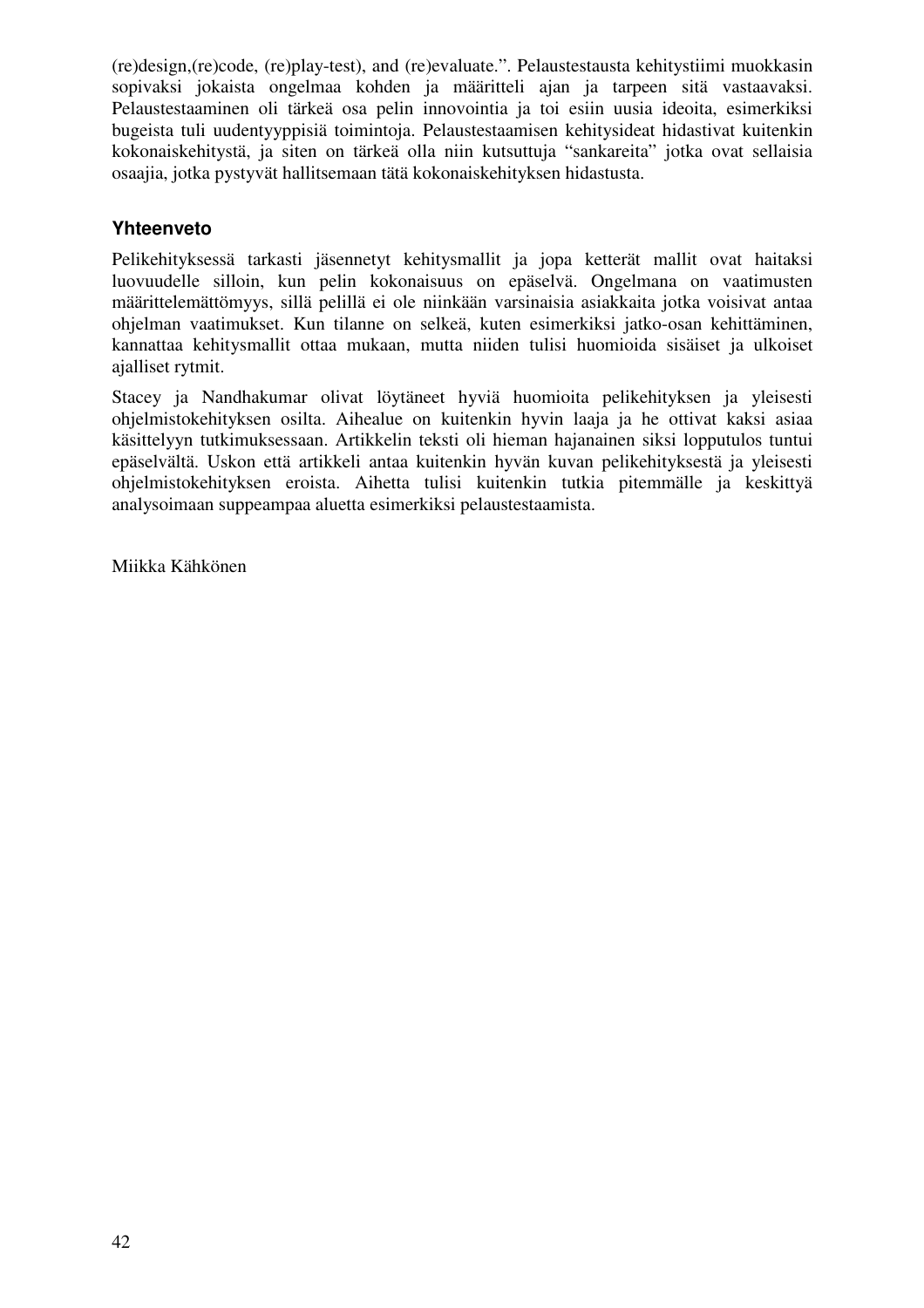# **Distributed Agile: Project Management in a Global Environment**

### **S. Lee and H-S Yong, Empirical Software Engineering, volume 15, number 2, pages 204-217, 2010**

#### **Tausta**

Nykyään suuret ohjelmistoprojektit toteutetaan usein ulkoistamalla ne yhteen tai useampaan maahan. Kohdemaissa paikalliset toimijat ovat nykyisin tottuneet käyttämään niin sanottuja ketteriä ohjelmistonkehitysmenetelmiä kuten Scrumia, mutta koko projektin mittakaavassa näitä strategioita on ollut vähemmän käytössä. Seiyoung Lee ja Hwan-Seung Yong kertovat artikkelissaan Yahoo!:n projektista, jossa Scrumia käytettiin projektin hallintaan niin paikallisella kuin globaalilla tasolla.

#### **Tulokset**

Lee ja Yong vertailivat Yahoo!:n kahta valmista My Yahoo! -projektia, joissa palvelun kansainvälisten versioiden toteutus ulkoistettiin. Zorro, joka oli projekteista aikaisempi, toteutettiin perinteisemmällä ulkoistamisstrategialla, jossa californialainen kehitystiimi antoi kansainvälisille tiimeille ohje- ja työlistan, joita heidän tuli noudattaa ja toteuttaa. My Yahoo! -versioista uudempi, Chameleon, toteutettiin käyttämällä Scrumia niin paikallisten tiimien sisällä kuin niiden ja Californiassa sijainneen ydinkehitystiimin välillä. Artikkelin kirjoittajista toinen, artikkelissa nimeämätön henkilö, osallistui Chameleon- ja Zorroprojekteihin ja pystyi näin ollen kertomaan omakohtaisista kokemuksistaan.

Kirjoittajien suosikiksi näistä kahdesta ohjelmistonkehitysmenetelmestä nousi Scrum, jonka edut sekä globaalissa että paikallisissa projekteissa ovat suurin piirtein samat: Siinä missä esimerkiksi perinteisempi vesiputousmalli on suhteellisen kankea ja paikallisille kehitystiimeille vaikeammin toteutettavissa oleva on Scrum ketterämpi ja helpommin hallittava. Vesiputousmallista kankeamman tekee se, että siinä tiimeille annetaan projektin alussa työlista, joka niiden pitää toteuttaa. Se on myös usein työntekijän kannalta raskaampi, koska siinä on vaikeampi hahmottaa projektin kehittymistä ja omaa panosta suhteessa kokonaisuuteen.

Kansainvälinen Scrum toteutettiin monessa "kerroksessa": Paikalliset ryhmät muodostivat oman Scruminsa, heidän ryhmänvetäjänsä kuului alueellisten johtajien ryhmään, josta muodostui kansainvälinen Scrum. Kansainvälisen Scrumin vetäjänä toimi californialaisen ydinryhmän Scrum Master. Käyttämällä tällaista rakennetta muodostui kansainvälisten tiimien ja ydinryhmän välille parempi yhteys ja projekti oli kokonaisuutena paremmin hallittavissa. Scrumin hyötyihin kuuluu perinteisesti myös se, että projekti on jaettu pienempiin osiin, jolloin se tuntuu mielekkäämmältä siihen osallistuvien ihmisten kannalta. Pienempien osatavoitteiden myötä tiimien jäsenet näkevät työnsä tulokset nopeammin kuin esimerkiksi vesiputousmallissa, joka lisää heidän motivaatiotansa ja intoa osallistua projektiin. Yhteydenpito kansainvälisessä Scrumissa tuli luonnollisesti suorittaa käyttämällä erilaisia etätyöskentelyn menetelmiä, kuten puhelimia, pikaviestiohjelmia, sähköpostia ja videoneuvottelulaitteita, eikä Scrumkaan poistanut kieli- ja kulttuurieroista syntyviä ongelmia.

Vaikka Lee ja Yong pitävät Scrumia tavallisia ohjelmistonkehitysmenetelmiä parempana, on heillä parannusehdotus siihen miten Yahoo!:n Chameleon toteutettiin. Heidän ehdotuksessaan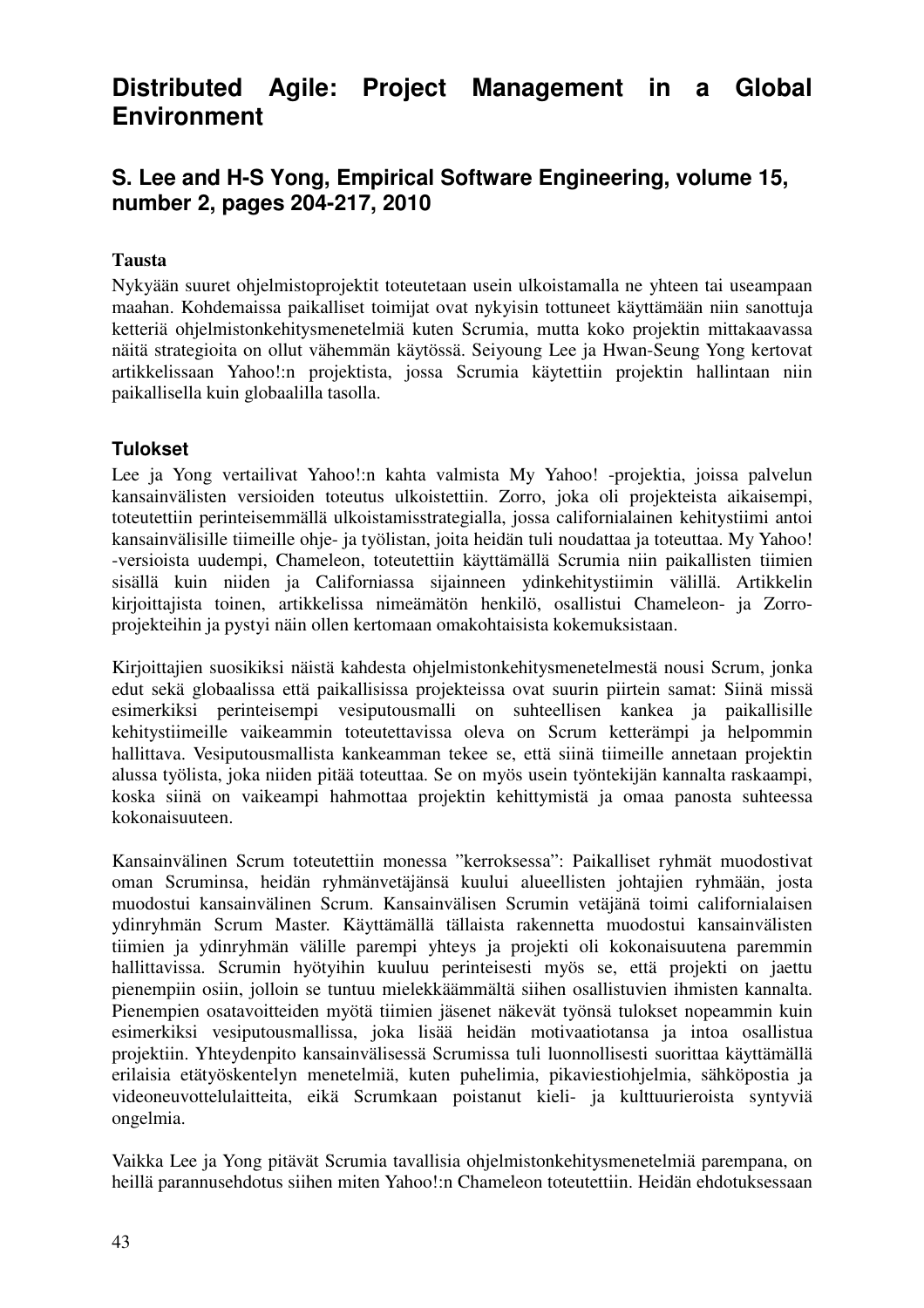paikallisten tiimien vetäjät kuuluisivat alueellisiin Scrumeihin, joiden Scrum Masterit taas olisivat osallisena myös ydintiimissä Californiassa. Täten paikallisilla tiimeillä olisi mahdollisuus vaikuttaa myös kehitysalustaan, jolloin niden työ helpottuisi kun ne tekevät palvelusta omia versioitaan.

#### **Yhteenveto**

Lee ja Yong kehuvat varsin vuolaasti ketterän ohjelmistonkehitysmenetelmän hyötyjä verrattaessa sitä perinteisiin ja antavat erilaisten raporttien tuloksia tukemaan näitä väitteitä, mutta kuten he itsekin myöntävät, on kahden eri projektin vertailu vaikeaa. Erot saattoivat johtua myös erilaisesta kehitysalustoista, joita projekteissa käytettiin.

Ville Saarinen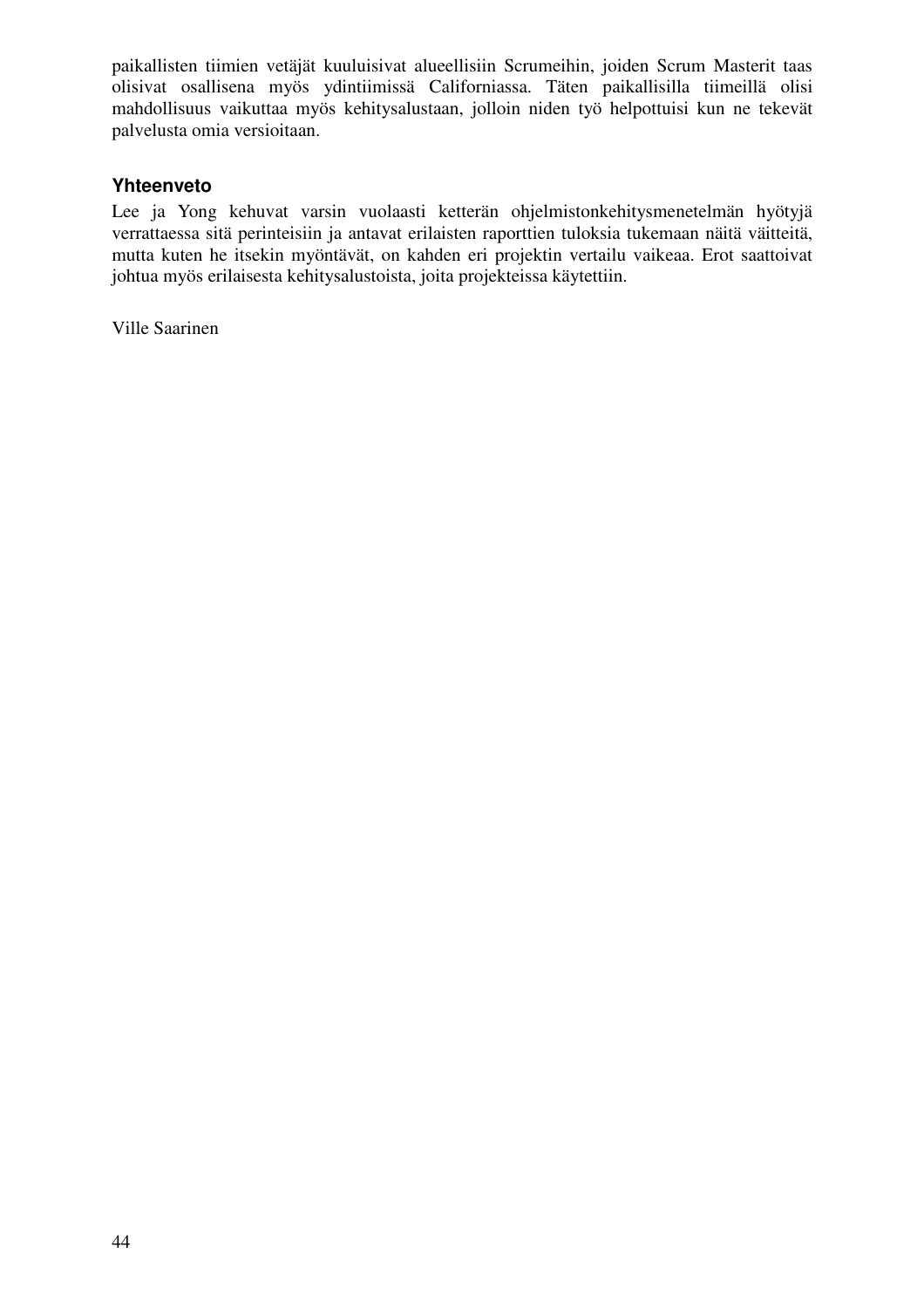# **The Scrum Software Development Process for Small Teams**

# **L. Rising and N.S. Janoff, IEEE Software, volume 17, number 4, pages 26-32, 2000**

#### **Johdanto**

Scrum on suosittu ketterä ohjelmistokehitysmalli. Scrumissa ohjelmistokehitys tapahtuu inkrementaalisesti ja iteratiivisesti, joten se sopii erityisen hyvin projekteihin, joissa ei ole mahdollista määritellä kaikkia ohjelmiston vaatimuksia etukäteen tai määritellyt vaatimukset muuttuvat usein.

Artikkelin kirjoittajat työskentelivät AG Communication Systems nimisessä telekommunikaatioyrityksessä, jossa he olivat törmänneet toistuviin ongelmiin New Business Opportunity (NBO) projekteissa. Projekteille oli tyypillistä vaatimusten muuttuminen kesken projektin ja monesti toteutus piti aloittaa ennen kuin edes kaikki alkuperäiset vaatimukset olivat tiedossa. Koska Scrum sopii erityisesti juuri tämän tyyppisiin projekteihin alkoivat artikkelin kirjoittajat testaamaan kehitysmallin käyttöönottoa yrityksen projekteissa.

#### **Tulokset**

Artikkelissa kuvaillaan Scrum ohjelmistokehitysmallia ja sen soveltumista erilaisiin ohjelmistoprojekteihin ja raportoidaan kolmen pilottiprojektin kokemuksista Scrumin hyödyntämisestä käytännössä. Koska suurin osa artikkelista koostuu Scrumin periaatteiden kuvailemisesta aloitan tiivistelmän Scrumin esittelyllä ja kerron lopuksi pilottiprojekteissa kertyneistä kokemuksista.

Useassa kohdassa artikkelia painotetaan, että Scrum ohjelmistokehitysmalli on tarkoitettu pienille enintään kymmenen hengen ryhmille. Projektin on siis oltava riittävän pieni tai ainakin jaettavissa pieniin riittävän itsenäisiin osiin, jotta Scrumin käyttämisestä saadaan hyötyä. Ryhmän koon rajoittamista perustellaan artikkelissa muun muassa yhden yhteisen fokuksen tärkeydellä ja sosiaalisen laiskottelun (social loafing) ilmiöllä.

Scrum, kuten muutkin ketterät ohjelmistokehitysmallit, on iteratiivinen ja inkrementaalinen kehitysmalli. Scrumissa projekti jaetaan useisiin lyhyisiin osiin, sprintteihin. Sprint on ennalta sovittu aikaväli jonka aikana tuotetaan yksi inkrementti tai iteraatio tuotteesta. Jos sprintin aika ei riitä kaikkien ennalta sprintin aikana tehtäväksi sovittujen ominaisuuksien toteuttamiseen, toteutettavia ominaisuuksia karsitaan prioriteettien mukaisesti, mutta sprintin aikaväliä ei venytetä. Scrum on siis kiinteää aikataulua noudattava kehitysmalli.

Scrum-projektin projektinjohtajaa kutsutaan Scrum masteriksi. Scrum master johtaa projektia, seuraa sen etenemistä ja varmistaa, että kaikki edistyvät työssään. Scrum masterin tehtäviin kuuluu myös muun muassa päivittäisten Scrum palaverien vetäminen ja projektin riskien hallinta.

Olennainen osa Scrum kehitysmallia on myös päivittäiset Scrum palaverit. Scrum palaverien on tarkoitus olla lyhyitä fokusoituja 15-30 minuutin tapaamisia, joissa jokainen ryhmän jäsen vastaa kolmeen kysymykseen. Mitä hän on saanut aikaiseksi edellisen palaverin jälkeen? Mitkä ongelmat estävät hänen työnsä edistymistä? Mitä hän aikoo saada tehdyksi seuraavaan palaveriin mennessä? Palaverien tarkoitus ei ole jäädä ratkomaan eteen tulleita esteitä vaan informoida koko ryhmää esteistä, jotta ryhmäläiset voivat auttaa toisiaan palaverien välillä osaamisiensa mukaan. Muita tärkeitä palaverin funktioita on informoida Scrum masteria ja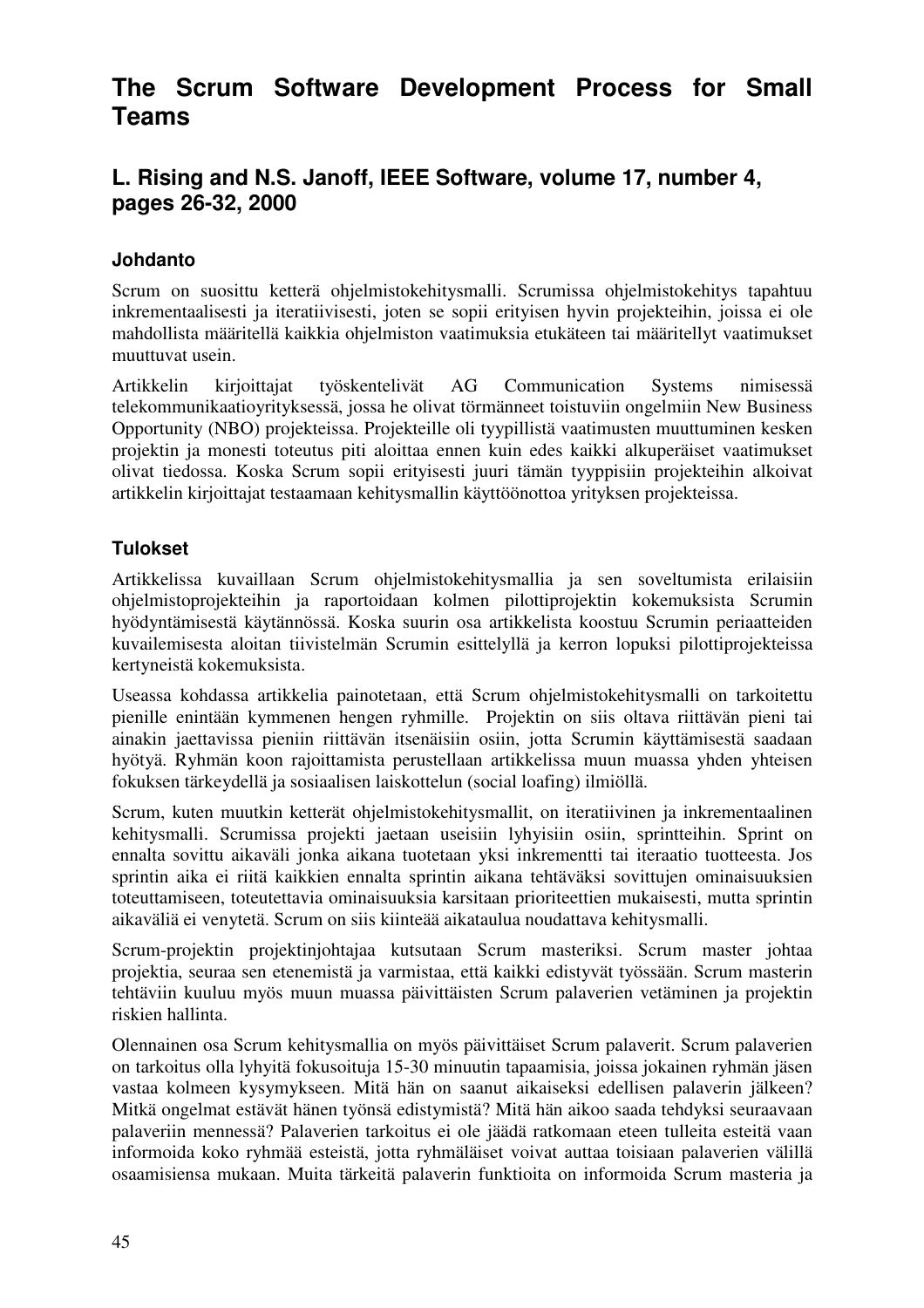ryhmäläisiä projektin etenemisestä, informoida ryhmäläisiä tuotteen prioriteeteista ja auttaa riskien hallinnassa.

Jokaisen sprintin lopuksi ryhmä tuottaa uuden inkrementin tai iteraation tuotteesta. Sitten projektiryhmä tapaa sidosryhmien kuten johdon ja asiakkaiden edustajien kanssa. Sprintin tapahtumista raportoidaan ja sprintin tuloksena syntynyttä tuotetta arvioidaan. Projekti voidaan päättää minkä tahansa sprintin päätteeksi tai sitä voidaan jatkaa. Jos projektia jatketaan, projektisuunnitelmaa ja vaatimuksia muokataan valmistuneen tuotteen arvioinnin ja sprintin aikana kerääntyneiden tietojen pohjalta.

Artikkelin kirjoittajat painottavat, että, vaikka Scrum on hyvä ohjelmistokehitysmalli tietyntyyppisiin ohjelmistoprojekteihin, sitä ei tule seurata orjallisesti. He suosittelevat mallin hyödyntämistä aina kunkin projektin ja tilanteen ominaispiirteet huomioiden. Esimerkiksi yhdessä kolmesta pilottiprojektista koettiin käytännöllisemmäksi pitää Scrum palaveri vain joka toinen päivä ohjeistetun päivittäisen palaverin sijaan. Toisessa projektissa taas vaatimuksia muutettiin kesken sprintin, jotta voitiin paremmin reagoida yrityksessä sprintin aikana tapahtuneeseen stategiamuutokseen, vaikka Scrumin ohjeiden mukaan ulkopuolisten tekijöiden ei pitäisi antaa vaikuttaa suunnitelmaan kesken sprintin.

Artikkelin kokeilussa kirjoittajat esittelivät Scrum kehitysmallin periaatteet kolmelle AG Communication Systemsin projektiryhmälle ja suostuttelivat heidät käyttämään niitä yhden pilottiprojektin ajan. A-ryhmä kehitti uutta simulaattoria GTD-5 EAX vaihdejärjestelmän ohjelmistokehittäjille. B-ryhmä kehitti uutta tuotetta pienille puhelinpalvelukeskuksille. Cryhmä kehitti uutta toiminnallisuutta GTD-5 EAX vaihdejärjestelmälle. Kaikissa kolmessa pilottiryhmässä Scrum koettiin hyödyllisena mallina ja kaikki kolme projektia saatettiin päätökseen onnistuneesti.

A-ryhmässä Scrum paransi varsinkin ryhmän yhteishenkeä ja yhteistyökykyä. Projektin ohjelmistokehityksessä kohdatut ongelmat hahmotettiin koko ryhmän yhteisinä ongelmina sen sijaan että ne olisivat jääneet ohjelmoijien yksilöllisesti ratkottaviksi ongelmiksi. Myös työn jatkuva edistyminen muuttui konkreettisemmaksi ja palkitsevammaksi.

B-ryhmässä ongelmia aiheutti kehitysryhmän muut projektin ulkopuoliset työt. Päivittäiset palaverit ja jatkuva edistymisen seuranta tekivät hyvin näkyväksi, että osalla ryhmästä oli toistuvasti liikaa tehtäviä. Ryhmässä päädyttiinkin käsitykseen, että Scrum sopii parhaiten sellaisiin projekteihin, joissa kaikki ryhmäläiset voivat keskittyä yksinomaan kyseiseen projektiin. Päivittäisten palaverien koettiin helpottavan erityisesti uusien ryhmäläisten ohjastamisessa.

C-ryhmässä Scrumin hyödyllisimmäksi osaksi koettiin päivittäiset Scrum palaverit, jotka koettiin tehokkaaksi välineeksi tiedon jakamiseen ja edistymisen seurantaan.

Pilottiprojekteissa kerättyjen kokemusten sekä omien mielipiteidensä ja päättelyn pohjalta artikkelin kirjoittajat listasivat Scrum kehitysmallin yleisiksi hyödyksi seuraavat yhdeksän kohtaa. Kehitettävä tuote jakaantuu hallittavankokoisten osien sarjaksi. Projekti edistyy vaikka vaatimukset muuttuisivat useampaan kertaan. Kaikesta tulee läpinäkyvämpää. Kehitysryhmän kommunikaatio paranee. Onnistumiset projektin aikana ja lopuksi tulevat yhteisiksi. Asiakkaat saavat aikataulun mukaisesti toimitetut inkrementit. Asiakkaat saavat tihein väliajoin nähdä miten kehitettävä tuote todella toimii. Asiakassuhteet kehittyvät ja luottamus asiakassuhteissa paranee. Malli luo onnistumisen kulttuuria, jossa kaikki odottavat projektin onnistuvan.

#### **Yhteenveto**

Pilottiryhmien kokemusten perusteella Scrum on hyvä ohjelmistokehitysmalli erityisesti muuttuvissa liiketoimintaympäristöissä tapahtuvaan ohjelmistokehitykseen. Sillä on kuitenkin rajoituksensa. Se ei sovi suurien projektiryhmien hallitsemiseen. Scrumin käyttö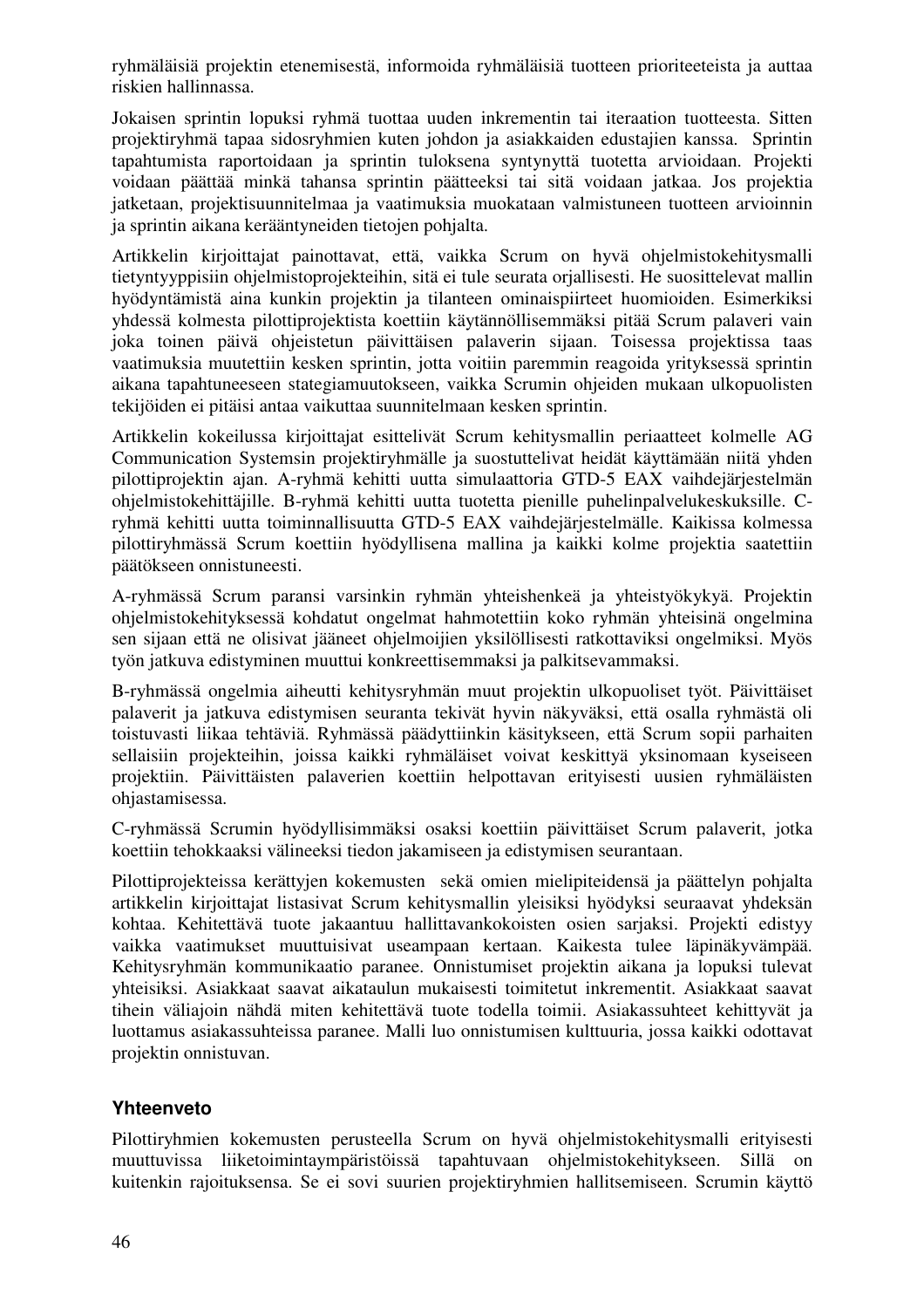myös edellyttää, että projektiryhmän jäsenet pystyvät sitoutumaan projektiin tarpeeksi sekä osallistumaan tiheästi pidettyihin säännöllisiin palavereihin.

Artikkeli antoi hyvän kuvan Scrumin käyttöönoton hyödyistä ja rajoituksista ohjelmistoalaa varmasti melkohyvin edustavan yksittäisen yrityksen tapauksessa. Kovin tieteellistä lähestymistapaa tai laajempaa kuvaa ketterien ohjelmistokehitysmenetelmien omaksumisen vaikutuksista artikkelista ei kuitenkaan löydy. Lisäksi pilottiprojektit olivat varsin lyhyitä. Cryhmän projekti oli vain yhden kahdeksan päivän sprintin mittainen, ja A-ryhmän projekti oli jo edennyt pitkälle ennen Scrumin käyttöönottoa. Olisi ollut mielenkiintoisempaa lukea kokemuksia Scrumin käytöstä pidemmissä projekteissa.

Jarkko Huotari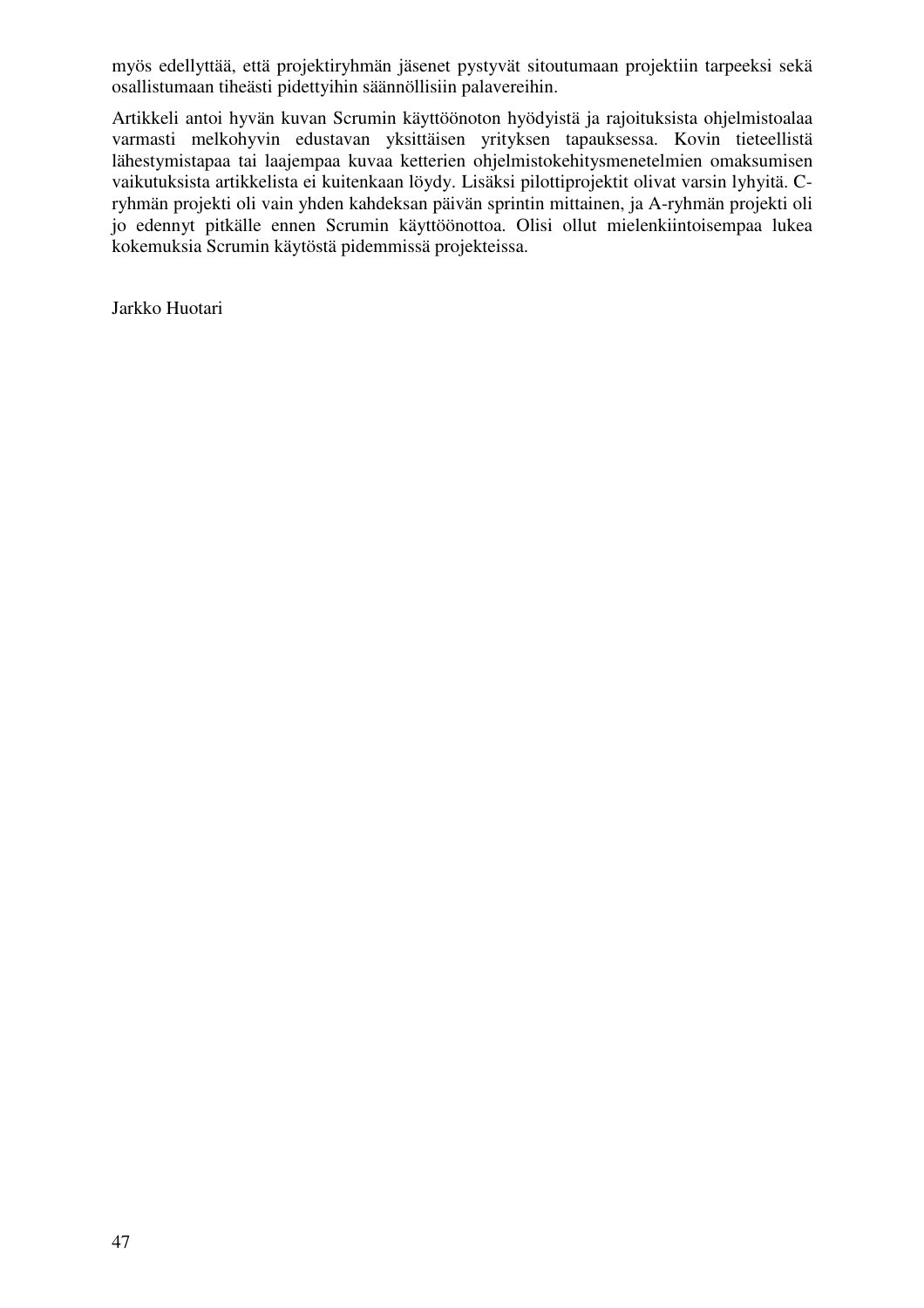# **An Investigation into Agile Methods in Embedded Systems Development**

### **C. Oliveira Albuquerque, P. Oliveira Antonino, and E. Yumi Nakagawa, in Proceedings of ICCSA 2012, Part III, LNCS 7335, pages 576-591, 2012**

#### **Johdanto**

Sulautetuilla järjestelmillä viitataan järjestelmiin, jotka on suunniteltu suorittamaan tiettyjä toimintoja laitteessa, joka koostuu usein myös muisa laitteista (=hardware) ja mekaanisista osista. Niiden tarve on viime aikoina kasvanut hurjasti ja samaan aikaan niistä on tullut monimutkaisempia. Tällaisia järjestelmiä käytetään usein myös sellaisissa yhteyksissä, missä ihmishenkiä on kyseessä, esimerkiksi lentokoneet tai autot, jolloin jo kehitysprosessissa on huomattava mahdolliset virheet. Tämän vuoksi kehitettäessä sulautettuja järjestelmiä on siis keskityttävä olennaisesti tehokkuuden ja luotettavuuteen ohella myös turvallisuuteen.

Agiilit metodit pyrkivät tekemään tuotteesta valmiin nopeammin karsimalla turhasta hallinnosta ja monimutkaisista vaiheista. Niissä tärkeimpiä ominaisuuksia ovat kommunikointi ja mukatuvuus. Asiakas pyritään pitämään tietoisena kehityksen vaiheista ja tuloksista, sekä näin ollen tyytyväisenä koko ajan. Esimerkkeinä kiinnostusta herättäneinä kehitysmetodeina mainittakoon eXtreme Programmine (XP) ja Scrum.

Kilpailun kasvaessa yritykset joutuvat kehittämään järjestelmiä yhä nopeammin ja tehokkaammin, jolloin agiilit metodit tulevat väistämättä korvaamaan vanhat menetelmät. Näitä kahta on kuitenkin syytä tutkia vielä enemmän yhdessä, jotta saadaan kaikki potentiaalinen hyöty julki.

#### **Tulokset**

Tutkimuksessa käytettiin metodina systemaattista kirjallisuuskatsausta. Tavoitteena oli tunnistaa kaikki merkittävät tutkimukset, jotka käsittelivät agiileja metodeja sulautettujen järjestelmien yhteydessä. Tutkimukseen löydettiin yhteensä 494 tutkimusta 7:stä eri tietokannasta, joista 51 päätyi lopulliseen kirjallisuuskatsaukseen. Systemaattinen kirjallisuuskatsaus sisälsi kolme vaihetta:

- 1. Suunnittelu
- 2. Etsinnän suorittaminen ja informaation keräys
- 3. Kvalitatiivisen ja kvantitatiivisen analyysin tulosten raportointi

Suunnitteluvaiheessa valitut tutkimuskysymykset olivat:

- 1. Mikä on nykyinen tila agiilien kehitysmetodien käytössä sulautettujen järjestelmien kehityksessä?
- 2. Mitkä agiilit metodit ovat suosituimpia sulautettujen järjestelmien kehityksessä?
- 3. Mitä hyötyjä, haasteita ja rajoitteita liittyy agiilien kehitysmetodien käyttöön sulautettujen järjestelmien kehityksessä?

Ensimmäisen tutkimuskysymyksen tuloksista kävi ilmi, että agiileja metodeja on käytetty ja kokeiltu teollisuudessa sulautettujen järjestelmien yhteydessä. Kehitysmenetelmiä ei välttämättä käytetä sellaisenaan, kuten saatettaisiin tehdä "perinteisessä" ohjelmistokehityksessä, vaan hieman muokattuina sopivammiksi sulautetuille järjestelmille. On kehitetty jopa uusia agiileja metodeja, jostka keskittyvät järjestelmien rajoituksiin ja turvallisuuteen vielä enemmän.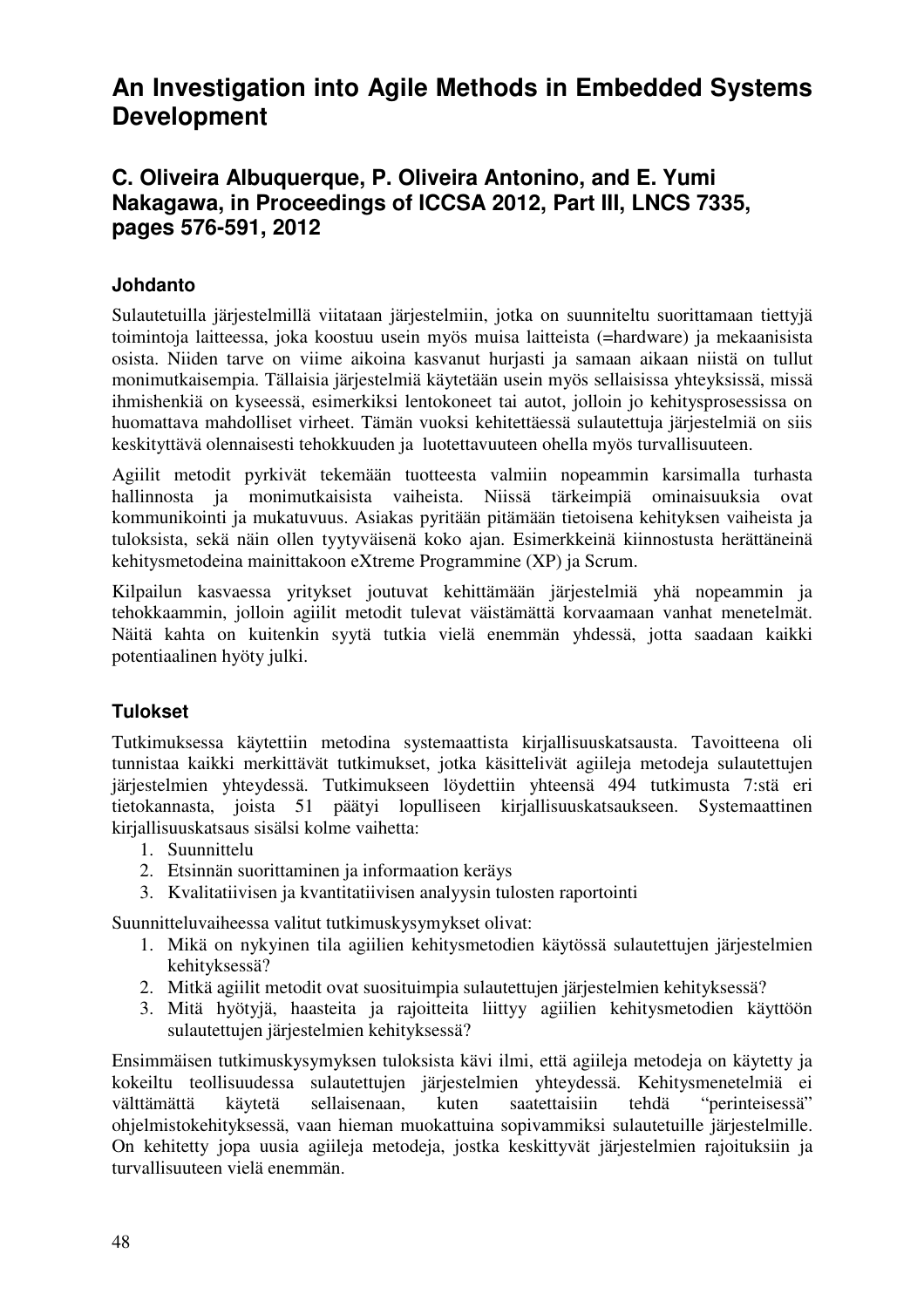Suosituimpia agiileja metodeja olivat eXtreme Programming, jota oli käytetty 54%:ssa 13:sta tutkitusta organisaatiosta, kun taas Scrumia oli käytetty 27%:ssa. Nämä tulokset ovat yhdenmukaisia muiden tutkimusten kanssa, jotka ovat myös päätyneet osoittamaan eXtreme Programming:n ja Scrumin suosion. Myös näiden kahden yhdistelmää on käyetty, joissa on koitettu ottaa käyttöön molempien parhaita puolia, kuten esimerkiksi muuten käyttämällä eXtreme Programming:a, mutta adoptoimalla Scrumista sprintti ominaisuuden. Suosituin käytetty ominaisuus on kuitenkin testausta painottava kehitys Test Driven Development (TDD), mikä on varsin ymmärrettävää ottaen huomioon tuvallisuuden ja laadun tärkeyden sulautetuissa järjestelmissä.

Kolmas tutkimuskysymys paljasti, että agiilit metodit tuovat sulautettujen järjestelmien kehitykseen nopeutta, tuottavuutta, sekä virheiden vähentymistä. Ylipäätään siis järjestelmän laatu parantuu. Haasteina mainittiin vanhasta luopuminen. Yrityksissä on totuttu vanhoihin tapoihin, joten uuden käyttöönotto, tässä tapauksessa agiilit metodit, on hankalampaa aluksi kuin vanhan käyttäminen. Harvalla työntekijällä on kokemusta agiileista kehitysmetodeista. Rajoitukset koskivat lähinnä ymmärryksen puutetta otettaessa käyttöön uusi kehitys menetelmä. Yrityksen ilmapiiri täytyy olla sellainen, että se kannustaa uuden kokeilemista ja uusia ideoita. Rajoitukseksi olivat muodostuneet myös sertifikaatit, joita yritykset käyttävät. Ne voivat edellyttää esimerkiksi itsenäistä testausvaihetta järjestelmälle, joka ei kuitenkaan sisälly agiiliin kehitykseen.

#### **Johtopäätökset**

Vaikka agiilit kehitysmetodit eivät välttämättä ensiksi tunnu sopivan sulautettujen järjestelmien kehitykseen, on niillä kuitenkin tutkimuksen tulosten mukaan ylipäätään positiivinen vaikutus. Yksi tärkeimmistä tuloksista on myös se, että on jo olemassa tutkimusta näiden kahden yhteistoiminnasta, mutta kuitenkin tulisi enemmän panostaa aiheen tutkimukseen. Erityisesti keskittyen siihen, mitkä metodit ja tavat sopivat parhaiten sulautettuja järjestelmiä kehitettäessä.

Teemu Ruotsalainen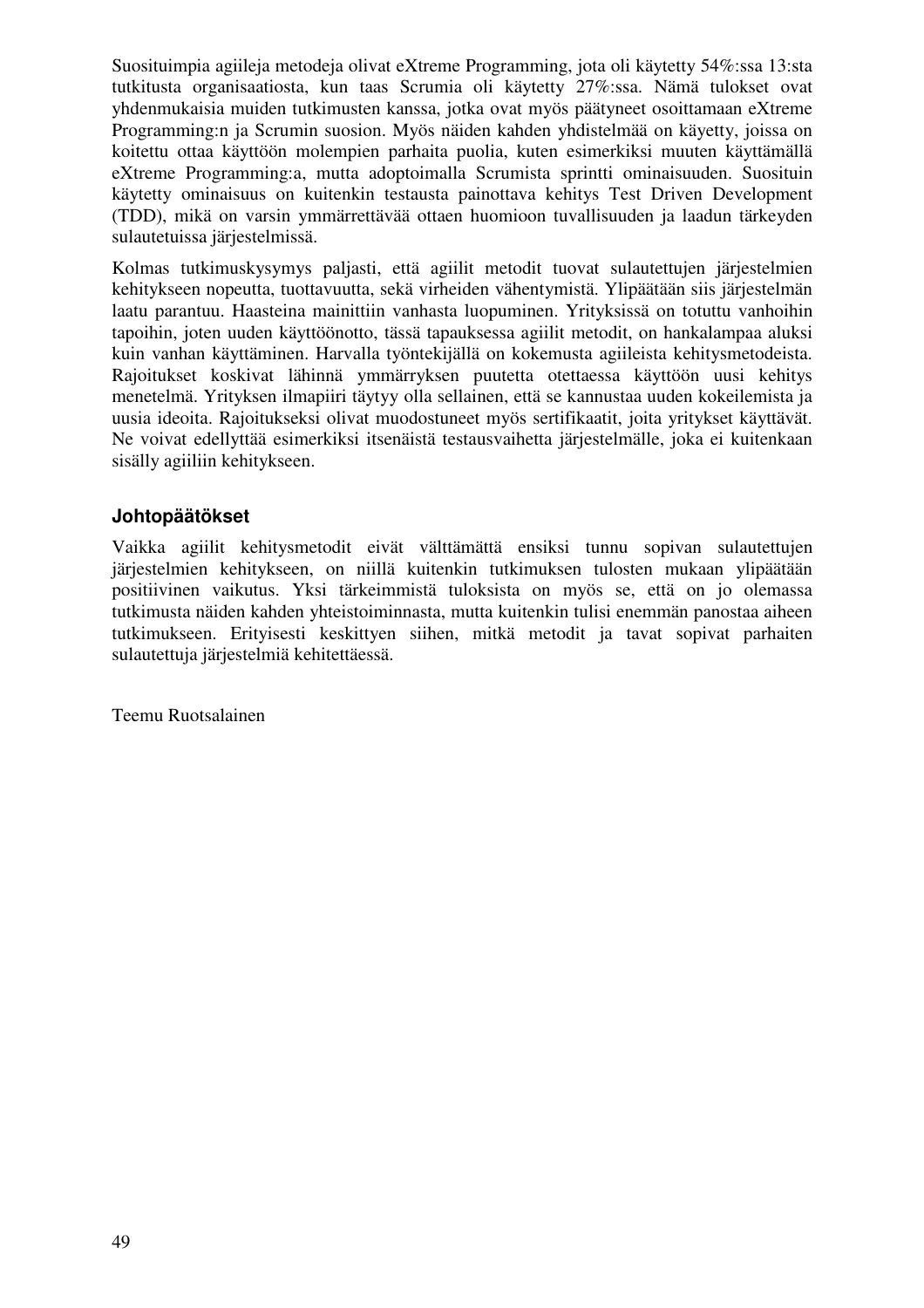# **Task Coordination in an Agile Distributed Software Development Environment**

### **D. K. M Mak and P. B. Kruchten, in Proceedings Canadian Conference on Electrical and Computer Engineering, pages 606- 611, May 2006**

#### **Tausta**

Artikkeli käsittelee tehtävien (task) jakamiseen liittyviä ongelmia sovellettaessa ketteriä ohjelmistokehitysmenetelmiä kehitystiimin ollessa maantieteellisesti hajautettu. Ketterät menetelmät eivät ole aina yhteensopivia maantieteellisesti hajautetun ohjelmistokehityksen kanssa. Monet näistä menetelmistä vaativat suoraa ja myös epäformaalia kommunikaatiota, joka ei ole mahdollista tiimin ollessa maantieteellisesti hajautettu. Tehtäväjaon suorittamisen kannalta tämä asetelma on ongelmallinen useasta syystä. Ensinnäkin, tieto, jota projektipäälliköt tarvitsevat tehtäväjaon toteuttamisessa on kerättävä erikseen sillä se ei muodostu projektipäälliköiden ja muiden tiimin jäsenten välisessä kanssakäymisessä. Toisekseen, projektipäällikön rooli tiedonvälittäjänä korostuu ja voi muodostaa informaation liikkumista hidastavan esteen.

Kirjoittajat pyrkivät tarjoamaan ratkaisun tehtäväjaon ongelmiin ketterän ja hajautetun ohjelmistokehityksen alueella. Kirjoittajat ehdottavat ratkaisuksi menetelmää, joka toimii projektipäälliköiden apuvälineenä ratkaistaessa tehtäväjakoon liittyviä kysymyksiä kuten missä järjestyksessä tehtävät olisi parasta suorittaa ja kenelle tiimin jäsenelle tietty työtehtävä tulisi osoittaa.

Kirjoittajat tunnistavat neljä työnjakomenetelmän ominaisuutta, jotka ovat merkittäviä työnjaon onnistumisen kannalta. Menetelmän tuottama työnjako tulisi olla läpinäkyvä tiimin jäsenten suuntaan, menetelmä ei saisi rajoittaa liikaa tiimin jäsenen omaa harkintaa työnsä organisoimisessa, menetelmän tulisi mahdollistaa prosessimalliin sisältyvät tehtävät ja myös ad-hoc-tehtävät ja menetelmän tulisi mahdollistaa tiimin jäsenten osallistuminen työnjaon toteuttamiseen.

#### **Tulokset**

Ongelma-alueen kannalta keskeisiä käsitteitä ovat prosessimalli ja projekti. Prosessimalli on jonkin ohjelmistokehitysprosessin yleinen kuvaus. Prosessi sisältää toisistaan riippuvaisia aktiviteetteja, joiden suorittaminen vie prosessia alusta kohti loppua. Aktiviteettien suorittamisesta on vastuussa jokin prosessikuvauksessa ilmaistu tekijärooli. Aktiviteetti voi vaatia toisen aktiviteetin suorittamisen ennen kuin se aloittaa. Aktiviteetti voi liittyä johonkin prosessimallissa kuvattuun välituotteeseen.

Projekti on jonkin prosessimallin ilmentymä eli konkreettinen ohjelmistoprojekti. Projektiin liittyvät keskeiset käsitteet ovat tiimijäsen, tehtävä ja artefakti. Käsitteet vastaavat prosessimallin tekijärooleja, aktiviteetteja ja välituotteita samassa järjestyksessä.

Artikkeli esittää artikkelin ongelma-avaruuden ja aiemman tutkimuksen pohjalta kolme ongelma-aluetta kuvaavaa mallia: tehtävämalli, tiimin jäsen -malli ja artefaktimalli. Mallit kuvaavat kunkin käsitteen niihin liittyvän informaatiosisällön kannalta. Tehtävämallin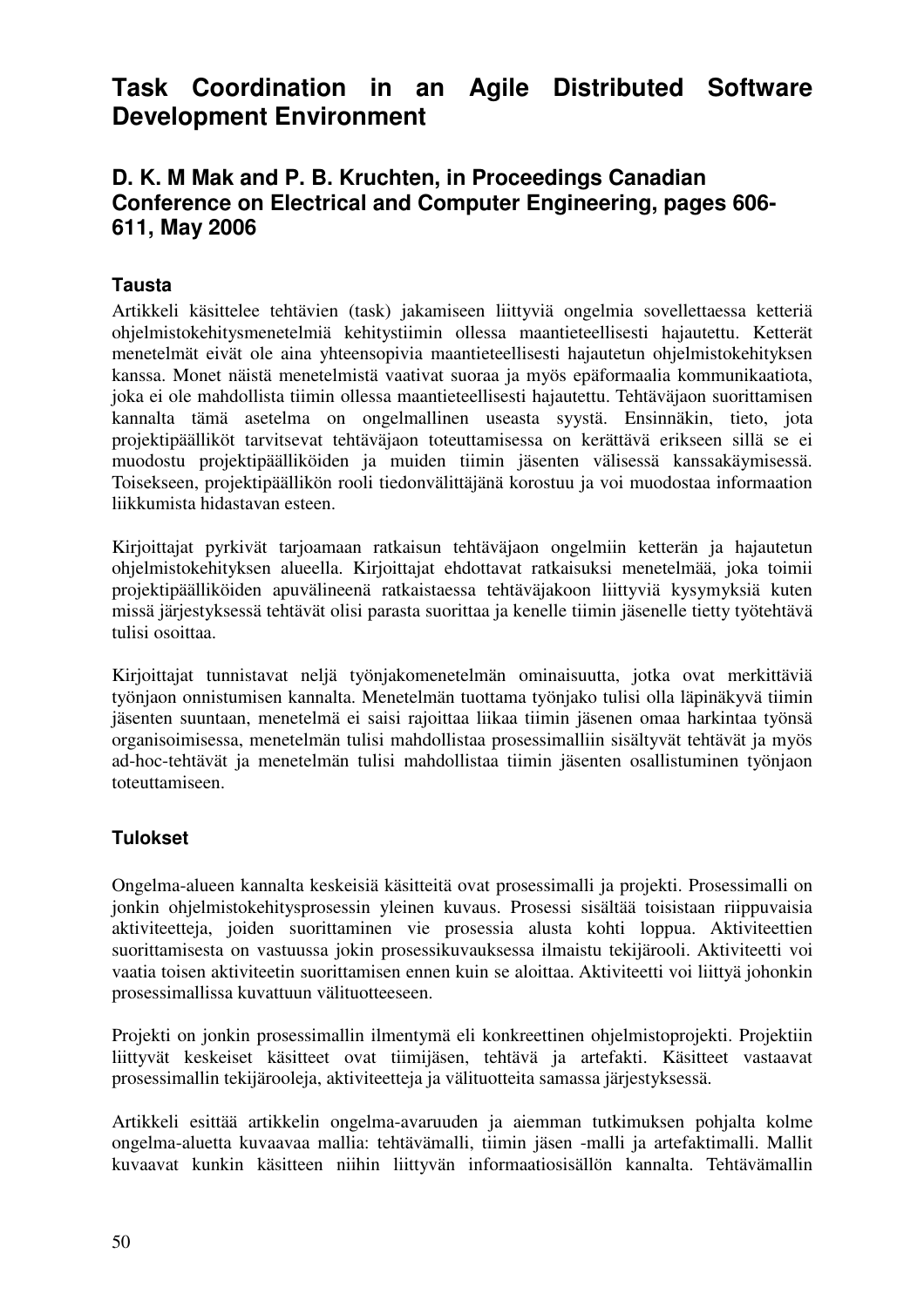menetelmän kannalta keskeiset tiedot ovat tehtävää välttämättä edeltävät muut tehtävät, tehtävän aikavaatimukset sekä sen mahdolliset suhteet projektin artefakteihin. Tiimin jäsenen tärkeimmät tiedot ovat tiimin jäsenen taidot, kokemus prosessiin liittyvistä artefakteista sekä tiimin jäsenen nykyhetkinen työtaakka. Artefaktiin liittyvät tärkeimmät tiedot ovat sen valmistumiseen liittyvä tila ja mahdolliset riippuvuudet toisiin artefakteihin.

Artikkelissa ehdotettu työnjakomenetelmä on kaksivaiheinen. Ensimmäinen vaihe on tehtävien suoritusjärjestyksen eli kunkin tehtävän painoarvon laskeminen ja toinen tehtävän osoittaminen parhaiten soveltuvalle tiimin jäsenelle. Menetelmä tuottaa jokaiselle tiimin jäsenelle henkilökohtaisen tehtävälistan, jossa tehtäville on annettu suositus niiden suoritusjärjestykseen.

Tehtävien painoarvon ratkaisevat artefaktien ja tehtävien suhteet, tehtävien keskinäiset riippuvuudet sekä tehtävien aikataulu. Tehtävän painoarvo on sitä korkeampi mitä useampi tehtävä riippuu siitä artefaktista, jota tehtävä muokkaa. Tehtävien keskinäiset suhteet nousevat merkittäviksi siinä tapauksessa, että tehtävä ei vaikuta minkään artefaktin tilaan. Tämä on mahdollista esimerkiksi tilanteessa, jossa tehtävä/aktiviteetti ei kuulu käytössä olevan prosessimallin kuvaukseen vaan on ns. ad-hoc-tehtävä. Aikataulu otetaan huomioon soveltamalla kriittisen polun menetelmää. Korkeimman painoarvon aikataulun kannalta saa tehtävä, joka on projektin kriittisellä polulla ja jonka välttämätön aloitusajankohta on lähimpänä nykyhetkeä.

Menetelmän toinen vaihe jakaa painotetut tehtävät tiimin jäsenien kesken. Tehtävien jaossa painotetaan tiimin jäsenten taitoja, työtaakkaa ja aiempaa kokemusta käsittelyssä olevasta artefaktista. Kunkin tiimin jäsenen nykyhetken työtilanne otetaan huomioon eräänä tiimin jäsenen ominaisuutena. Työtaakan merkitys painottuu tehtävän vaatiman erityisosaamisen suhteen; mitä enemmän tietyn työtehtävän suorittaminen vaatii erityisosaamista, sitä vähemmän annetaan painoarvoa tiimin kunkin jäsenen työtaakalle.

#### **Päätelmät**

Kirjoittajat päättelevät menetelmän sopivan hajautettuun ketterään ohjelmistokehitykseen useiden seikkojen perusteella. Menetelmä lisää järjestelmän läpinäkyvyyttä ja tuo esiin työnjakoratkaisujen taustalla olevat tekijät. Järjestelmä lisää joustavuutta sillä tiimin jäsenillä on mahdollisuus valita suorittamansa työtehtävät oman tehtävälistansa puitteissa. Menetelmän laskukaavat mahdollistavat jouston organisaatioiden ja tilanteen mukaan.

Teemu Jyrkämä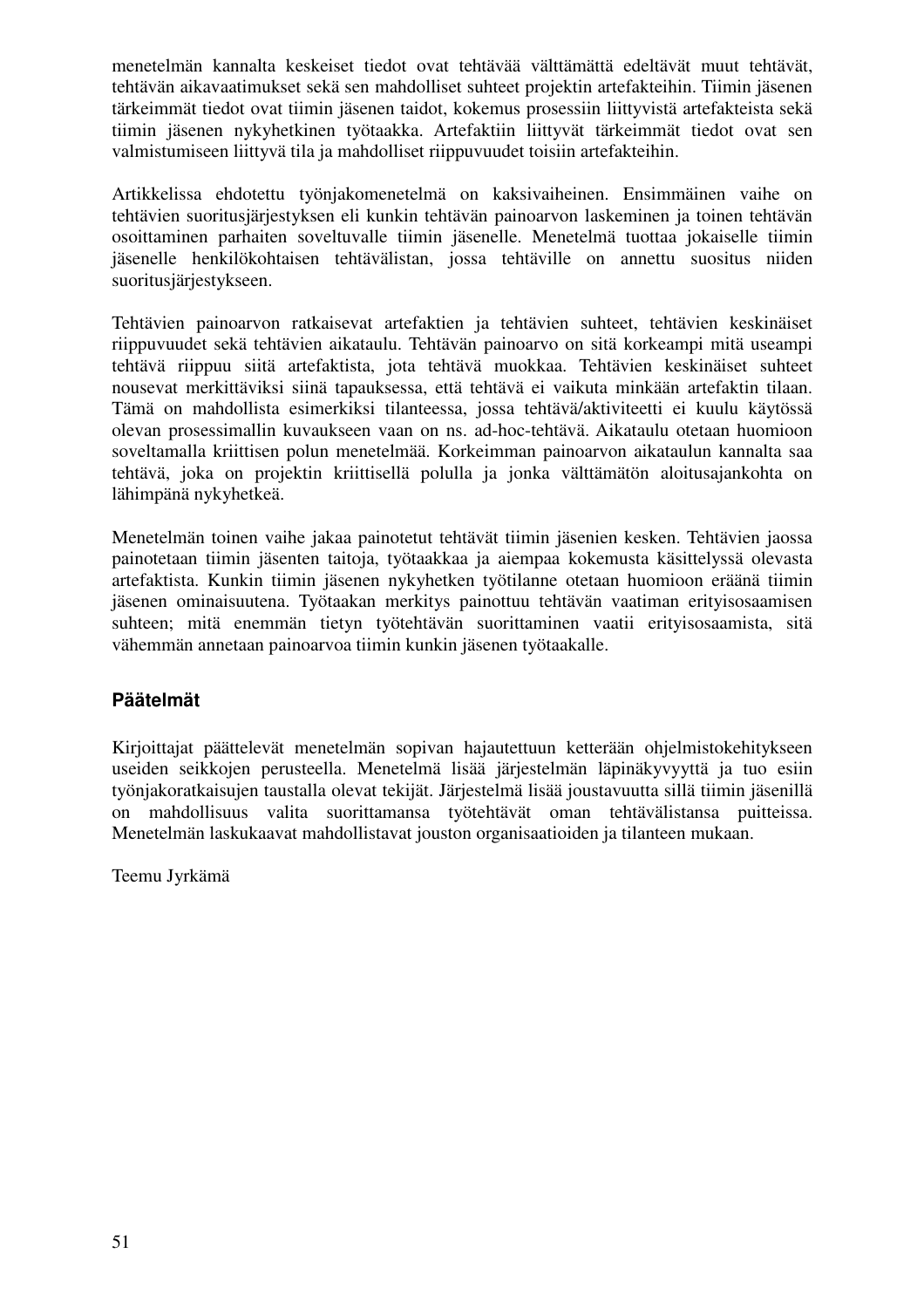# **Opening Up to Agile Games Development**

# **P. Stacey and J. Nandhakumar, Communications of the ACM volume 51, issue 12, pages 143-146, 2008**

#### **Tausta**

Pelien kehittäminen ja erityisesti suunnittelu on huomattavan epävakaa prosessi. Peliin sisältyvien tärkeiden ominaisuuksien lopullista lukumäärää ei mitenkään voida tietää kehitysprosessin alkumetreillä. Kuluttajat odottavat pelien olevan hauskoja, viihdyttäviä ja toisaalta myös haastavia. Mutta vasta kun peliä on kehitetty tarpeeksi pitkään, eli pelistä on olemassa prototyyppi, on näiden asioiden havaitseminen mahdollista.

Tutkijat Stacey ja Nandhakumar lähtivät selvittämään, miksi pelejä kehittävät yritykset käyttävät Agile-kehitysmallia vain osittain. Kyseinen malli vaikuttaa tutkijoiden mielestä sopivan erityisen hyvin pelien kehitykseen, mutta nykyisellään yritykset sisällyttävät toimintaansa vain joitain Agile-kehityksen periaatteita ja metodeita. Tutkimuksessa haluttiin erityisesti selvittää, mitä Agile-kehityksen hyviä puolia pelinkehityksessä käytetään. Lisäksi tärkeää oli ymmärtää mikä sai aikaan Agile-ajattelun yrityksissä ja otti sen yleiseen käytäntöön.

Tarkempaan tutkimukseen valittiin kolme eri pelistudiota ympäri maailmaa. Studioiden yhdistävä tekijä oli erikoistuminen mobiilipeleihin, vaikka yksi studioista valmisti myös perinteisiä tietokonepelejä. Tutkijat eivät halunneet tehdä tavanomaisia haastatteluita valmiine kysymyksineen, vaan lähtivät prosessiin mukaan avoimemmin mielin. Jo valmiiksi mietittyjen kysymysten sijaan he pitivät vapaamuotoisia keskusteluja kehittäjien kanssa ja järjestivät ryhmätapaamisia. Tavoitteena oli selvittää perinpohjaisesti jokaisen yrityksen tavat tehdä asioita ja pelien yleinen kehitysprosessi. Tutkimusta tehtiin vuosien 2004 ja 2005 välisenä aikana noin puolitoista vuotta, jotta tutkijat näkisivät tarkemmin kehitysprosessien sisään. Suojatakseen firmoja, tutkijat kutsuivat yrityksiä peitenimillä CGS, Miko ja Goo.

#### **Tulokset**

Tutkimuksessa keskityttiin erityisesti arvioimaan CGS yrityksen viittä henkilöä, jotka vastasivat eri alueista pelin kehitysprojektissa. Mukana olivat pelisuunnittelija, projektin johtaja, pääohjelmoija, graafinen ohjelmoija ja harjoittelijaohjelmoija.

Tutkijat näkivät kehityksen eräänlaisena bumerangina. Aluksi kehityksessä lähdetään konseptitasolta, sitten siirrytään suunnitteluvaiheeseen ja tämän jälkeen koodausvaiheeseen, joka johtaa pelin testaamiseen. Tutkijat havaitsivat, että *play-testing* eli pelin testaaminen pelattavuuden tarkistamiseksi ja ohjelmointivirheiden tuhoamiseksi esiintyi useasti haastatteluissa teemana. Mikäli *play-testing*-vaiheessa havaittiin ongelmia esimerkiksi pelattavuudessa, piti peliin tehdä muutoksia useilla eri osa-alueilla. Kun konseptitasolla tarvittiin uudelleentyöstöä, heitettiin peli takaisin konseptitasolle. Jos taas konsepti oli toimiva, mutta muutokset tekniseen tai taiteelliseen toimivuuteen olivat tarpeellisia, siirrettiin pelin kehitys takaisin suunnittelutasolle. Mikäli pelissä havaittiin ohjelmointivirheitä, siirtyi peli tietysti takaisin koodaajien käsiin.

Pelien testaus oli tutkijoiden mukaan tärkeämpää kuin perinteinen ohjelmointivirheiden etsiminen. Pelin toimivuutta uudelleenarvioitiin joka päivä, mikä vastaa Agile-kehitystä erittäin paljon. Pelien testaus olikin aina viimeinen pysäkki ja jos ongelmia havaittiin, lähti peli uudelleen kiertoon. Joskus myös *play-testing*-sessioiden yhteydessä havaitut, erityisesti graafiset bugit koettiin hyväksi, sillä ne saattoivat inspiroida uutta suunnittelua. Välillä